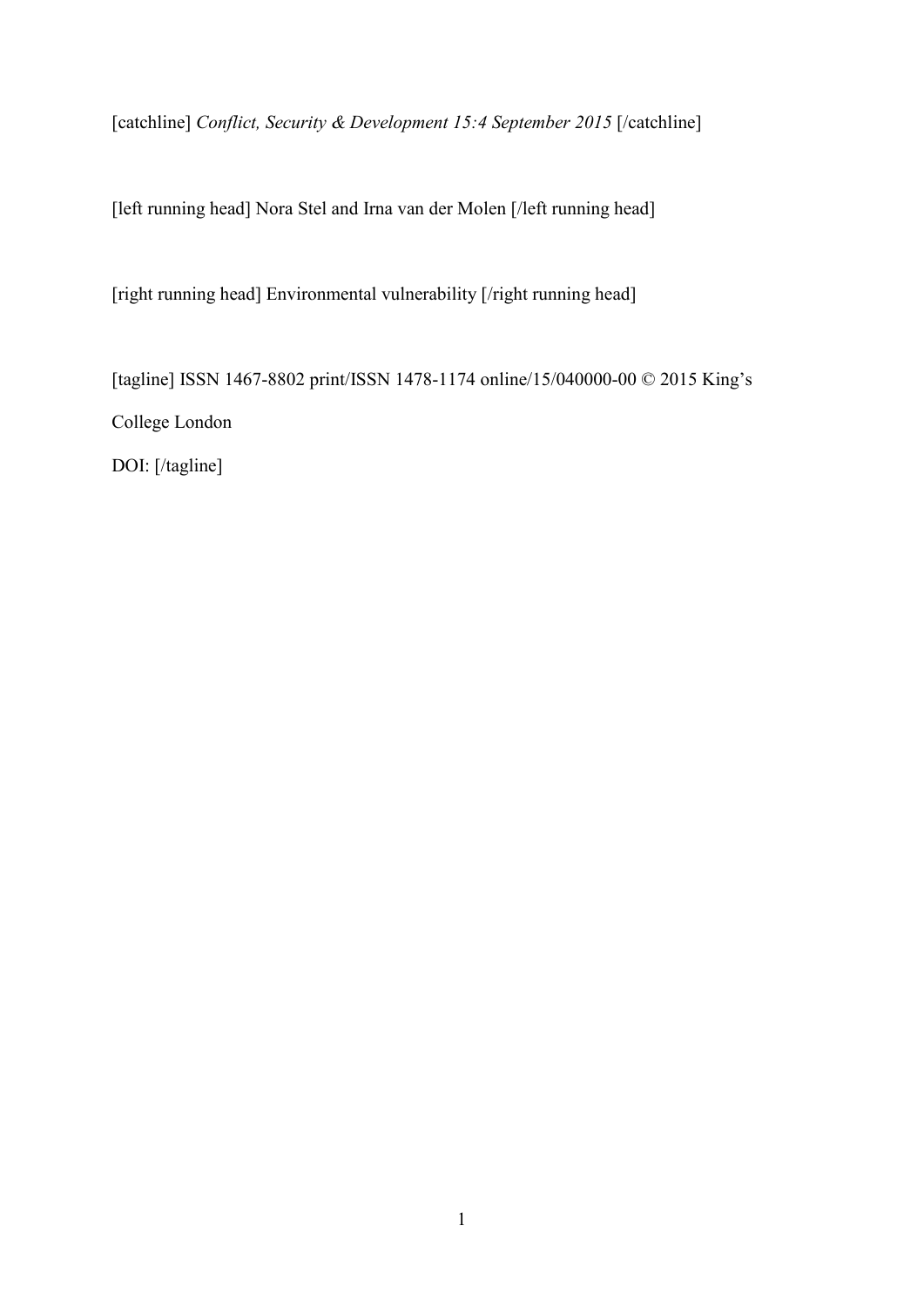[Article type] Analysis [/Article type]

[Article title] **Environmental vulnerability as a legacy of violent conflict: a case study of the 2012 waste crisis in the Palestinian gathering of Shabriha, South Lebanon** [/Article title]

[Author] Nora Stel and Irna van der Molen [/Author]

[Footnote] **Nora Stel** is a Research Fellow at Maastricht School of Management and a PhD Candidate at Utrecht University's Centre for Conflict Studies. She is an Affiliated Scholar at the American University of Beirut's Issam Fares Institute for Public Policy and Foreign Affairs.

**Irna van der Molen** is Coordinator of the Centre for Risk Management, Safety and Security and Assistant Professor at the Twente Centre for Studies in Technology and Sustainable Development at the University of Twente. [/Footnote]

[Abstract] *In 2012, South Lebanon faced a solid waste management crisis that particularly affected Palestinian refugee communities, which were excluded from municipal service mandates. By means of a case study of the Palestinian community living in Shabriha, this article demonstrates that the vulnerability to the environmental effects of this waste crisis ultimately stems from a legacy of violent conflict. Lebanon's fragile political order and history of protracted war have crucially shaped governance arrangements in Shabriha. These arrangements excluded Shabriha from legal dumpsites and recycling facilities and thereby decisively exacerbated the environmental consequences of the waste crisis. At first sight, Shabriha's resort to indirect, informal and politicised social networks to remedy its*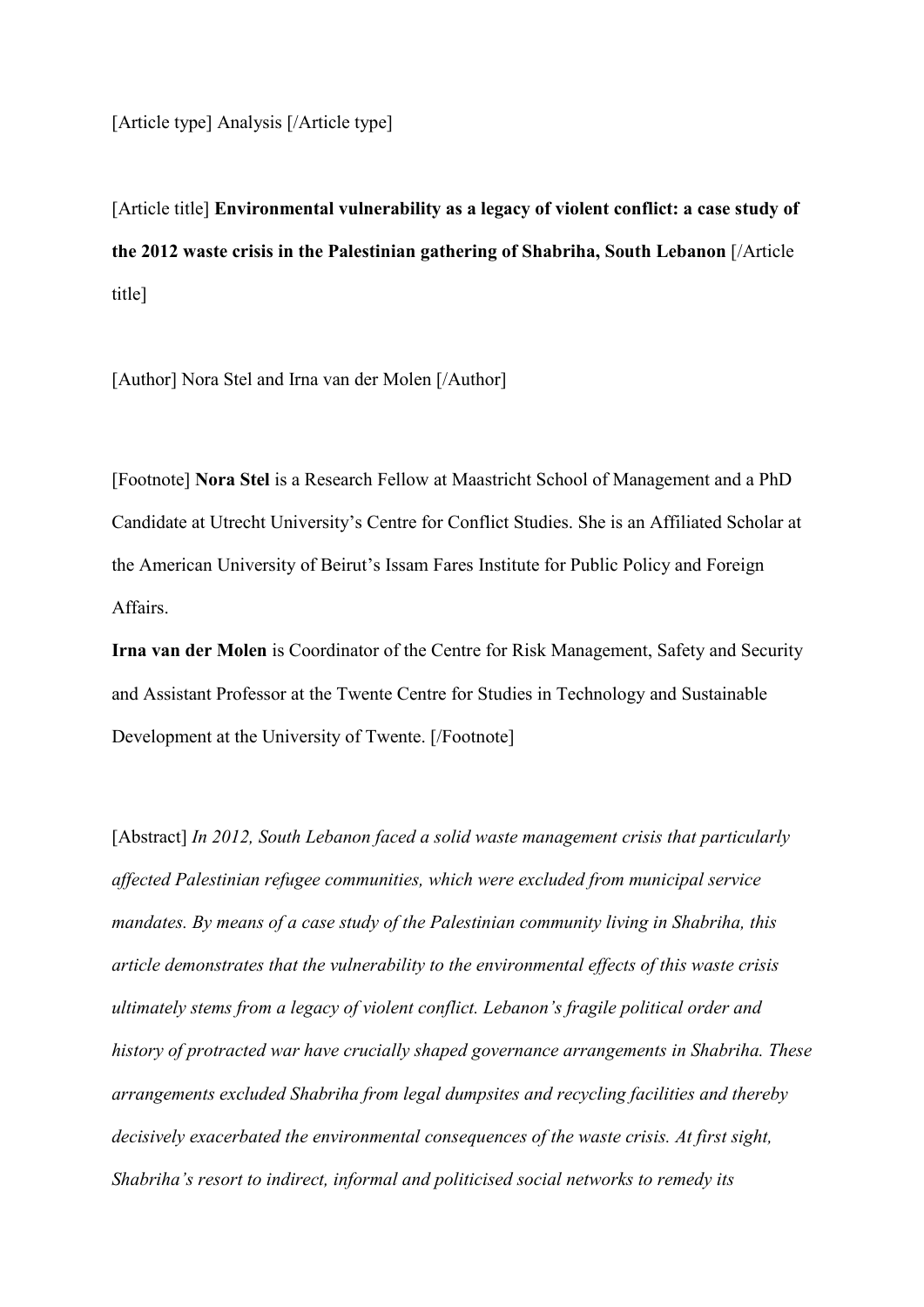*marginalisation constituted an effective form of resilience. However, drawing on an entitlements approach to vulnerability, we argue that these coping mechanisms also entrenched Shabriha's institutional marginalisation because they exacerbated its dependence on informal governance structures.* [/Abstract]

## **[A Head]** *Introduction: service provision to protracted refugees under hybrid governance arrangements* **[/A Head]**

In 2012, the Sur (or Tyre) area in South Lebanon faced a solid waste management crisis as a result of the closure of its main local dumpsite. Palestinian communities were especially vulnerable to this crisis and its potential environmental effects because of their institutional marginalisation in Lebanon's post-war polity. After the Lebanese Civil War (1975–1990), Palestinians in Lebanon have been deliberately disenfranchised politically as well as socioeconomically not only as a punishment for their role during the war but also to prevent them from interfering in future intra-Lebanese conflict. This marginalisation here manifested itself in the Palestinians' exclusion from the service mandate of the region's municipalities (and hence their access to the new recycling factory that the Union of Municipalities in Sur eventually opened). The situation of Palestinian refugees in unofficial refugee camps that are not administered by the United Nations Relief and Works Agency for Palestine Refugees in the Near East (UNRWA), so-called 'gatherings', moreover, was particularly dire. These gatherings also fell outside the mandate of UNRWA when UNRWA eventually arranged access to the recycling factory for the inhabitants of the official Palestinian camps.

By means of a case study of the Palestinian gathering of Shabriha, this article conceptualises the various layers of institutional marginalisation that Palestinians in Lebanon face in light of the dialectic between violent conflict and environmental vulnerability. As outlined in the flowchart in figure 1 below, we suggest that the environmental and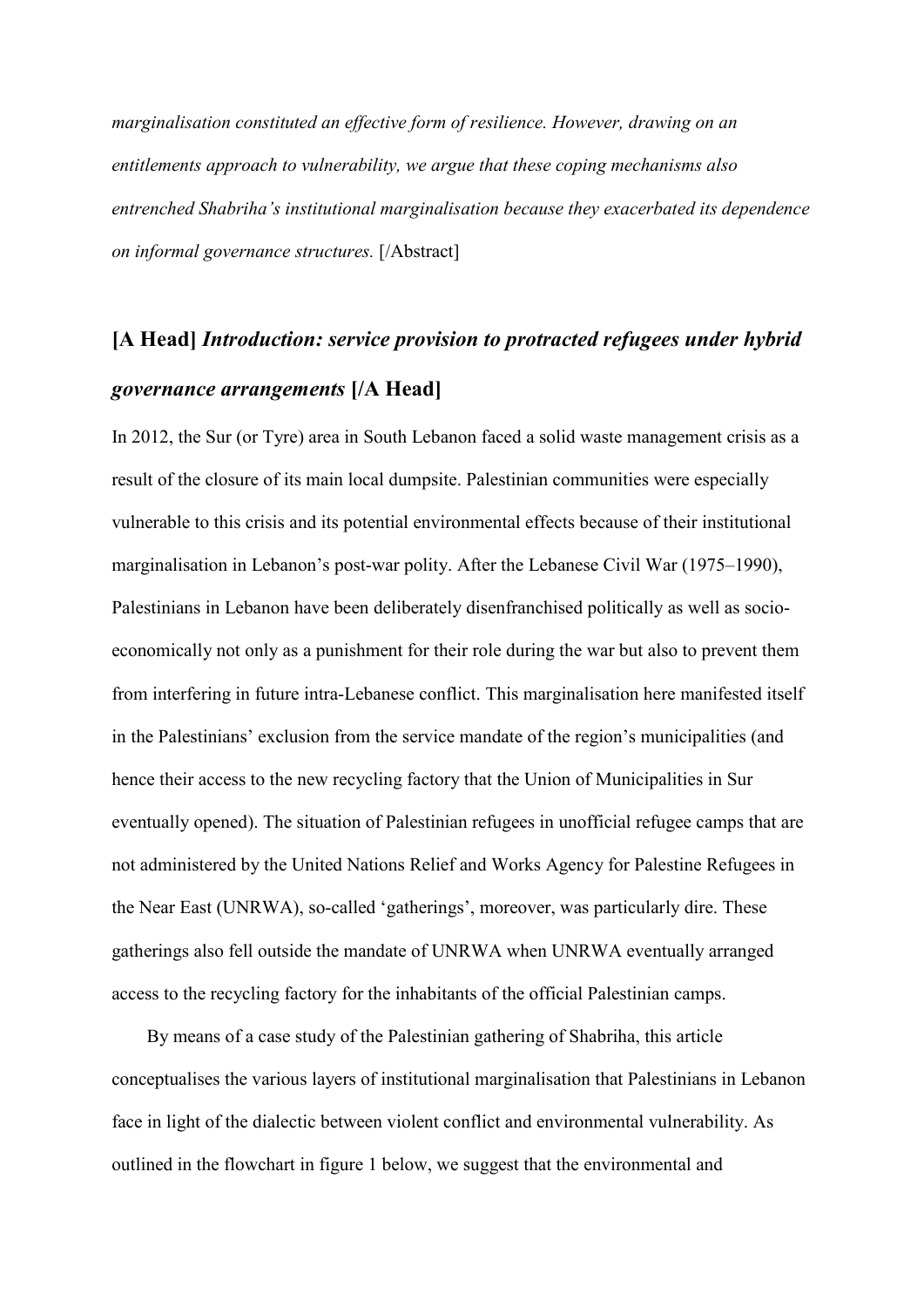developmental consequences of the 2012 waste crisis partly stem from the particular governance arrangements in Shabriha. These local governance arrangements, in turn, have been importantly shaped by Lebanon's fragile national political order and protracted violent conflict. We demonstrate, furthermore, that Shabriha's utilisation of indirect, informal and politicised social networks and relations to address the waste crisis constitutes an effective coping mechanism. However, from an entitlements perspective, which highlights the collective and political features of vulnerability, this short-term resilience actually entrenched the gathering's institutional marginalisation. It reiterated Shabriha's dependence on informal governance structures and thereby made it more vulnerable in the long run.

#### [f] figure 1 here [/f]

This argument feeds into two broader debates on conflict, security and development. First, the governance context in Shabriha as outlined below is characterised by multiple state and non-state authorities and by plural political institutions ranging from de jure policies to de facto practices. As such, our discussion resonates closely with scholarly debates on hybrid political orders and negotiated statehood that are concerned with the organisation of security, welfare and representation in situations of 'political fragility' or 'softening sovereignty'.<sup>[1](#page-13-0)</sup> We contribute to this body of knowledge by showing that hybrid governance arrangements can simultaneously contain the coping mechanisms to deal with institutional marginalisation as well as the precedents to cement such marginalisation. This implies that empirically documented instances of hybrid governance should neither be romanticised nor be seen as inevitably repressive.

This suggestion ties in with the second academic discussion with which our argument connects: that on protracted refugeeness, of which the Palestinians constitute an emblematic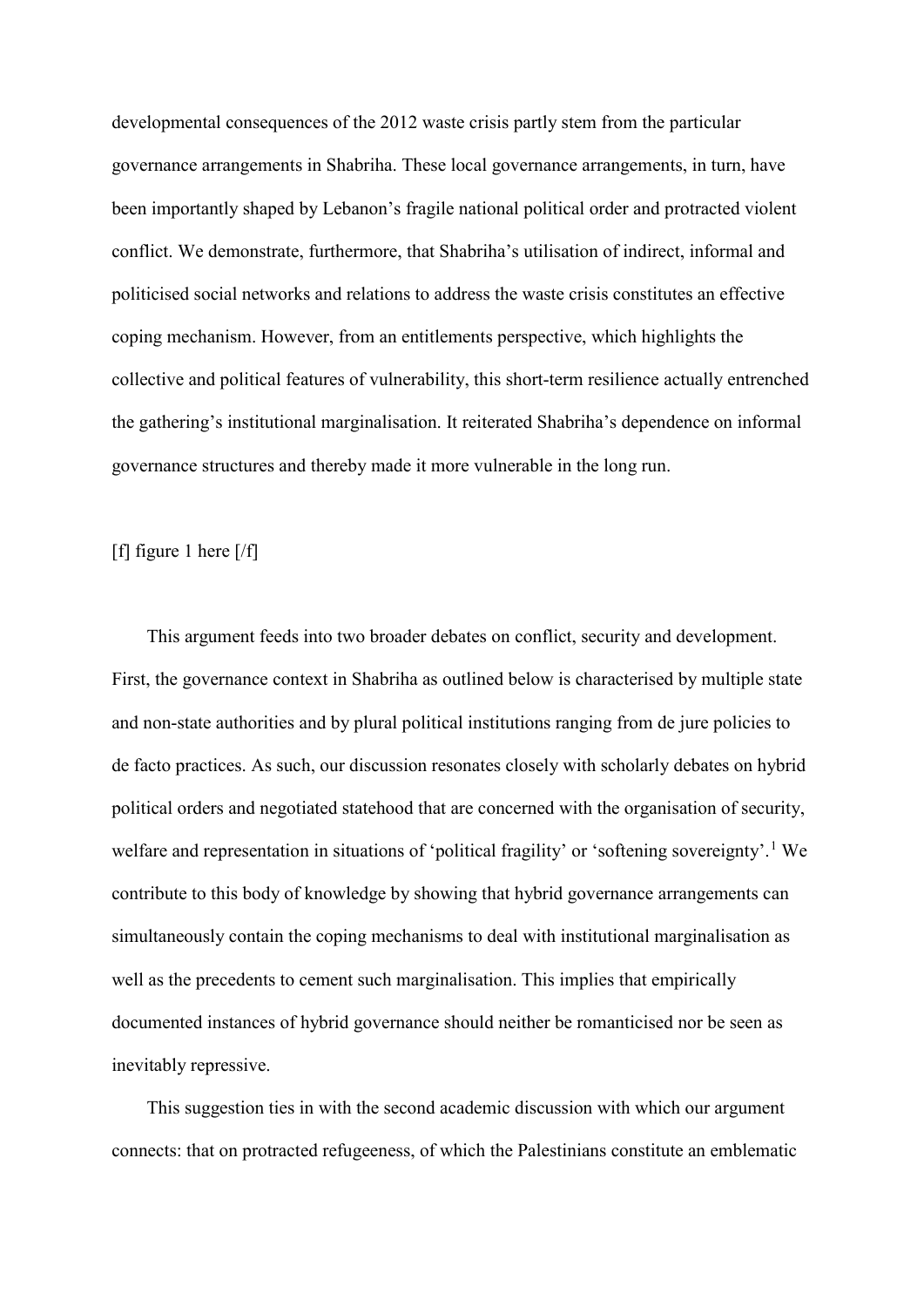example.[2](#page-13-1) Protracted refugee situations are closely related to the phenomenon of political fragility, but the links between refugeeness and fragility are contested. [3](#page-14-0) Our case study documents the deep-rooted lack of formal representation and entitlements of the Palestinian refugee community in Lebanon. It thereby forcefully illustrates how protracted refugeeness in fragile settings can result in an ambiguous protection regime in which basic service responsibilities are jostled back and forth between international agencies, communal authorities and the host state. [4](#page-14-1) The case of Lebanon's Palestinians corroborates Loescher and Milner's finding that the presence of refugees does not generate insecurity in its own right. Rather, it 'exacerbates previously existing inter-communal tensions in the host country'.<sup>[5](#page-14-2)</sup> Clearly, the Lebanese state 'deliberately focuses on Lebanese national security at the expense of Palestinian human security'.[6](#page-14-3) This is typical of the securitisation of protracted refugee communities in fragile political settings that often results in marginalising governance arrangements such as those exemplified in our case study. It is also, however, a manifestation of 'the failure of international solidarity and burden sharing with host countries'.<sup>[7](#page-14-4)</sup>

The article is structured as follows. We first discuss our methods and analytical strategy. Next, we introduce the case and its context. The subsequent section discusses the waste crisis and is followed by a section detailing the analysis of the case study. Conclusions and final reflections are provided in the closing section.

## **[A Head]** *Methods and concepts: a qualitative approach to governance, conflict and vulnerability* **[/A Head]**

The data on which this article draws were collected in the context of a broader study of the governance interaction between Palestinian and Lebanese authorities in Shabriha in which the 2012 waste crisis was one out of five vignettes, or sub-cases, that were explored.<sup>[8](#page-14-5)</sup> During five months of fieldwork in the spring of 2013, 140 semi-structured in-depth interviews were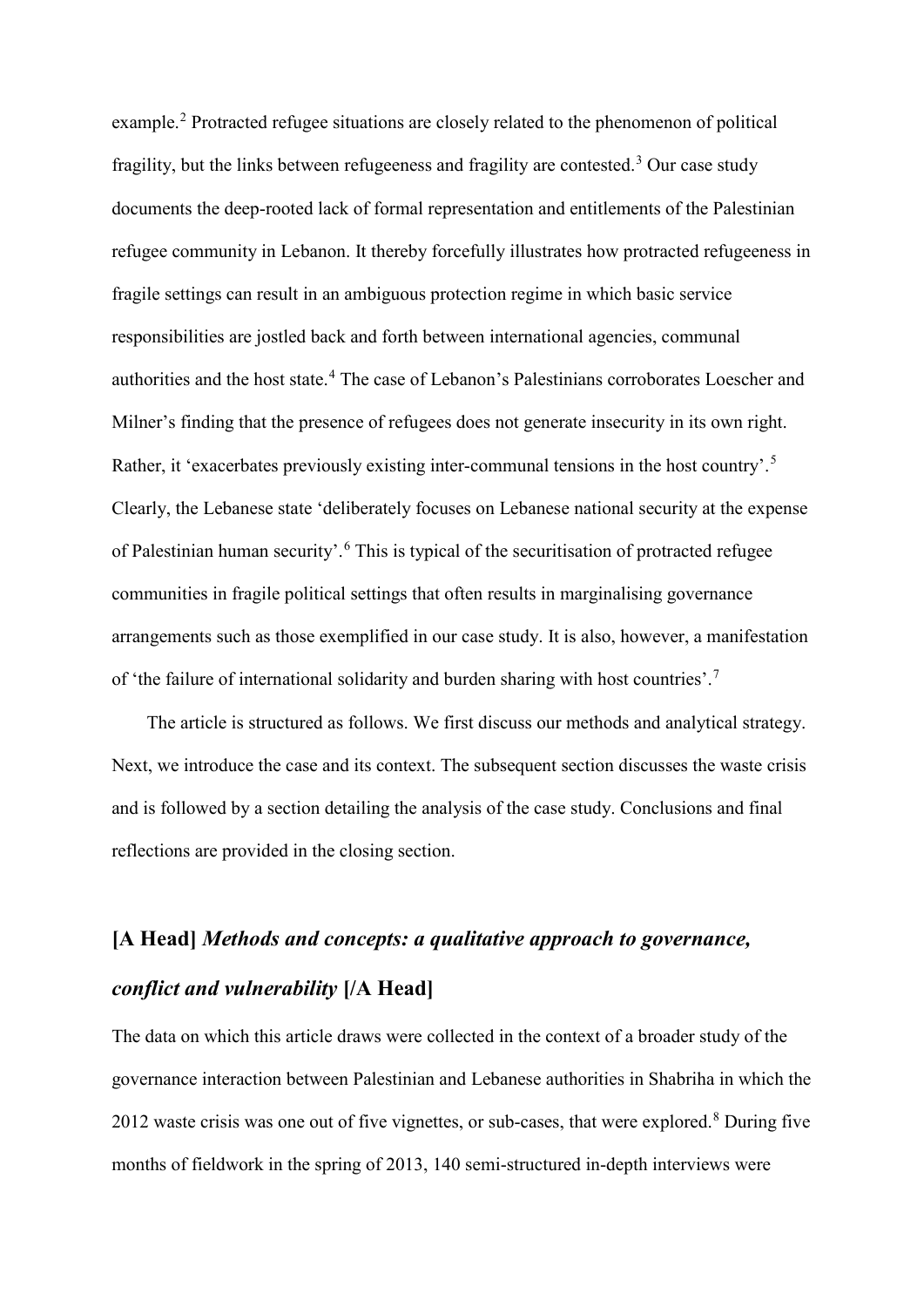conducted with 115 communal and political leaders, state representatives, residents, staff of non-governmental organisations (NGOs) and analysts. In addition, three focus groups were conducted and document and observational data were collected. [9](#page-14-6) Data were analysed on the basis of categories derived from an analytical framework geared towards exploring the relationship between conflict and environmental vulnerability. The literature suggests that the relation between these two concepts—conflict and environmental vulnerability—is importantly mediated by institutional and political structures. [10](#page-14-7) Therefore, we added a third sensitising concept to our framework, namely governance (which we use as interchangeable with 'institutional forms of political authority'<sup>[11](#page-14-8)</sup>).

With regard to the notion of conflict, we were interested in all references to previous fighting and war (most prominently the Civil War but also the 2006 War between Israel and Hezbollah, the 2007 clashes between the Lebanese Armed Forces (LAF) and militants in the Palestinian camp of Nahr al-Bared in North Lebanon<sup>[12](#page-14-9)</sup> and the 2008 showdown between Hezbollah and its political adversaries in Beirut). We also included respondents' references to possible future conflicts (for instance in relation to the spill-over of the Syrian war and the rise of Islamic State).<sup>[13](#page-14-10)</sup>

Vulnerability was approached as the susceptibility of particular communities to specific risks and hazards,<sup>[14](#page-14-11)</sup> in our case the 2012 waste crisis and its environmental consequences. Three components are essential in analysing vulnerability. First, exposure: the extent to which a community is confronted with the hazard in question. Second, sensitivity: the likely damage the hazard will do to this particular community. And, third, resilience: the coping or response mechanisms available to the community to deal with the impacts of the hazard.[15](#page-15-0) As elaborated on in the concluding section, we specifically adopt an entitlements perspective on vulnerability because it puts a premium on the collective and political elements of the distribution of rights and resources that determine vulnerability.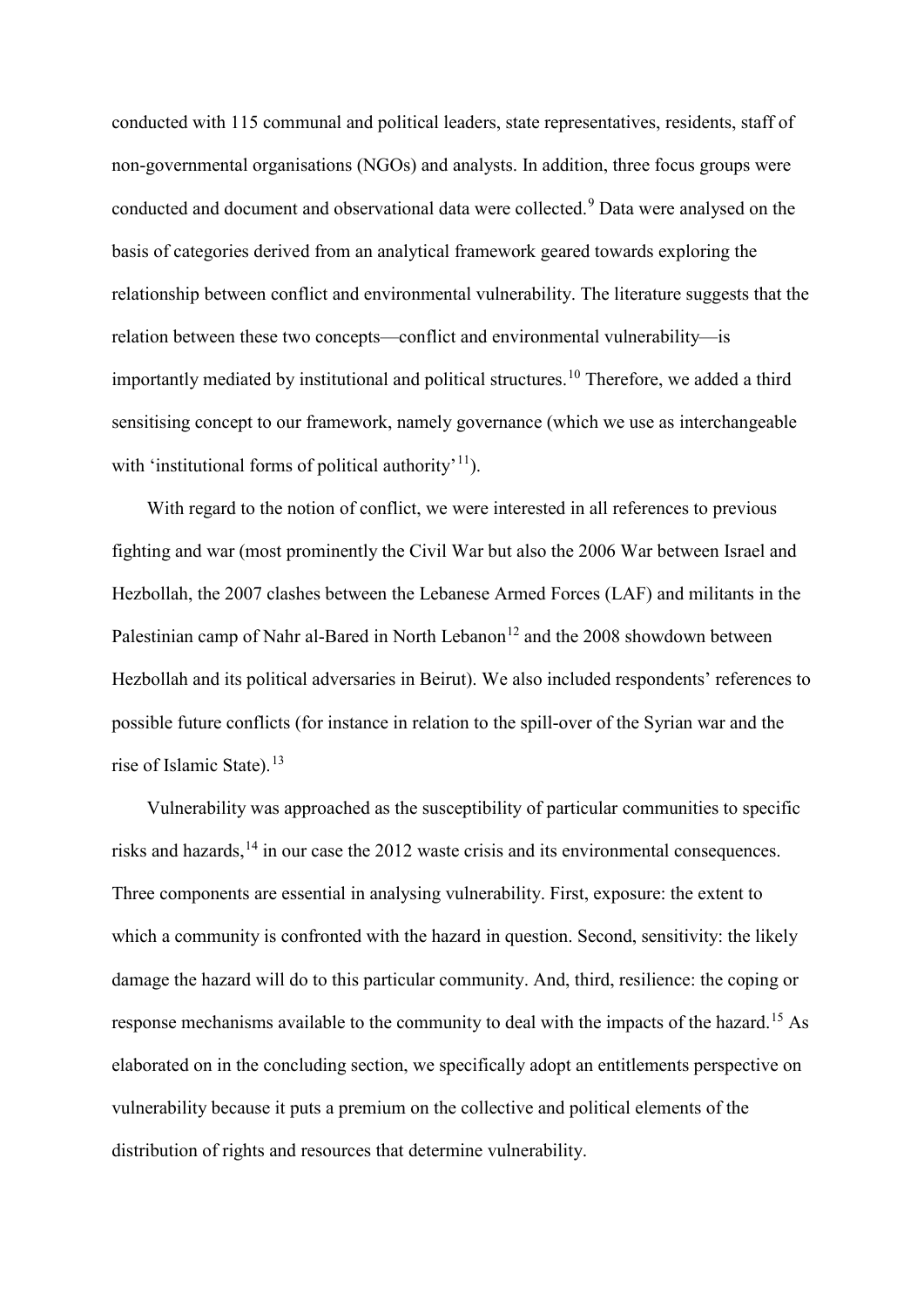As we are dealing with a man-made hazard—a management crisis rather than a natural disaster—exposure, sensitivity and resilience are to a large extent determined by the, formal as well as informal, governance arrangements in place to organise society.<sup>[16](#page-15-1)</sup> Based on Bevir, Hoffmann and Kirk and Kooiman, we focused on three aspects of governance to investigate how exposure, sensitivity and resilience manifested themselves in the case of the 2012 waste crisis in Shabriha. [17](#page-15-2) First, governance actors: those individuals and organisations acting to address the waste crisis. Second, governance levels: whether meetings and communications played out locally (at the municipal level), regionally (at the provincial and district level) or nationally (at the governmental level). Third, governance modes: the way in which actors interacted. Based on Hoffmann and Kirk, the following concerns were central here: directness (whether Lebanese and Palestinian authorities met and communicated directly or via other actors, such as NGOs or political parties); formality (the extent to which interactions were impersonal, conducted publicly and documented); regularity (the degree to which interaction was occasional, ad hoc and spontaneous or structural, planned and regular); and manner of initiation (referring to which governance actors took the initiative).<sup>[18](#page-15-3)</sup>

### **[A Head]** *Context and setting: Shabriha gathering* **[/A Head]**

Lebanon hosts some 400,000 Palestinians, approximately 10 per cent of the country's population before the influx of refugees from Syria.<sup>[19](#page-15-4)</sup> The Palestinians constitute Lebanon's most disenfranchised community: they cannot vote or work for state agencies, are legally discriminated against in the labour market and, since 2001, prohibited from owning real estate.[20](#page-15-5)

More than 60 years after the 1948 *Nakba* (catastrophe) that forcefully displaced them from Palestine, the majority of Palestinian refugees in Lebanon still live in refugee camps.<sup>[21](#page-15-6)</sup> These 12 camps are administered by UNRWA and located on land that UNRWA rents from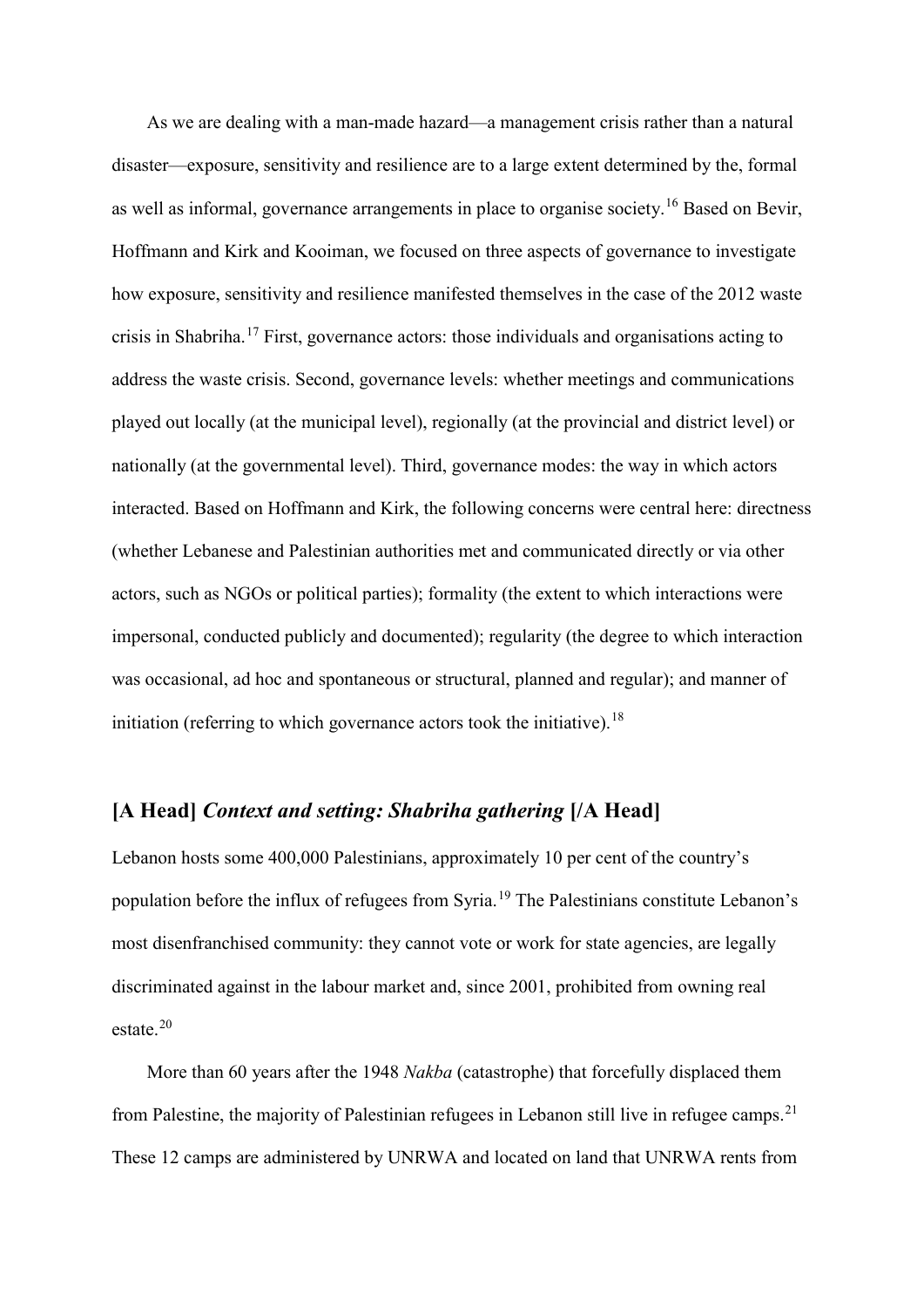the Lebanese state. Services in these camps are provided by a patchwork of actors ranging from UNRWA to a variety of NGOs and political factions.<sup>[22](#page-15-7)</sup> The Lebanese state, however, plays no role in the provision of public goods in the Palestinian refugee camps. Although unilaterally abrogated by the Lebanese Parliament in 1987, the 1969 Cairo Agreement has set a strong precedent for self-governance in the camps and de facto prevents state agencies from entering the camps and sanctions the Palestinian Liberation Organisation (PLO) as the main authority inside them. [23](#page-15-8)

Apart from these formal camps, however, there are tens of smaller, informal refugee settlements in Lebanon. While Shabriha is often called a 'camp' (*mukhayem*), it is, in fact, what the Danish Refugee Council (DRC) calls a 'gathering' (*tajamu'a*). A gathering is a community that:

*1. Has a population of Palestinian refugees […]. 2. Has no official UNRWA camp status or any other legal authority identified with responsibility for camp management. 3. Is expected to have clearly defined humanitarian and protection needs, or have a minimum of 25 households. 4. Has a population with a sense of being a distinct group living in a geographically identifiable area*. [24](#page-15-9)

Lebanon hosts some 39 of these 'unofficial camps', most of them in South Lebanon, which together host approximately 38 per cent of the Palestinians in Lebanon.<sup>[25](#page-15-10)</sup> While residents of the gatherings go to UNRWA schools and clinics, UNRWA does not consider itself responsible for utility (water, electricity and waste management) and infrastructural services in the gatherings.[26](#page-15-11) These services are provided by Popular Committees (PCs), 'municipalitylike' bodies installed by the PLO to take care of the day-to-day governance of the refugee communities. Their responsibilities include the oversight of utility service provision in liaison with Lebanese authorities, UNRWA and NGOs.<sup>[27](#page-15-12)</sup>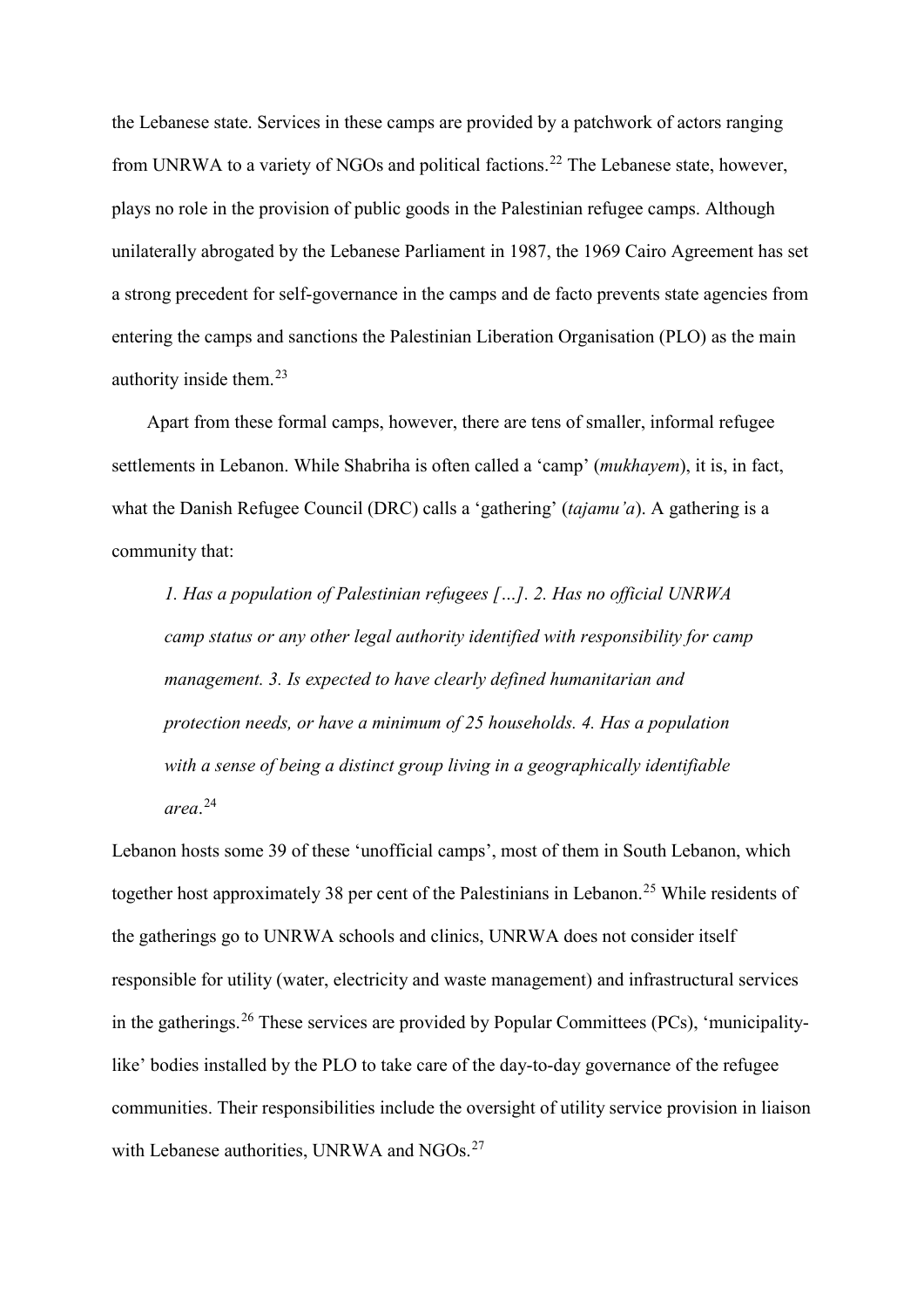Shabriha is located near the city of Sur in South Lebanon. It has, according to a survey done by the United Nations Development Programme (UNDP) and the United Nations Human Settlements Programme (UN-HABITAT) in 2013, 1850 residents, living in 382 houses.<sup>[28](#page-16-0)</sup> Cadastrally, Shabriha falls under Abasiye municipality. Most of the land on which Shabriha is built is owned by the municipality of Abasiye and is occupied by the Palestinians illegally.[29](#page-16-1) The Palestinian gathering of Shabriha is located next to a Lebanese village with the same name. The main authority in Lebanese Shabriha is constituted by the *mukhtar*, a village-level state authority responsible for administrative and social representation of his constituency vis-à-vis the state.

The collection and management of solid waste in Shabriha is the responsibility of the PC, which has contracted the NGO PARD (Popular Aid for Relief and Development) to provide this service. PARD operates its own garbage trucks and collects Shabriha's waste twice a week to transport it to the local dumpsite—as it does for several other Palestinian gatherings in the region. The PC collects a service fee from the residents of Shabriha (that also covers costs for drinking water) from which it subsequently pays  $PARD^{30}$ —although respondents of both the PC and PARD indicated that this was merely a 'symbolic fee' that does not come close to covering the costs PARD actually incurs concerning waste management.

#### **[A Head]** *Case study: the 2012 waste crisis* **[/A Head]**

#### **[B Head] Exposure and sensitivity: emergence of and responses to the crisis [/B Head]**

Around February 2012, the municipality of Deir Qanun closed the waste dump in Ras al-Ain that was used by PARD and all other waste management providers in the region.<sup>[31](#page-16-3)</sup> Most of our respondents were convinced that Deir Qanun closed the dump on the orders of the Union of Municipalities of Sur in order to push waste collectors to dump at a new recycling factory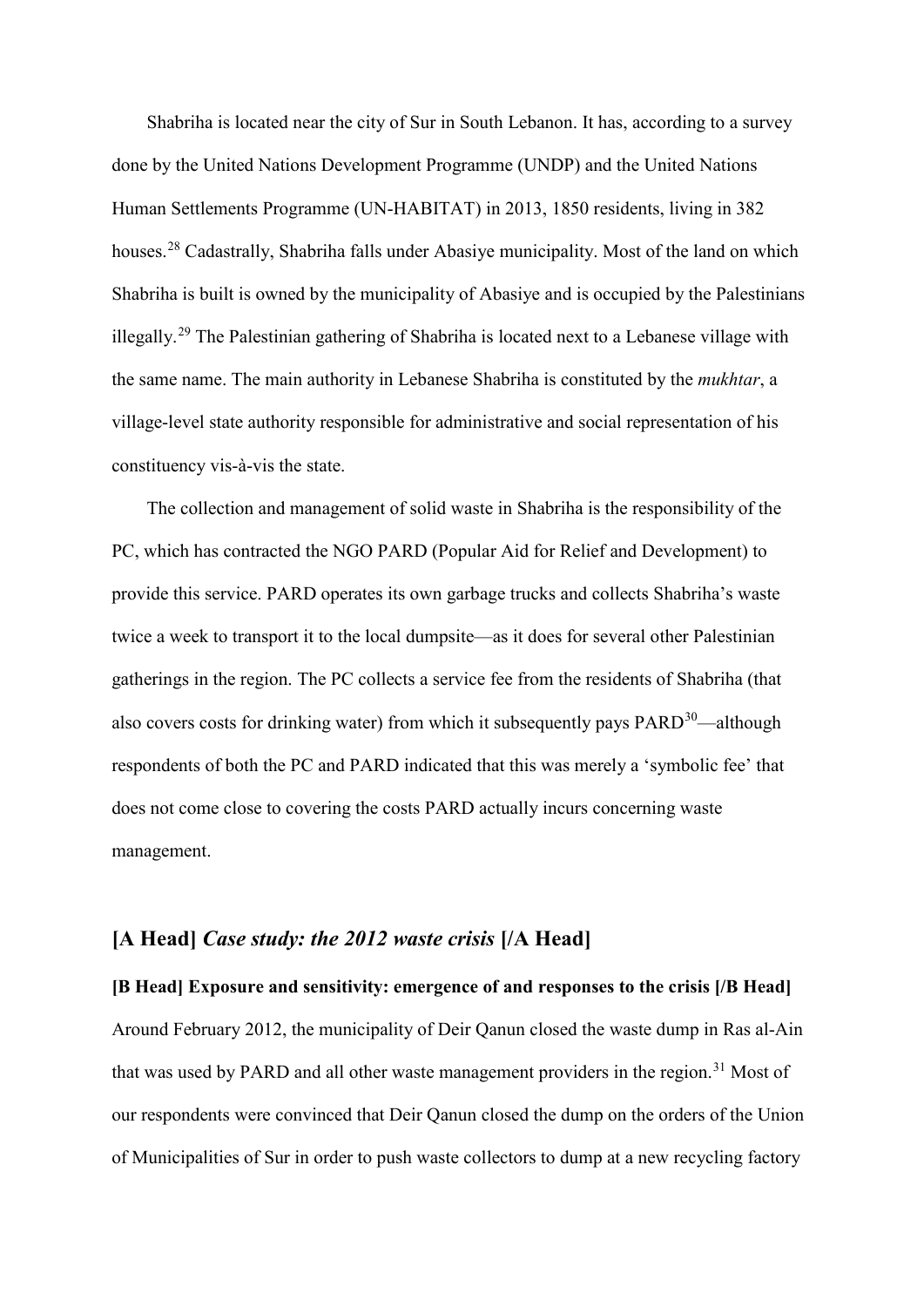that the Union had opened in Ain al-Baal under the Sustainable Environmental Practices and Policies (SEPP) programme.<sup>[32](#page-16-4)</sup> There were also accounts, however, that mentioned that the dump was closed because it contaminated a local well.<sup>[33](#page-16-5)</sup> In any case, the new factory was ill-prepared and could not process all waste.<sup>[34](#page-16-6)</sup> When the factory did get going, moreover, it was reluctant to accept waste from Palestinian communities (that do not pay taxes and do not fall under the service mandate of the municipalities). This had not been a problem with the Ras al-Ain dump, of which Barrage noted that 'all regions of the South use it, including the Palestinian refugee camps'.<sup>[35](#page-16-7)</sup> As a result, Palestinian camps and gatherings lost their dumpsite without being provided with an alternative. For Shabriha, this initiated a 'waste crisis' of approximately six months during which waste was hardly collected because it could not be disposed of.

Apart from the obvious discomfort caused by heaps of uncollected waste piling up in the middle of summer in a densely populated settlement, the waste crisis entailed real environmental risks. Most pertinent of these was the danger of soil and ground water pollution as a consequence of uncontrolled illegal dumping. These risks, in turn, carried health perils, predominantly food poisoning and infections.<sup>[36](#page-16-8)</sup> Tassabehji notes that landfills in the region 'are contributing to the pollution of both the air and water aquifers'.<sup>[37](#page-16-9)</sup> A waste entrepreneur working in the area told us that the registered landfills, and the uncontrolled dumping sites even more so, are 'close to buildings and orchards […] and the polluted water goes underground and affects the soil of the orchards'.<sup>[38](#page-16-10)</sup> He commented that people suffer from the smoke of burning waste and said that 'they live in a polluted atmosphere which causes many diseases such as asthma'.[39](#page-16-11) A respondent representing Shabriha's women's committee said:

*We were suffering from this problem; the waste was accumulating next to the houses and there were mosquitoes and insects and smells. Many diseases might*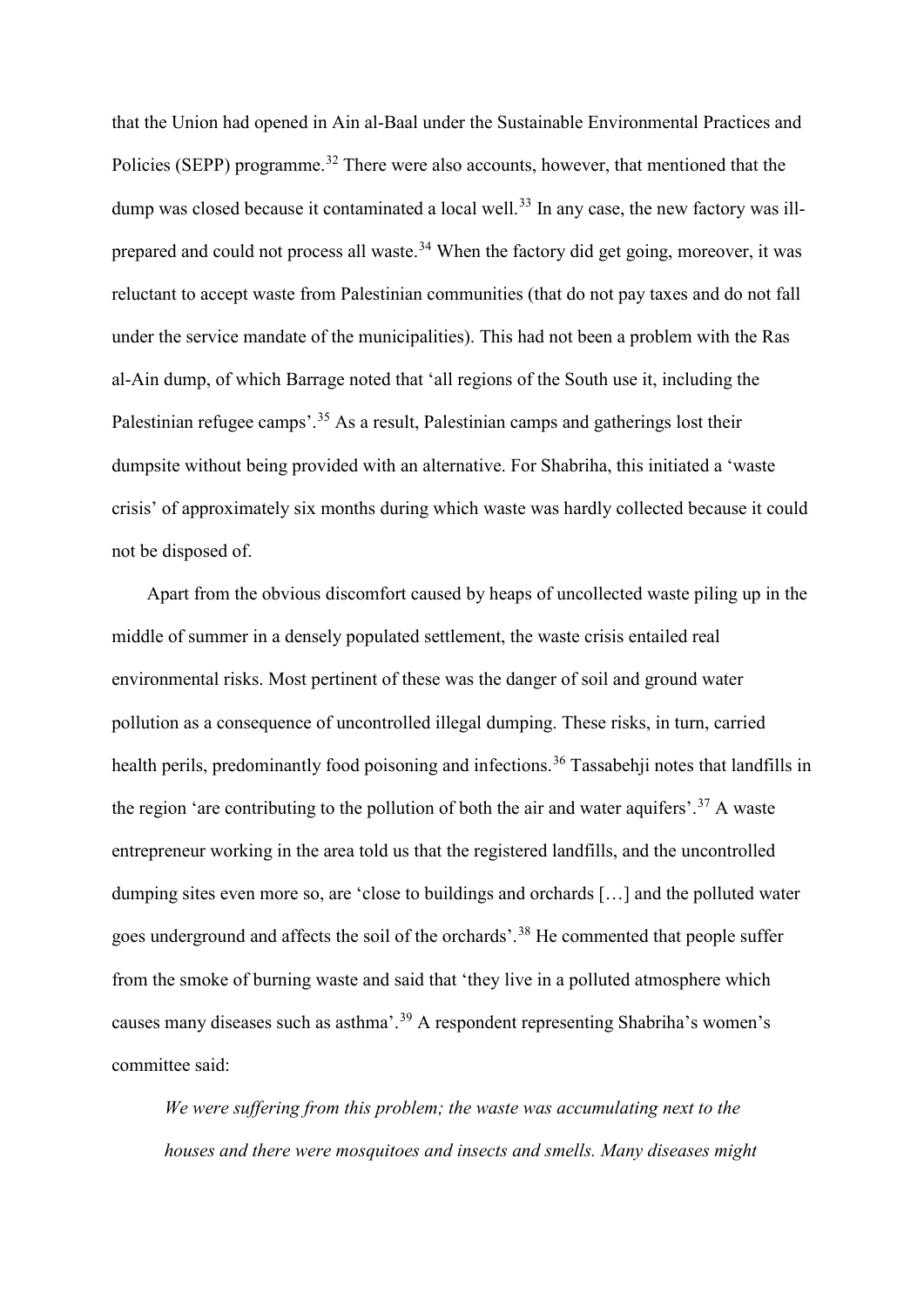*have started from this; also because it was very rainy and all the bad things from the garbage could get into the soil and affect the water as well*. [40](#page-16-12)

Shabriha's PC and PARD worked to address the crisis through three main strategies. First, they sought to ensure temporary dumping places to find relief for the immediate waste pressure that the gathering faced. The PC tried to find private waste collectors who would be willing to collect and (illegally) dump the waste as well as owners of land where occasional dumping could take place.<sup>[41](#page-16-13)</sup> The PC also contacted municipalities in the region that had all dug emergency waste pits to deal with the temporary capacity problems of the newly opened factory. An UNRWA sanitation officer remembered:

*The gatherings would go to someone else every time to plead with them and ask them to take some of their waste; one day they would get permission to take a shift here, the next day they would get permission to take a shift to another place*. [42](#page-16-14)

The majority of people, moreover, tried to take care of their own waste by dumping it individually somewhere outside the gathering.<sup>[43](#page-17-0)</sup> Second, as we will describe in more detail below, the PC and PARD tried to get Shabriha's waste accepted by the municipality through informal means. They, for instance, attempted to convince individual municipalities and UNRWA to accept waste from the gatherings and pass it off as their own at the factory. Third, PARD and the PC addressed the Union of Municipalities directly to persuade it to accept waste from the gatherings at the new factory.

The resolution of the waste crisis emerged gradually. The capacity of the factory was expanded so all municipalities under the Union of Municipalities could once again dispose of their garbage. Later, after negotiations between UNRWA and the Union of Municipalities and pressure from donors, it was agreed that the factory would also accept waste collected by UNRWA. The Palestinians in Shabriha, however, were excluded from both phases of the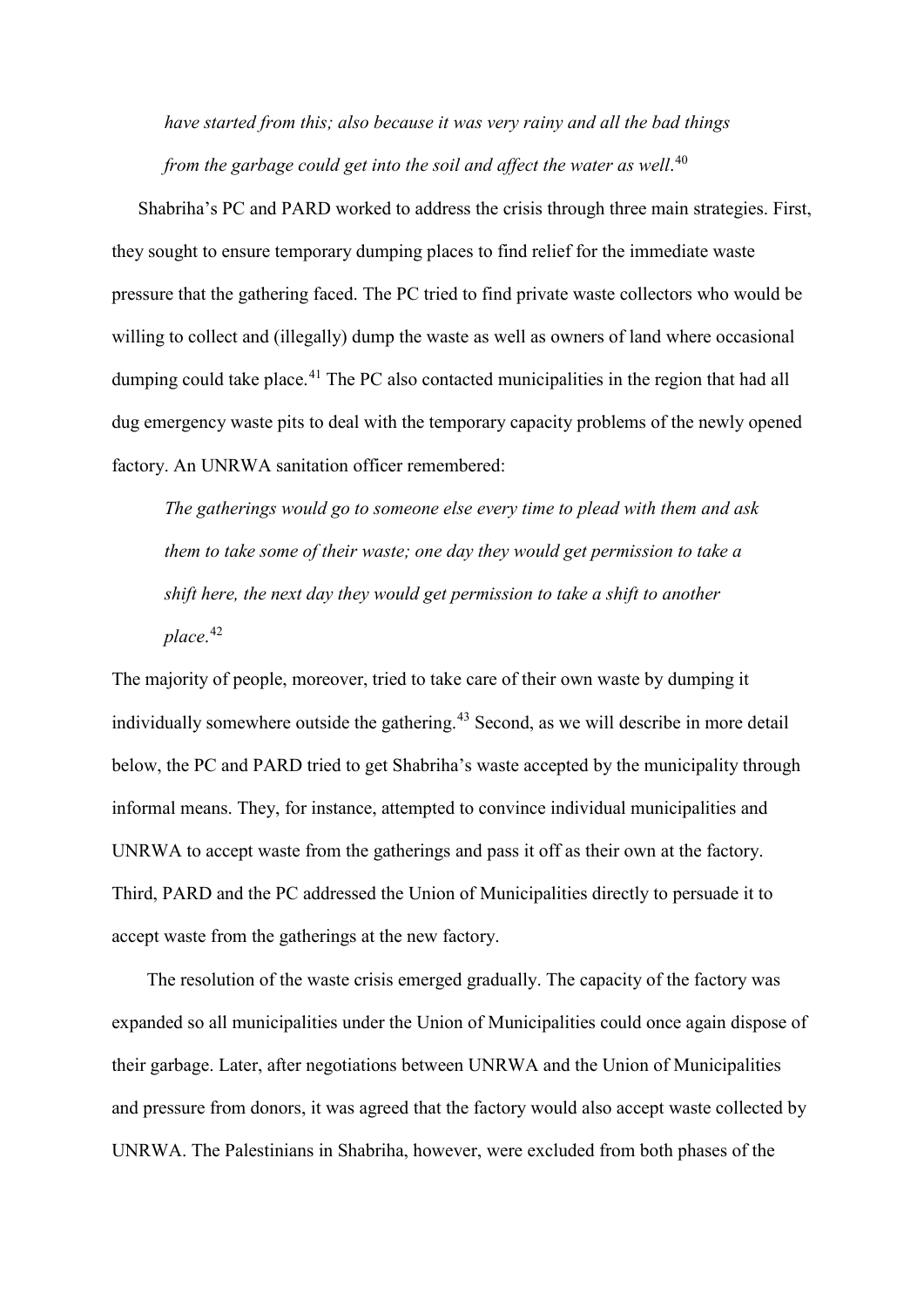resolution. A waste entrepreneur working in the region said that the head of the Union had felt embarrassed vis-à-vis the donors and thus 'started taking from the camps as well, but only the recognized camps; the gatherings were forgotten, no one asked about them'.<sup>[44](#page-17-1)</sup> This was the case because the gatherings neither fell within the municipal mandate that was based on Lebanese citizenship nor under the UNRWA mandate based on camp residence. A UNDP expert noted: 'This is the problem with the gatherings: UNRWA doesn't see it as a camp and hides behind the reiteration that it provides services to Palestinians *within* the camps and the municipality doesn't recognize them either'.<sup>[45](#page-17-2)</sup>

With regard to the municipal mandate, Abasiye municipality maintained that it was not responsible for 'Palestinian waste' because Shabriha's residents do not pay taxes to the municipality and, Abasiye reasoned, therefore cannot expect any services. Moreover, the municipality argued that if it is not responsible for waste management in 'normal times'— PARD and the PC had created a satisfying modus operandi for everyday waste management—it should not all of a sudden be looked to in times of crisis.[46](#page-17-3) UN-HABITAT and UNDP, however, found that municipalities, despite the lack of taxes collected and regardless of the citizenship issue, are officially responsible for waste management in their entire cadastre (including the gatherings).[47](#page-17-4) And indeed some other municipalities in the region were actively involved in solving the waste crisis, also for Palestinian gatherings in their area.[48](#page-17-5) The annual report of the regional PC representative, for instance, documented that:

*With the cooperation of the Norwegian Refugee Council (NRC), Kharayeb municipality got rid of the problem of buried garbage in the municipal dump. And the PC in Maashouk [gathering] cooperated with of the municipality of Bourj el-Shemali and also solved the waste problem*. [49](#page-17-6)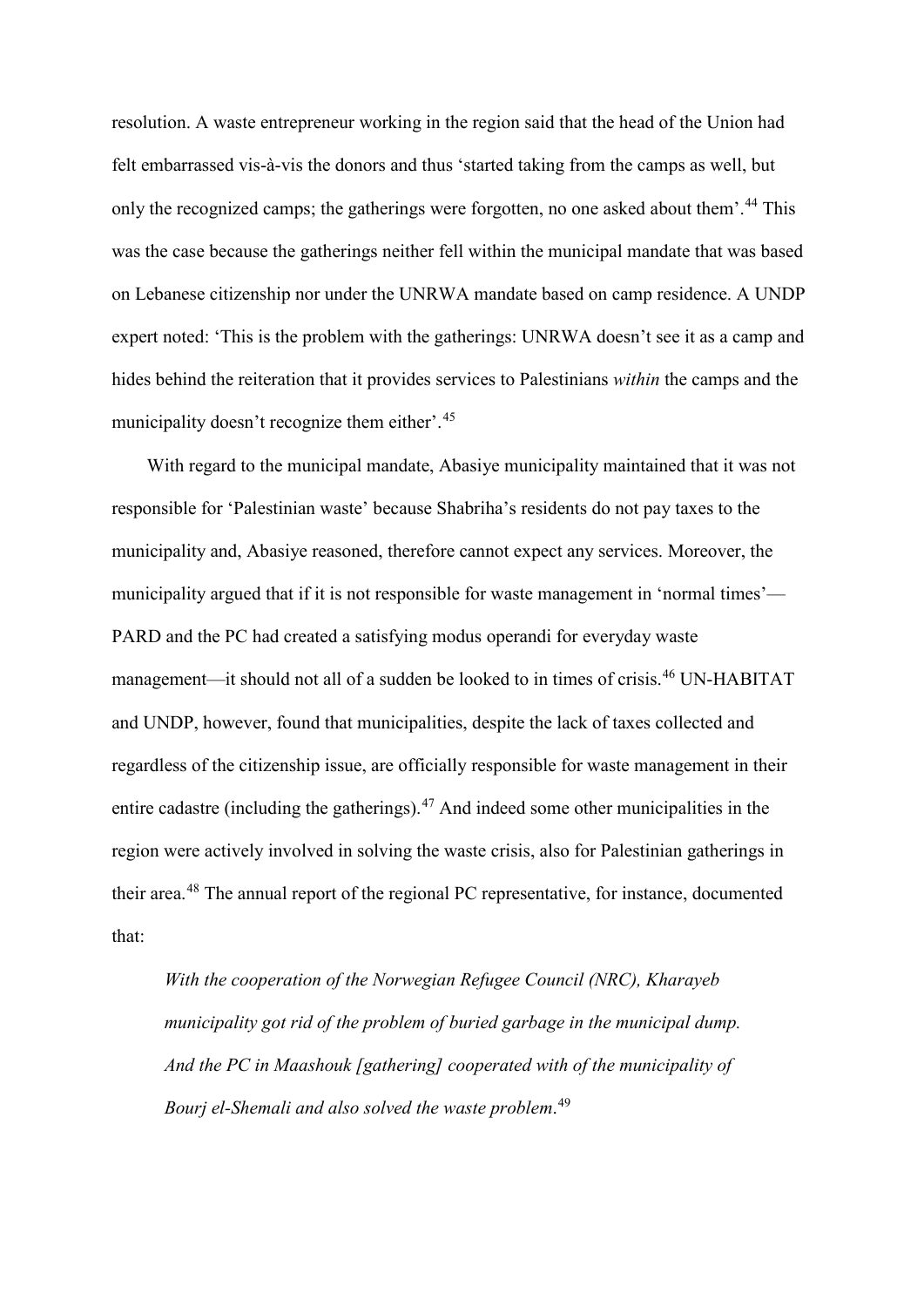Because there are no official policy guidelines on how municipalities should deal with Palestinian gatherings in their area, however, the response to the waste crisis was random and differed per municipality. The Lebanese-Palestinian Dialogue Committee (LPDC) noted in this regard that 'in the absence of a general policy or directive, the municipality's strategy depends on the personal initiatives of the head of the municipality'.<sup>[50](#page-17-7)</sup> Abasiye, clearly, did not consider Shabriha its responsibility in the context of the waste crisis. Because the Ain al-Baal factory owned by the Union of Municipalities only accepted waste collected by public service providers or private providers contracted by its member municipalities, this meant that Shabriha was excluded from the factory.

Regarding the UNRWA mandate, in the context of the waste crisis, being a camp was considered an asset. A waste entrepreneur summarised:

*And in the crisis, the most difficult situation was in the gatherings because there is no place for them and they belong neither to the camp nor to the municipality. […] The gatherings were forgotten; no one asked about them. […] At first, when the factory was still small, the camps were accepted, but the gatherings weren't. No one from the municipalities or the EU [European Union] talked in their name*. [51](#page-17-8)

As a well-known and sizeable international organisation, UNRWA could eventually convince the Union of Municipalities to allow UNRWA trucks to dump at the recycling factory. However, the waste that UNRWA collected was determined not by nationality (i.e. all Palestinians) but by place of residence (i.e. residents of the official, UNRWA-registered camps).<sup>[52](#page-17-9)</sup> Because the 'deal' UNRWA had struck with the Union was precarious anyway, moreover, UNRWA was even less inclined to incorporate the Palestinian gatherings into it. Under conditions of anonymity, an UNRWA representative said: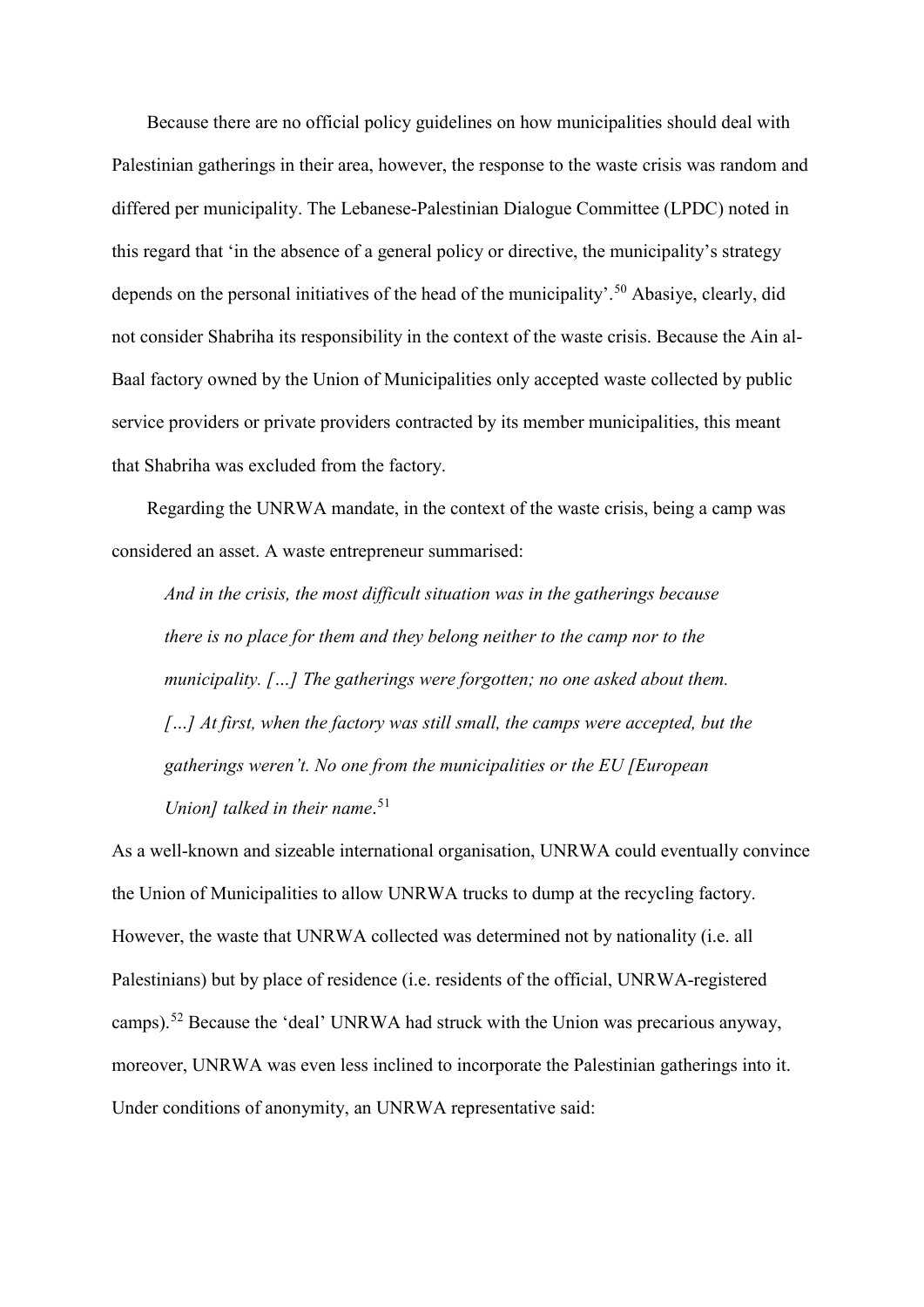*The factory is a municipal constellation. The whole situation is very sensitive*  [...]. Some agreements aren't exactly official, but rather depend on personal *relations. The municipalities involved might be concerned that this arrangement gets public. We fought really hard for this deal and I don't want to endanger it. We talked a lot with the mayors and the municipalities. A lot of wasta [social capital] went into this*.

Thus, the ambiguous institutional status of Shabriha as a Palestinian gathering that does not fall under the service provision mandate of either the municipality or UNRWA was defied relatively successfully with regard to 'normal', regular waste management, which the PC and PARD had organised rather satisfactorily. In times of crisis, however, the institutional gap in which Shabriha found itself concerning waste management proved significantly more problematic. First of all, because it undermined direct responses to the crisis: whereas Lebanese municipalities dug their own temporary dumping pits, the PC and PARD could not do this as they did not have any land at their disposal (the gathering is built on municipal land and very densely populated at that).<sup>[53](#page-17-10)</sup> Tellingly, the head of the Union of PCs in Sur region said:

*I wrote a newspaper article noting that all Lebanese found a solution in dumping their waste on a piece of municipal land but that this was impossible for the Palestinians who have no land to spare to live and build on let alone to dump waste on!*[54](#page-17-11)

<span id="page-13-0"></span>In addition, the PC and PARD did not have sufficient financial means to pay for temporary dumping as they had neither the tax base the municipalities have nor the donor funding that UNRWA can count on.

<span id="page-13-1"></span>Ultimately, however, the institutional gap that Shabriha suffered from during the waste crisis manifested itself most crucially in the lack of a recognised representative. Had Shabriha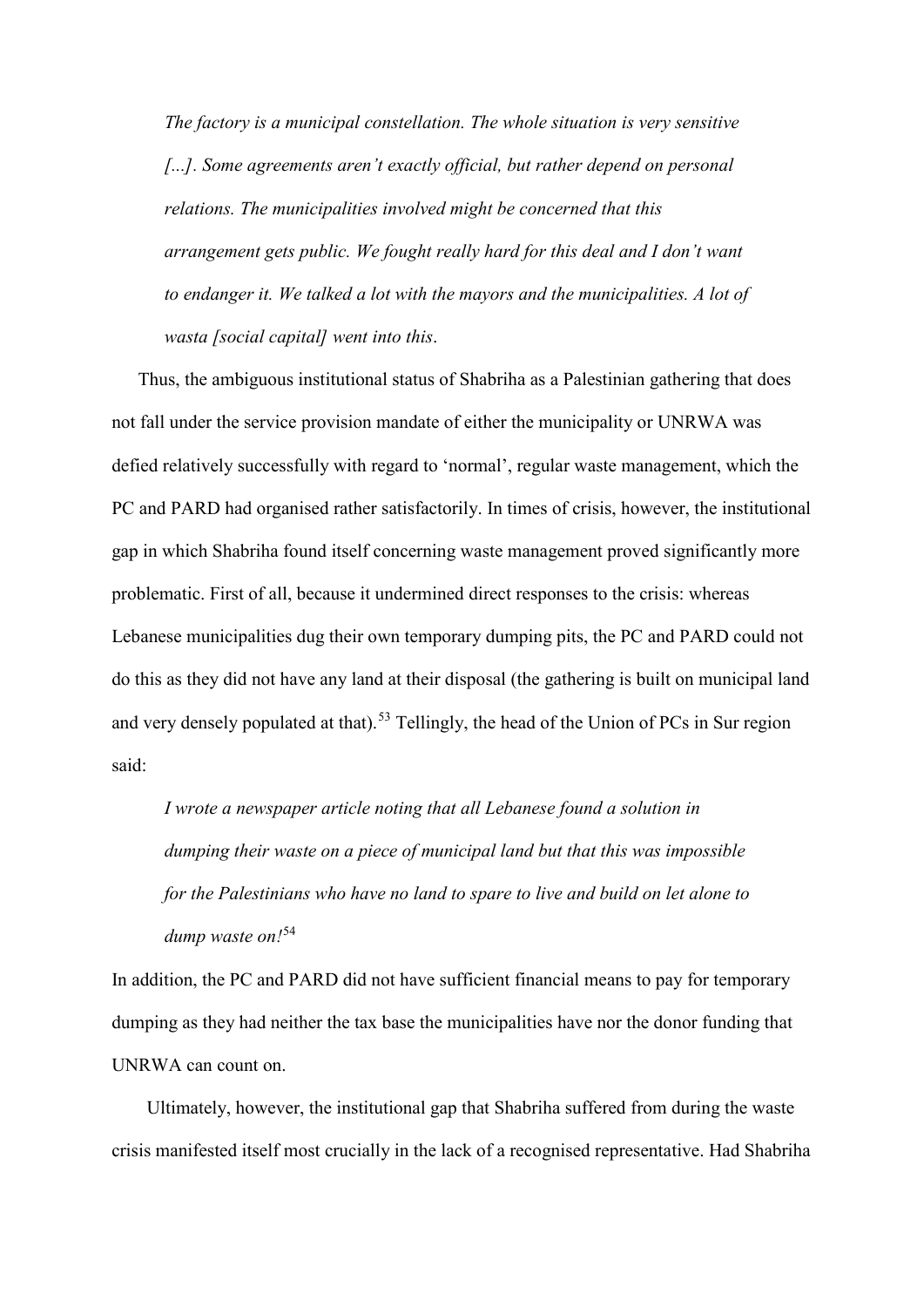<span id="page-14-2"></span><span id="page-14-1"></span><span id="page-14-0"></span>been a camp, UNRWA would have represented it directly vis-à-vis the Union. Had it been a village, the municipality would have approached the Union on its behalf. As it was, the PC and PARD needed others to speak for them and plead their case with the Union.<sup>[55](#page-17-12)</sup> An UNRWA representative, for instance, confirmed that, because the gatherings are not part of the UNRWA mandate, UNRWA expects the PCs to take an active role in communicating the gatherings' needs themselves. [56](#page-17-13)

#### <span id="page-14-5"></span><span id="page-14-4"></span><span id="page-14-3"></span>**[B Head] Resilience: coping strategies [/B Head]**

<span id="page-14-6"></span>This lack of representation crucially informed the way in which Shabriha's authorities dealt with the waste crisis. Their main coping strategy was informal referral to brokers that had the institutional access to the Union of Municipalities—or to the entities that could pressure the Union—that the PC was lacking. The PC, without formal recognition by the Lebanese state, could not be the direct representative of Shabriha vis-à-vis the Union itself. However, neither was there a unitary alternative organisation that could or would. Rather, reflecting what Turner et al. call a 'diversification' strategy,[57](#page-17-14) different actors—PARD, the *mukhtar*, UNRWA and private waste entrepreneurs—in different ways, at different times and for different reasons, represented the PC in the efforts to solve the waste crisis. The communications between these brokers and the Union were overwhelmingly unofficial, in the sense that they were undocumented and not publicised or publicly known.

<span id="page-14-11"></span><span id="page-14-10"></span><span id="page-14-9"></span><span id="page-14-8"></span><span id="page-14-7"></span>With regard to finding immediate and temporary dumping places, apart from their own efforts to convince neighbouring municipalities and private landowners to allow one-off dumps, the PC and PARD turned to private entrepreneurs. These entrepreneurs then used their connections with municipalities, often their clients, to arrange occasional dumping.<sup>[58](#page-17-15)</sup> Additionally, there was mention of an UNRWA-brokered deal to dispose of some truckloads at the dump in the city of Saida.<sup>[59](#page-17-16)</sup> Regarding the finding of a more structural solution, i.e.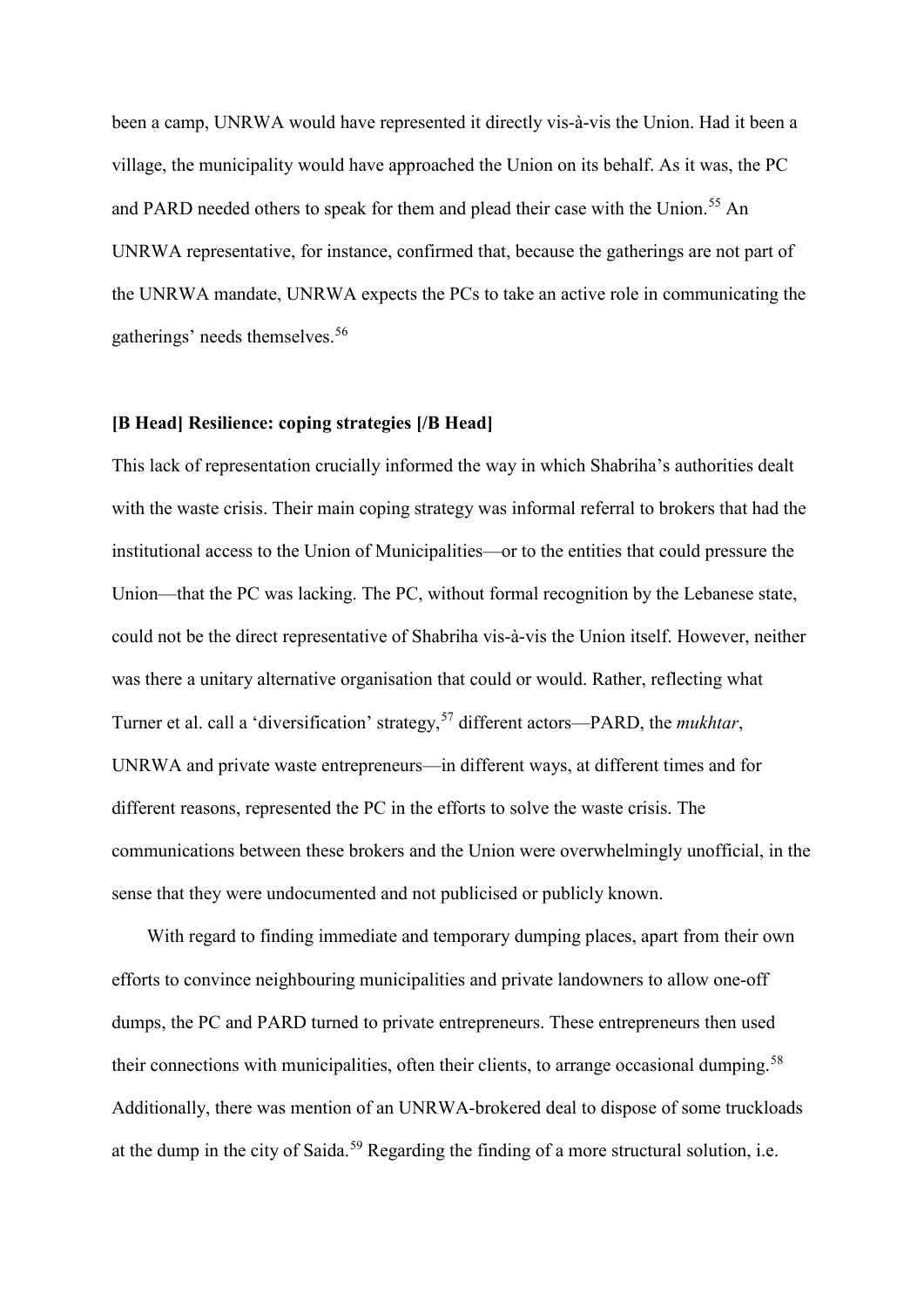<span id="page-15-2"></span><span id="page-15-1"></span><span id="page-15-0"></span>access to the new factory, PARD's regional sanitation officer acted as a 'go-between' for the PC and the Union, mostly after requests from the PC, and was accepted as spokesperson for the gatherings.<sup>[60](#page-18-0)</sup> PARD's mediation, however, to a large extent depended on the back-up of the *mukhtar*. [61](#page-18-1) A communal leader elucidated: 'For some time the recycling factory stopped accepting garbage from here. And PARD can transport, but it need a place where it can transport the waste to. So the *mukhtar* used his relations to help them find a dumpsite'.<sup>[62](#page-18-2)</sup>

<span id="page-15-8"></span><span id="page-15-7"></span><span id="page-15-6"></span><span id="page-15-5"></span><span id="page-15-4"></span><span id="page-15-3"></span>While Shabriha, as a Palestinian gathering, does not have a *mukhtar*, the Lebanese village located next to the gathering does. Although 'Lebanese Shabriha' falls in the cadastre of Abasiye municipality, its relations with the municipality are problematic. Consequently, Shabriha basically functions as an independent village—also because of the significant sociopolitical clout of the *mukhtar* who is exceptionally influential due to his connections with the Amal party and his position as head of the *mukhtar* council in the Sur area. [63](#page-18-3) The Lebanese village of Shabriha and the municipality of Abasiye have reached the unspoken consensus that the village does not pay service-related taxes to the municipality, which absolves the municipality of its responsibility to collect waste in Shabriha.<sup>[64](#page-18-4)</sup> Instead, the *mukhtar* has arranged with PARD to be included in its waste management programme. This has created the rather unique situation in which the Palestinian gathering of Shabriha and the Lebanese village of Shabriha both depend on the NGO PARD for their solid waste management. When the waste crisis commenced, therefore, they were, to some extent, in the same boat. As a result, the PC, PARD and the *mukhtar* closely co-ordinated throughout the waste crisis. [65](#page-18-5)

<span id="page-15-12"></span><span id="page-15-11"></span><span id="page-15-10"></span><span id="page-15-9"></span>What eventually proved crucial for both Palestinian and Lebanese Shabriha was the fact that—due to one of the peculiarities of the Lebanese electoral system—the Lebanese citizens of Shabriha vote for the municipal council in Sur (and not in Abasiye, under whose geographical scope they fall). In fact, while they are a relatively small constituency, they hold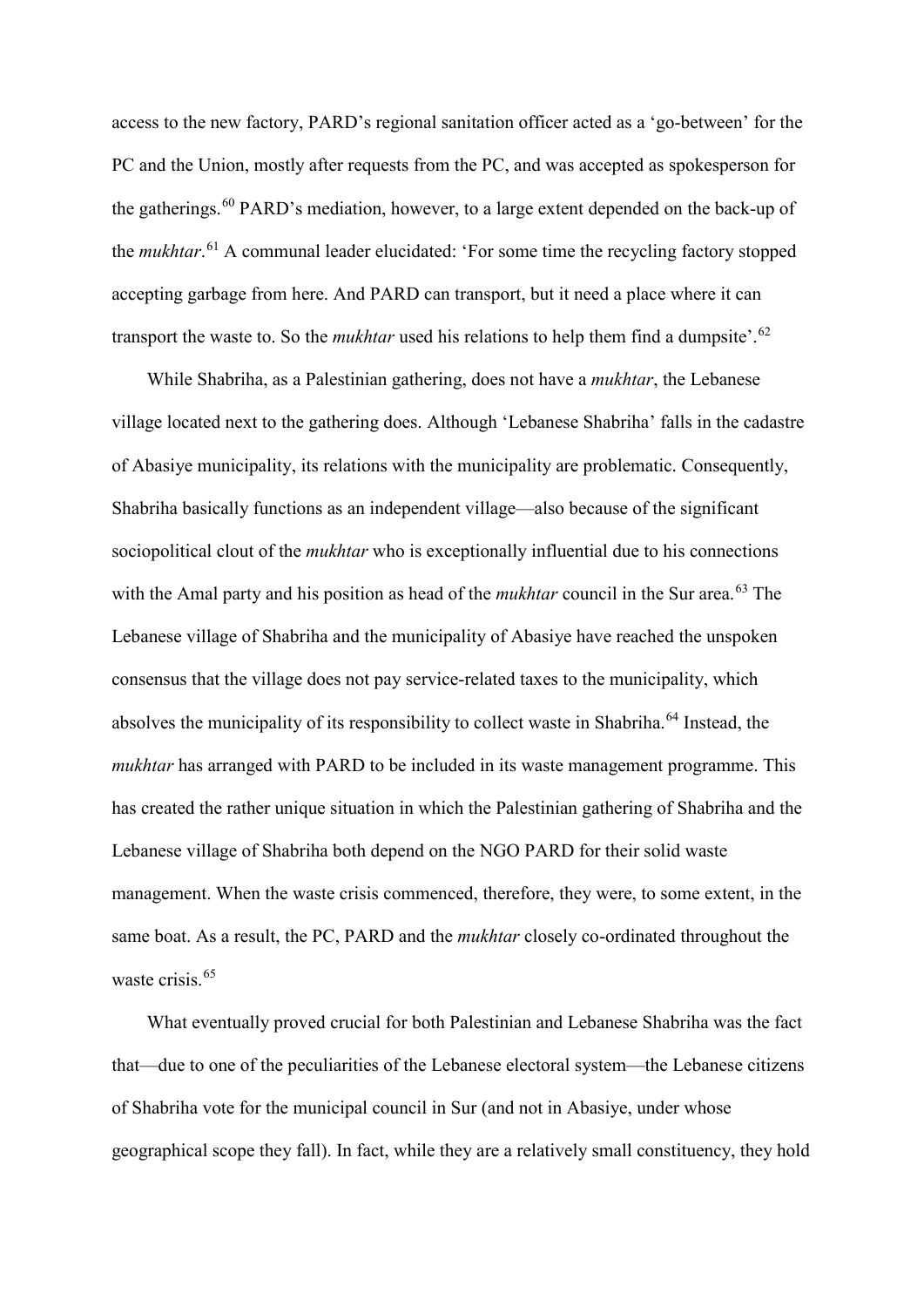<span id="page-16-3"></span><span id="page-16-2"></span><span id="page-16-1"></span><span id="page-16-0"></span>a strategic position in Sur's electoral politics.[66](#page-18-6) This gave the *mukhtar* some leverage with the municipality of Sur, the biggest member of the Union of Municipalities. When asked whether Palestinian gatherings had problems accessing the waste recycling factory, the *mukhtar* answered: 'Yes, but this is not the case for Shabriha as I have partners within Sur municipality. Because of my good relations with them I can solve the problem for the whole Shabriha [Lebanese as well as Palestinian]'.<sup>[67](#page-18-7)</sup> The mayor of Sur subsequently told us: 'We consider Shabriha as Sur, it belongs to us. […] We were the ones who registered the PARD vehicles legally with the factory; we provide them with administrative help'.<sup>[68](#page-18-8)</sup> It was this leverage, ultimately, that provided PARD with the influence it needed vis-à-vis the Union to get permission to dump 'Palestinian waste' at the Union's factory, as a waste entrepreneur explained:

<span id="page-16-4"></span>*[Lebanese Shabriha] is included in Sur municipality so their problem was solved. PARD collects their waste to get support from the municipality. [The logic is that] 'we support Aoun [the mukhtar], so you have to support us in return by accepting the waste from the gatherings'. And the municipality of Sur agreed*. [69](#page-18-9)

<span id="page-16-14"></span><span id="page-16-13"></span><span id="page-16-12"></span><span id="page-16-11"></span><span id="page-16-10"></span><span id="page-16-9"></span><span id="page-16-8"></span><span id="page-16-7"></span><span id="page-16-6"></span><span id="page-16-5"></span>Jadam observes that this is a structural phenomenon in Lebanon: 'Towns with no municipal councils typically piggy-back on the collection and disposal system of neighbouring municipalities based on mutual agreement, or illicitly'.<sup>[70](#page-18-10)</sup> Thus, the municipality of Sur, on behalf of the *mukhtar* of Shabriha, convinced the Union of Municipalities to accept the waste of the village of Shabriha in its factory. And indeed, the SEPP project documentation mentions Shabriha as one of the beneficiary villages.<sup>[71](#page-18-11)</sup> PARD, the PC and the *mukhtar* then argued that PARD could not distinguish between the 'Palestinian' and 'Lebanese' waste it collected, as it all ended up on one pile, and that the factory thus needed to accept not just the waste from the Lebanese village of Shabriha, but all waste collected by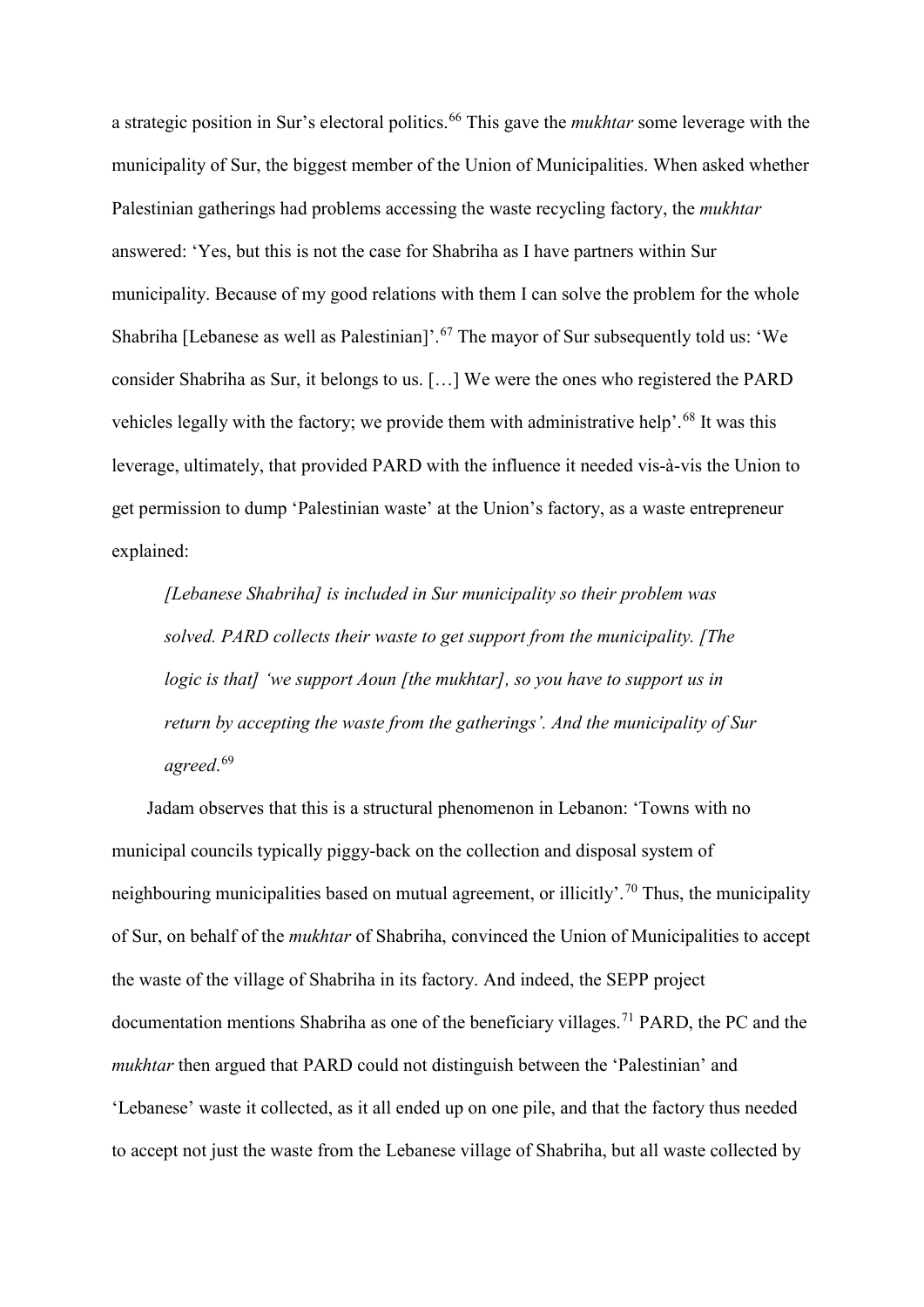<span id="page-17-0"></span>PARD. Shifting the focus from the *place* where the waste was collected from—Lebanese Shabriha—to the *actor* collecting the waste—PARD—widened the deal to include the Palestinian gathering of Shabriha.

<span id="page-17-4"></span><span id="page-17-3"></span><span id="page-17-2"></span><span id="page-17-1"></span>In the end, it was the efforts of the *mukhtar* that were seen as most instrumental in solving the waste crisis.[72](#page-18-12) His solidarity—'where we throw, they throw'[73](#page-18-13)*—*helped to span the institutional gap in which the gathering of Shabriha found itself. PARD's Palestinian truck driver summarised: 'When there was a solution, it was for us and for them; there was no discrimination'.[74](#page-18-14) The *mukhtar*'s stance, however, was both inspired and compelled by PARD's policy not to distinguish between Palestinian gatherings and Lebanese villages. PARD's director concluded:

<span id="page-17-6"></span><span id="page-17-5"></span>*Regarding the garbage, there is no 'Palestinian waste' and 'Lebanese waste': we collect from Palestinians as well as Lebanese and have a good reputation. And since we replace municipalities and they're thankful that we take this load of their shoulders, they allow us [to dump the waste collected at the gatherings at the factory]*. [75](#page-18-15)

<span id="page-17-16"></span><span id="page-17-15"></span><span id="page-17-14"></span><span id="page-17-13"></span><span id="page-17-12"></span><span id="page-17-11"></span><span id="page-17-10"></span><span id="page-17-9"></span><span id="page-17-8"></span><span id="page-17-7"></span>The attempts of the PC and PARD to persuade the Union followed a pattern of action that is typical for the Palestinian authorities' operating under a hybrid governance arrangement. This pattern is characterised by three main attributes. First, as described above, its mediated, or indirect, nature: the PC could not petition the Union effectively directly, but had to rely on liaisons by PARD and, especially, the *mukhtar*. Second, interactions were informal, because Palestinians from the gatherings are excluded from the formal UNRWA and municipal mandates and the PCs do not have an official status as representatives of the gatherings. Third, these informal and mediated attempts to sway the Union of Municipalities of Sur were distinctly political. The *mukhtar*'s influence on the municipality of Sur was not only constituted by the voters he represents, but also by his close relations with the national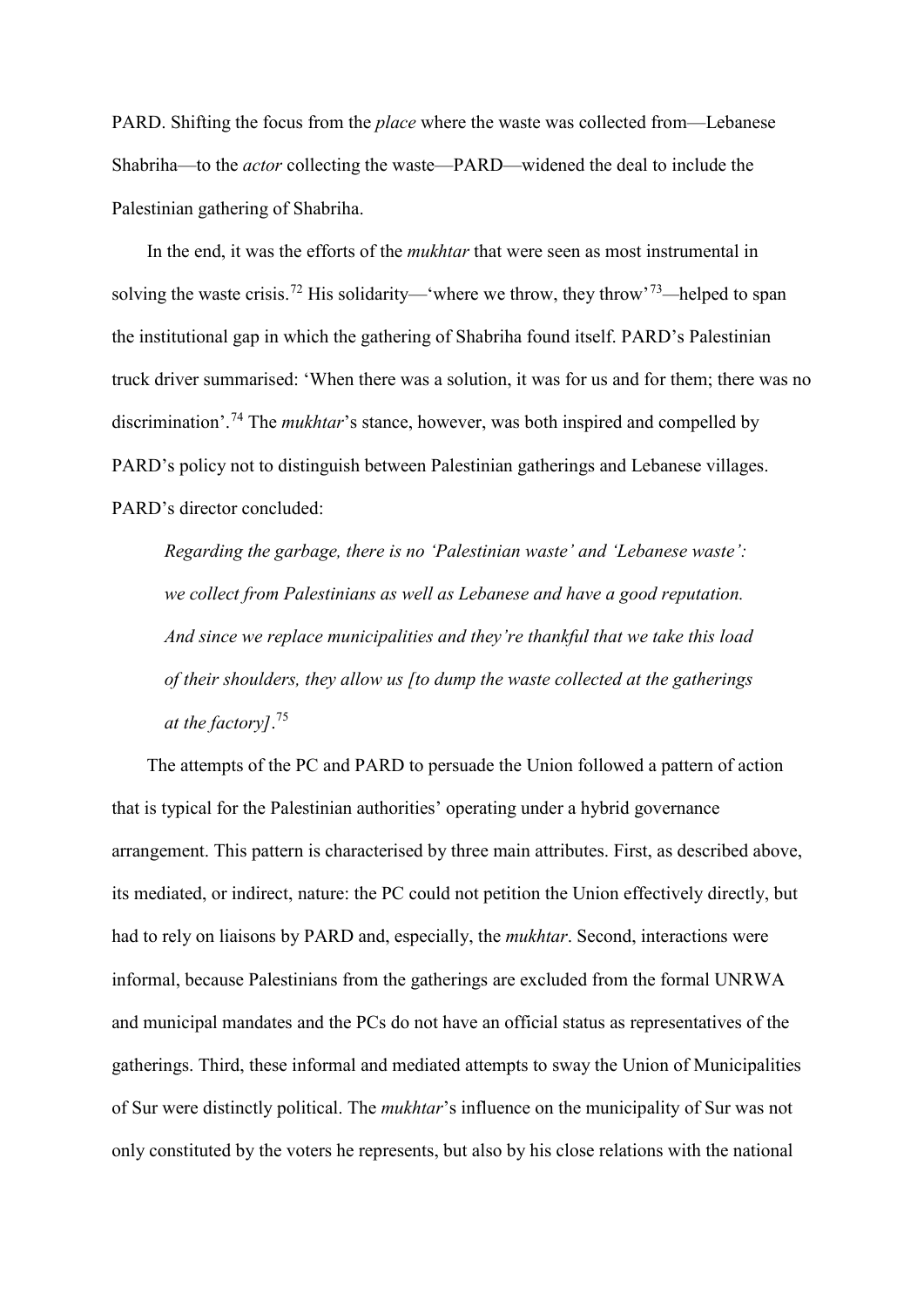<span id="page-18-1"></span><span id="page-18-0"></span>leadership of the Amal party, one of the main parties in South Lebanon and dominant in many of the municipalities constituting the Union of Municipalities of Sur. [76](#page-18-16) Allegedly, the leader of the Amal party and Speaker of the Parliament, Nabih Berri, consulted with the national head of UNRWA in Lebanon in an attempt to push the Union towards a more lenient stance towards the Palestinians. While this did not concern Shabriha specifically, it might have made the Union more amenable to the pleas of Shabriha's PC that were delivered via the *mukhtar*. [77](#page-18-17)

<span id="page-18-9"></span><span id="page-18-8"></span><span id="page-18-7"></span><span id="page-18-6"></span><span id="page-18-5"></span><span id="page-18-4"></span><span id="page-18-3"></span><span id="page-18-2"></span>Throughout the waste crisis, a direct, formal and 'technical' arrangement between the PC, as the representative of the Palestinian community in Shabriha, and the Union of Municipalities, as the operator of the new waste recycling factory, was unachievable. This was largely the effect of the unofficial and unrecognised status of the PC. The Palestinian gathering of Shabriha fell outside the 'Lebanese-citizens-only' mandate of the municipality and the 'official-camps-only' policy of UNRWA and thus had no official representative visà-vis the Union of Municipalities. As a result, the PC was forced to adopt an informal, indirect and politicised approach to finding a solution to its exclusion from the waste factory. This resulted in a de facto rather than de jure form of access: while the Union is aware of the fact that the waste PARD dumps at its factory is partially collected from a Palestinian gathering, it has, as far as we were able to establish, never formally acknowledged that Shabriha has a *right* to dispose of its waste at the factory. Consequently, Shabriha relied heavily on the brokering role of the *mukhtar* and his political affiliations.

## <span id="page-18-15"></span><span id="page-18-14"></span><span id="page-18-13"></span><span id="page-18-12"></span><span id="page-18-11"></span><span id="page-18-10"></span>**[A Head]** *Analysis and discussion: from violent conflict to marginalising governance arrangements to environmental vulnerability* **[/A Head]**

<span id="page-18-17"></span><span id="page-18-16"></span>So how does the above-described account of Shabriha's response to the waste crisis resonate with the broader nexus between conflict and environmental vulnerability? As we established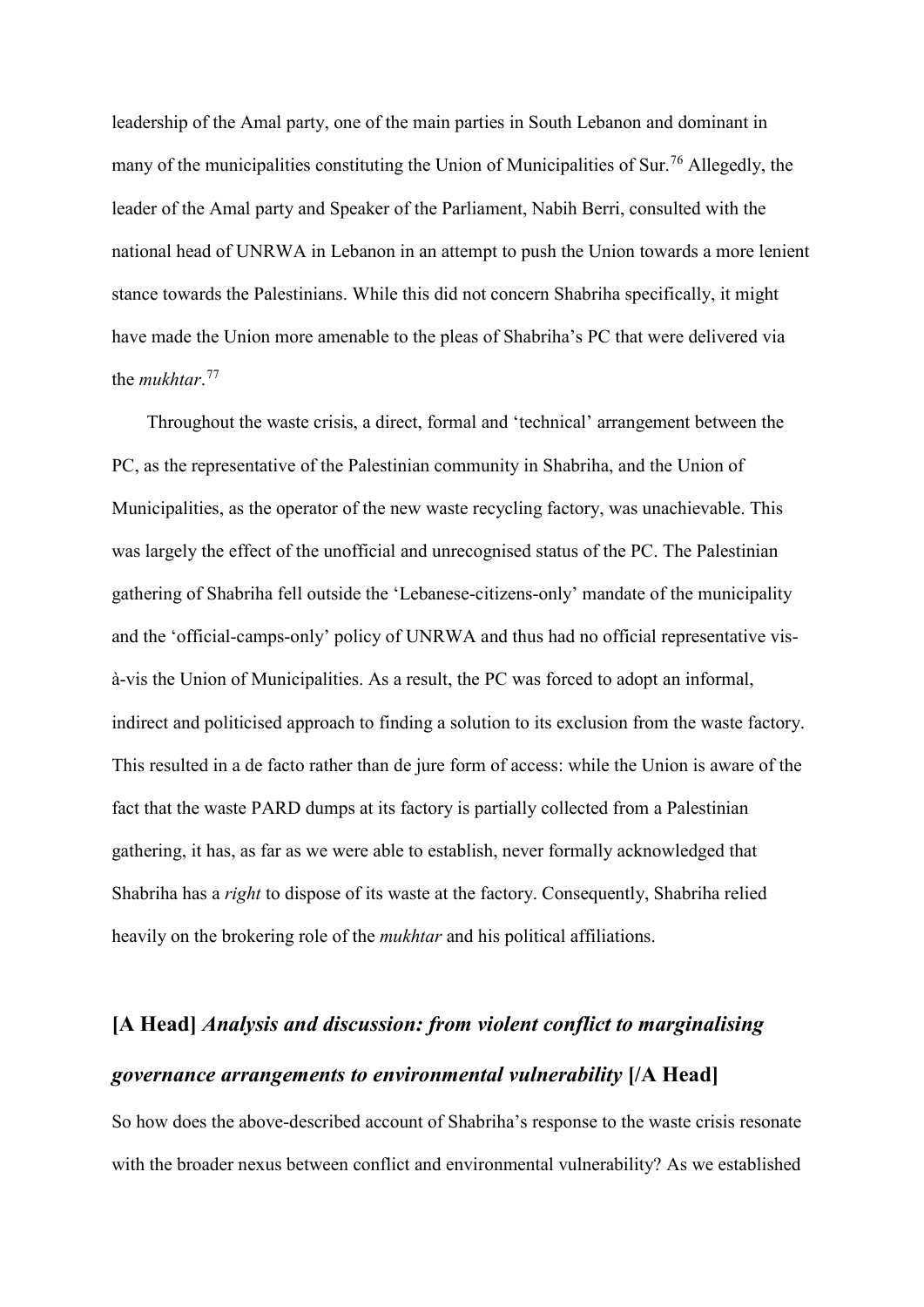<span id="page-19-2"></span><span id="page-19-1"></span><span id="page-19-0"></span>in the opening section of this article, the relation between violent conflict and environmental vulnerability is often an indirect one. The waste crisis weathered by Shabriha demonstrates this well. Shabriha's vulnerability to the environmental effects of the waste crisis resulted from the particular governance arrangements it found itself in. These arrangements, in turn, were importantly shaped by violent conflict. War did not affect the *exposure* of Shabriha to environmental risk, as the waste crisis was not caused by violent conflict, but it did crucially determine Shabriha's *sensitivity* and *resilience*, as the governance arrangements that hampered Shabriha's response to the crisis followed from a history of war.

<span id="page-19-6"></span><span id="page-19-5"></span><span id="page-19-4"></span><span id="page-19-3"></span>First, the very fact that the Palestinian refugees were in Shabriha in the first place is a direct consequence of the epitome of all Middle Eastern conflicts: the 1948 *Nakba* in which the Palestinians were forcefully expelled from their land in the process of the establishment of the state of Israel. Had the Israeli-Palestinian conflict not occurred, or had UN General Assembly Resolution 194 that stipulates the Palestinian refugees' right to return to Palestine been implemented by now, the Palestinian community in Shabriha would not have been there to face the waste crisis to begin with. Indeed, 'the prolonged exile of refugees is a manifestation of failures to end conflict'.<sup>[78](#page-19-0)</sup>

<span id="page-19-10"></span><span id="page-19-9"></span><span id="page-19-8"></span><span id="page-19-7"></span>Second, the legacy of the Lebanese Civil War is an important part of the explanation for the Palestinian's exclusion from the municipal service mandate for two main reasons. On the one hand, the war all but destroyed the institutional infrastructure of the Lebanese state in South Lebanon.[79](#page-19-1) The minimal capacity of the municipality of Abasiye in terms of finances and human resources—that it presents as its main motivation to prioritise providing services to tax-paying Lebanese, rather than to 'free-riding' Palestinians—should be seen in light of the just commencing post-war reconstruction. $80$  Tassabehji notes:

<span id="page-19-14"></span><span id="page-19-13"></span><span id="page-19-12"></span><span id="page-19-11"></span>*In Lebanon, solid waste management falls under the responsibility of cashstrapped municipalities. Lack of funds, decades of civil war, corruption, and a*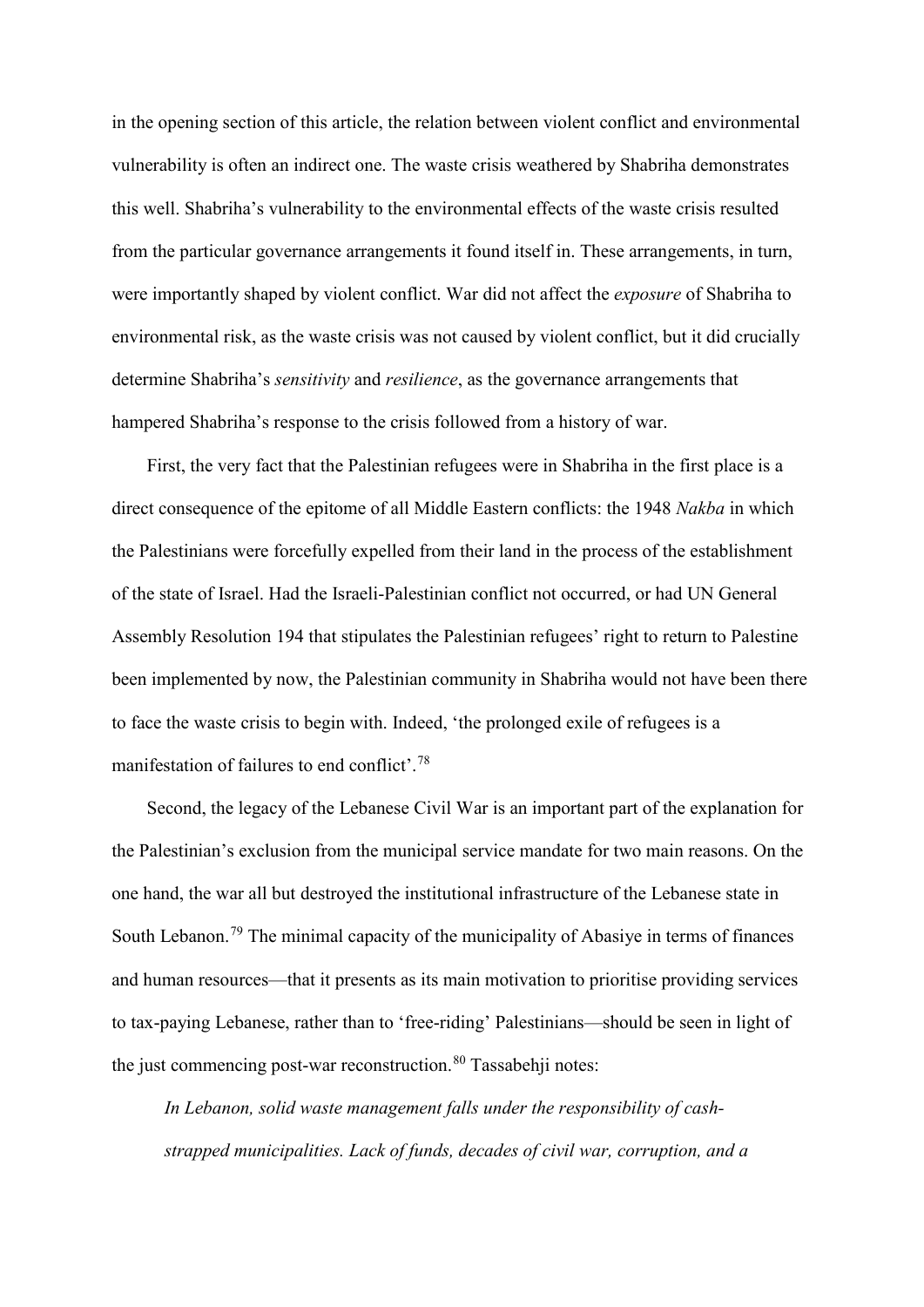<span id="page-20-0"></span>*weak tax system have all led to widespread environmental problems that municipalities are no longer able to deal with. In addition, due to the never ending political instability, no comprehensive national regulation scheme has been able to be implemented*. [81](#page-19-3)

<span id="page-20-4"></span><span id="page-20-3"></span><span id="page-20-2"></span><span id="page-20-1"></span>On the other hand, the exclusion of Shabriha's Palestinians from the mandate of Abasiye cannot be understood without reference to the lingering animosity between the Lebanese and Palestinian communities in the region that was created by the War of the Camps (1985– 1987).<sup>[82](#page-19-4)</sup> The War of the Camps was a particularly atrocious episode of the Civil War that pitted Lebanese affiliated with the Amal party against the Palestinians and their PLO protectors. These hostilities particularly concerned the official camps, especially those in Beirut, but also had their local manifestation in Shabriha and its surroundings.<sup>[83](#page-19-5)</sup> In general, in Lebanon, there is rather little goodwill towards the Palestinians at large as a result of the (perceived) role of the PLO throughout the Civil War.<sup>[84](#page-19-6)</sup> Lebanese often see the Palestinian community, and especially their political and military representatives, as having instigated or at least exacerbated the Civil War. Indeed, the question of whether the PLO should be allowed to launch its resistance against Israel from Lebanese soil (with all ensuing retaliations that would entail) is broadly acknowledged to have been one of the key drivers of the war. [85](#page-19-7) This issue was particularly salient for South Lebanon as it comprised the actual front of this Palestinian resistance and Israeli counter-insurgency.<sup>[86](#page-19-8)</sup> It was here that the PLO established its 'state-within-the-state' and had its revolutionaries grow increasingly oppressive vis-à-vis the Lebanese population and it was here that the Israeli retribution that sought to turn the Lebanese population against the Palestinian refugees became gradually more successful. [87](#page-19-9)

<span id="page-20-12"></span><span id="page-20-11"></span><span id="page-20-10"></span><span id="page-20-9"></span><span id="page-20-8"></span><span id="page-20-7"></span><span id="page-20-6"></span><span id="page-20-5"></span>Third, the Lebanese government's refusal to formally recognise the PCs as representatives of the Palestinian refugee communities in their country generated a lack of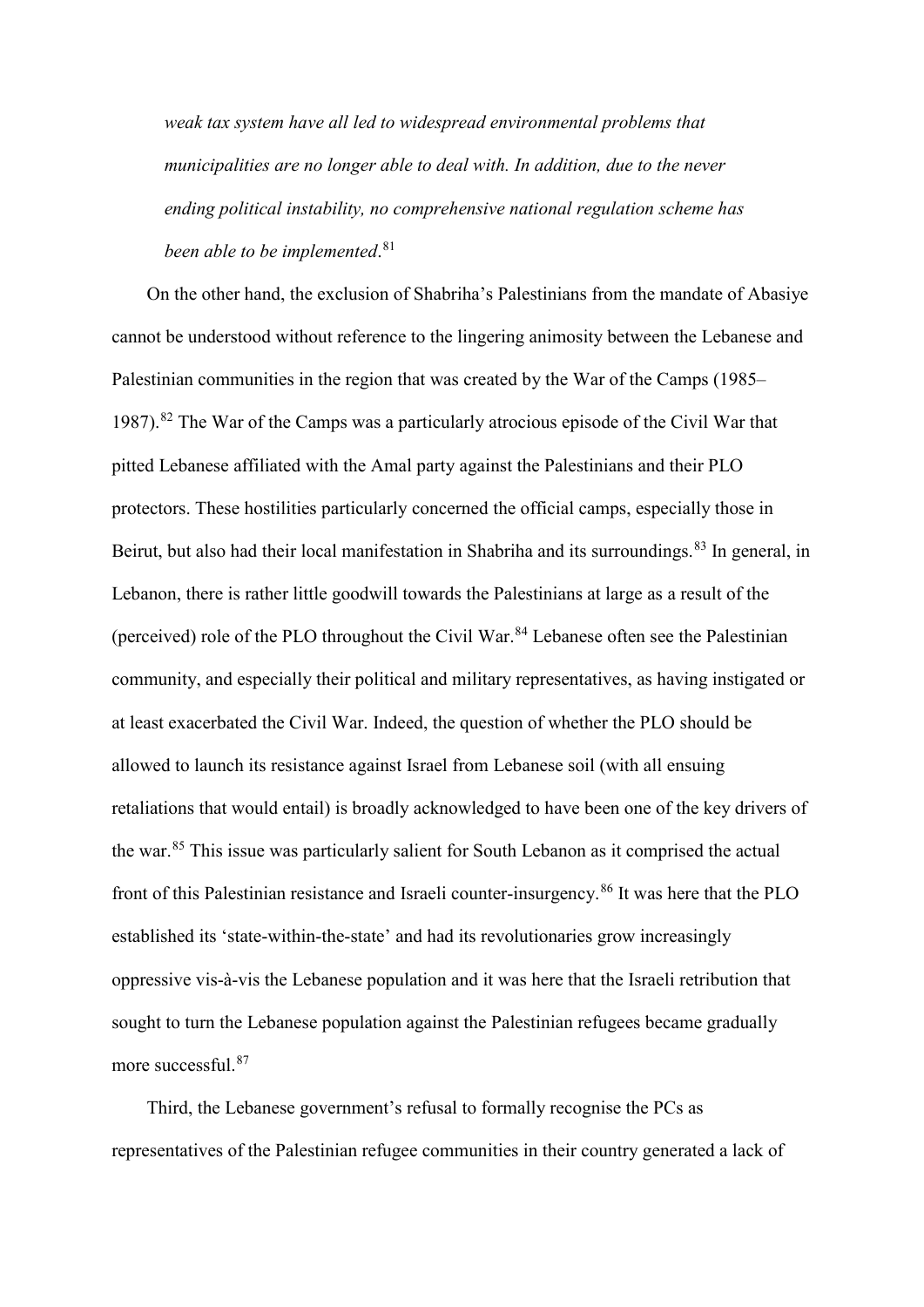formal representation that importantly determined Shabriha's options to deal with the waste crisis. This refusal is largely informed by the logic dictated by Lebanon's sectarian political system that is determined by quotas dividing all public positions and resources on the basis of sectarian affiliation. In Karamé's words:

<span id="page-21-2"></span><span id="page-21-1"></span><span id="page-21-0"></span>*[In Lebanon,] the president of the Republic is always a Maronite, the prime minister always Sunni and the president of the Parliament a Shi'a. The intention behind this 'consociational democracy' was to guarantee political representation for all the various religious sects, but the arrangement has also been grounds for inter-sectarian conflict*. [88](#page-19-10)

<span id="page-21-10"></span><span id="page-21-9"></span><span id="page-21-8"></span><span id="page-21-7"></span><span id="page-21-6"></span><span id="page-21-5"></span><span id="page-21-4"></span><span id="page-21-3"></span>While sectarianism was not caused by the Civil War, the Taif Accords marking the end of the war certainly further ensconced it as the main rationale for conducting politics in Lebanon.<sup>[89](#page-19-11)</sup> Kaufman summarises: 'As a state founded on the basis of a delicate balance between its sects, the [overwhelmingly Sunni] Palestinian refugees were perceived as a threat to Lebanon's political order'.[90](#page-19-12) It is, in a nutshell, this sectarianism that leads to the disproportionate fear of 'permanent settlement' or 'integration' of the Palestinians in Lebanon (*tawteen*) and, in its wake, the idea that any form of formal interaction or socio-economic emancipation would be a precursor of the Palestinian nationalisation that would disrupt Lebanon's precarious political balance and reignite civil war.<sup>[91](#page-19-13)</sup> Refugees, in such a state of affairs, are first and foremost 'a potential source of domestic and regional instability'.[92](#page-19-14)

<span id="page-21-19"></span><span id="page-21-18"></span><span id="page-21-17"></span><span id="page-21-16"></span><span id="page-21-15"></span><span id="page-21-14"></span><span id="page-21-13"></span><span id="page-21-12"></span><span id="page-21-11"></span>In short, the legacy of the *Nakba,* the Civil War and the related sectarian design of Lebanon's political order have led to a distinct securitisation of the 'Palestinian file' by the Lebanese state,  $93$  a dynamic that has only been reinforced by the Nahr al-Bared clashes.  $94$  In this context, as Loescher and Milner pose, 'local and national grievances are particularly heightened when refugees compete with local populations for resources, jobs and social services', such as waste management.<sup>[95](#page-20-2)</sup> There is a 'deep-seated prejudice that many Lebanese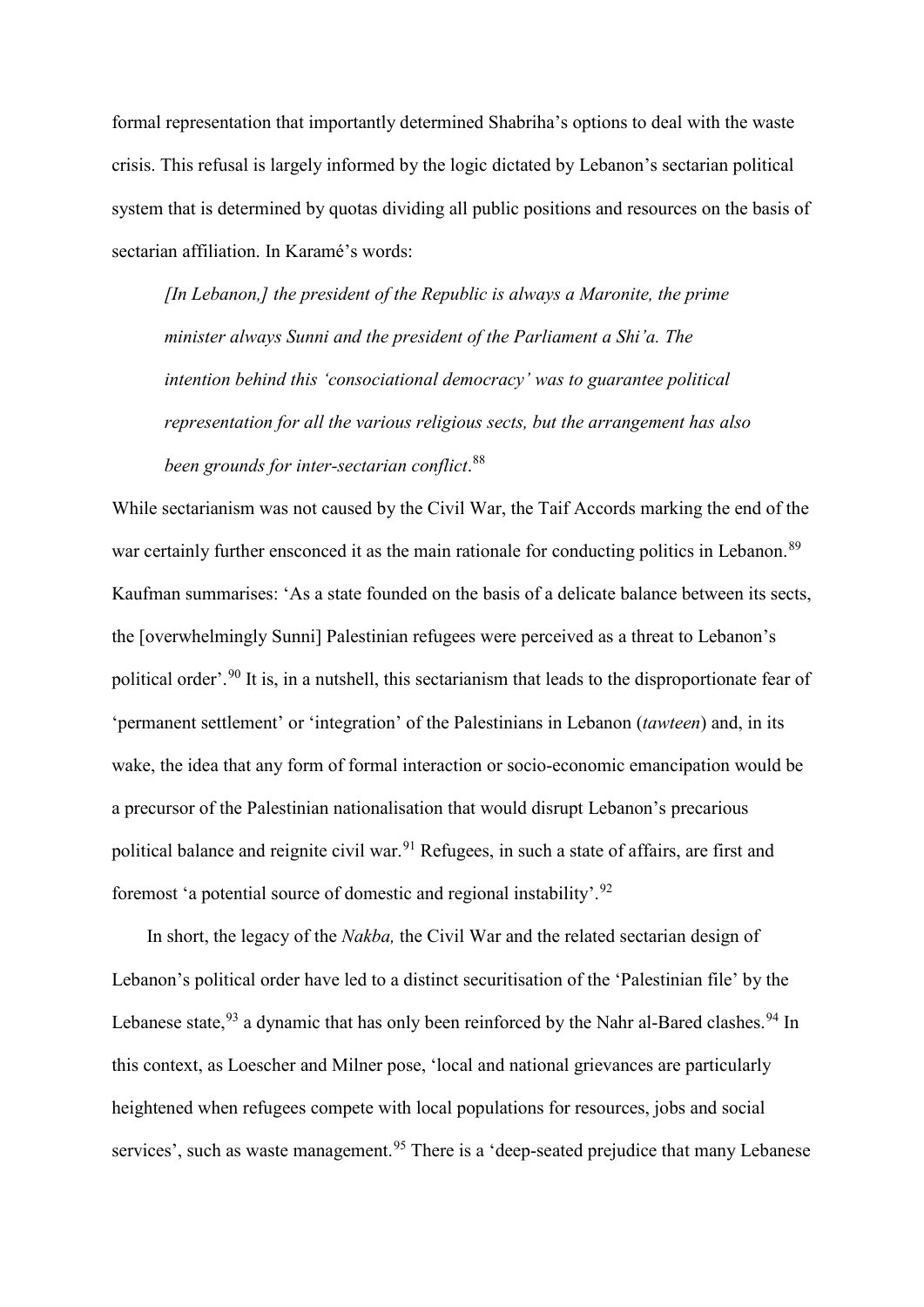<span id="page-22-3"></span><span id="page-22-2"></span><span id="page-22-1"></span><span id="page-22-0"></span>hold for Palestinians, which is in favour of keeping the Palestinians socially, politically and economically marginalized'.<sup>[96](#page-20-3)</sup> Combined with the ambiguous institutional status of the gatherings—where the state can neither completely relinquish its governance authority as it does in the camps, nor fully assert it as it strives to do in Lebanese villages<sup>[97](#page-20-4)</sup>—this created a situation where 'a commitment to meaningful partnership has been absent'.<sup>[98](#page-20-5)</sup> The Lebanese state, as far and as long as possible 'actively avoids engaging with the Palestinian refugees or their leaders' in any formal way.[99](#page-20-6) In this light, McCormack's claim that the SEPP programme, of which the new recycling factory was part, 'has helped reduce tensions between communities' seems misleading.<sup>[100](#page-20-7)</sup> Instead, the discrimination based on the categorisation of 'Lebanese', 'Palestinians from the camps' and 'Palestinians from the gatherings' is likely to have exacerbated existing tensions. It also underlines the fact that host states tend to see refugee populations as 'both an unending burden and a security concern'.<sup>[101](#page-20-8)</sup>

<span id="page-22-5"></span><span id="page-22-4"></span>Thus, violent conflict did not cause the waste crisis, but the legacy of former conflicts and the fear of future ones did shape the governance arrangements Shabriha was subject to. These arrangements became evident in the community's exclusion from official service mandates and the lack of formal recognition of their representatives. It was these arrangements that determined how severe the effects of the crisis would be for the gathering and the options it had at its disposal to deal with it—options that were limited to indirect, informal and politicised coping strategies. These observations underscore that dynamics of armed conflict matter for environmental vulnerability. However, it was not the *extent* to which Shabriha was confronted with the waste crisis (exposure) that was determined by dynamics of conflict, but the *damage* the crisis did to the community (sensitivity) and the coping and *response mechanisms* to mitigate this damage that were available to Shabriha (resilience).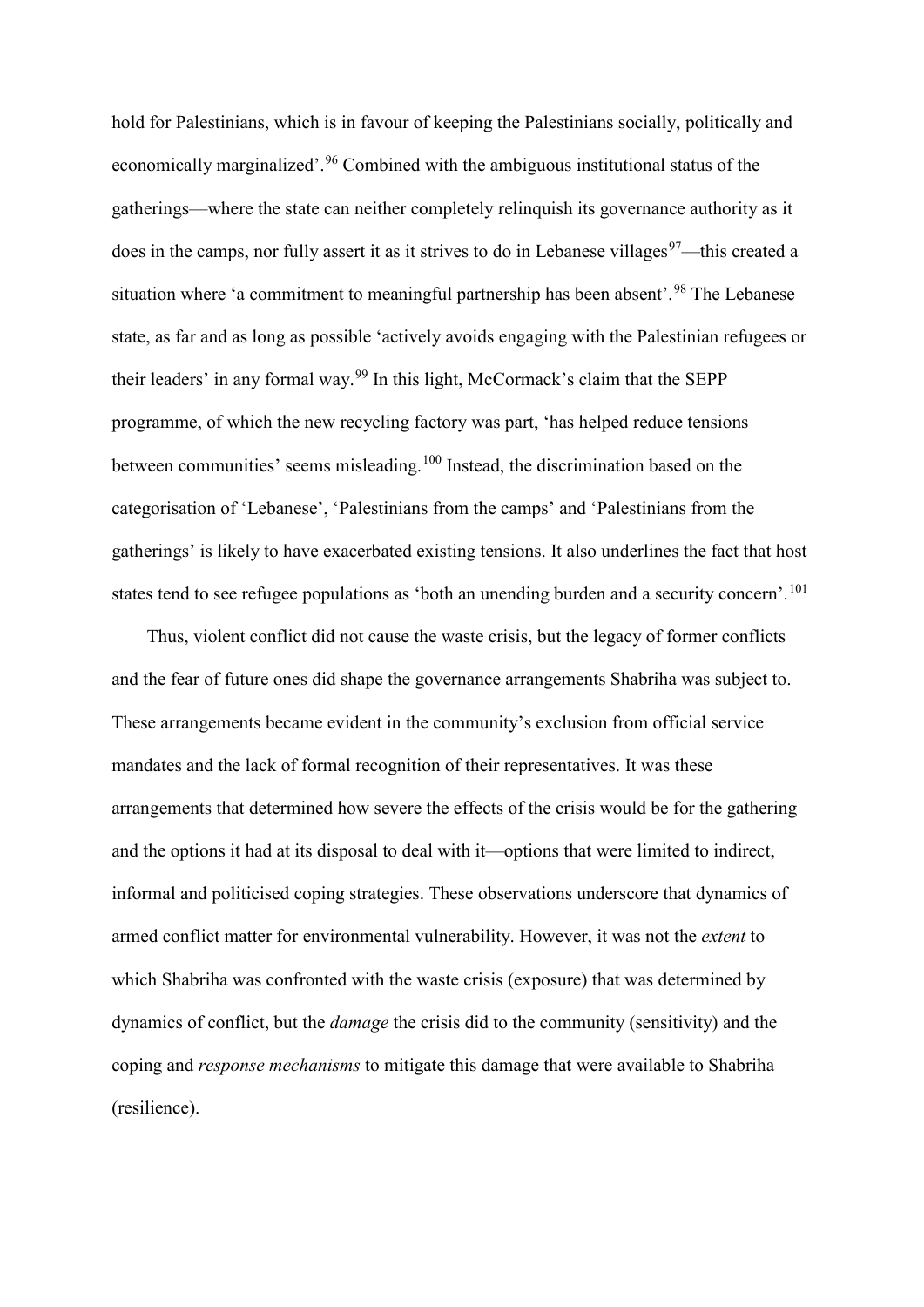Governance in post-conflict settings cannot be separated from the governance patterns that emerge and are cemented during war, often comprising the 'institutionalization of authority beyond the state'.<sup>[102](#page-20-9)</sup> In Lebanon, governance is characterised by a multiplicity of political authorities (both state and non-state), a plurality of political institutions (de jure policies and de facto practices) and a volatility of political structures (protracted sectarianism with changeable alliances).<sup>[103](#page-20-10)</sup> It is only in light of the institutionally devastating Civil War that these governance arrangements can be properly understood.<sup>[104](#page-20-11)</sup> And it is only in light of this hybrid governance, in turn, that degrees and patterns of sensitivity and resilience can be explained.

This article's case study has made this assertion concrete by, first, documenting the diversity of political authorities that Shabriha had to deal with in the waste crisis and the relations among them. While Shabriha's PC and PARD petitioned state actors such as municipalities, the Union and the *mukhtar*, they also had to handle non-state actors with political influence, such as UNRWA and political parties.<sup>[105](#page-20-12)</sup> Second, in terms of the governance institutions shaping the course of the waste crisis, de jure and de facto logics were caught in a deadlock: the formal exclusion from the municipality's and UNRWA's official mandates could ultimately not be countered without recourse to unofficial practices such as 'lobbying' political figures and local authorities and utilisation of political 'weight'. Third, the dynamism of political structures was apparent in the fluidity of official mandates on the Lebanese side (residents of Lebanese Shabriha living on the territory of one municipality and voting for the council of another and the de facto independence of the village's *mukhtar*). This presents a stark contrast with the rigidity of such mandates on the Palestinian side (the unyielding exclusion by the Union of Municipalities and UNRWA was only circumvented with, again, help from the Lebanese *mukhtar*)*.*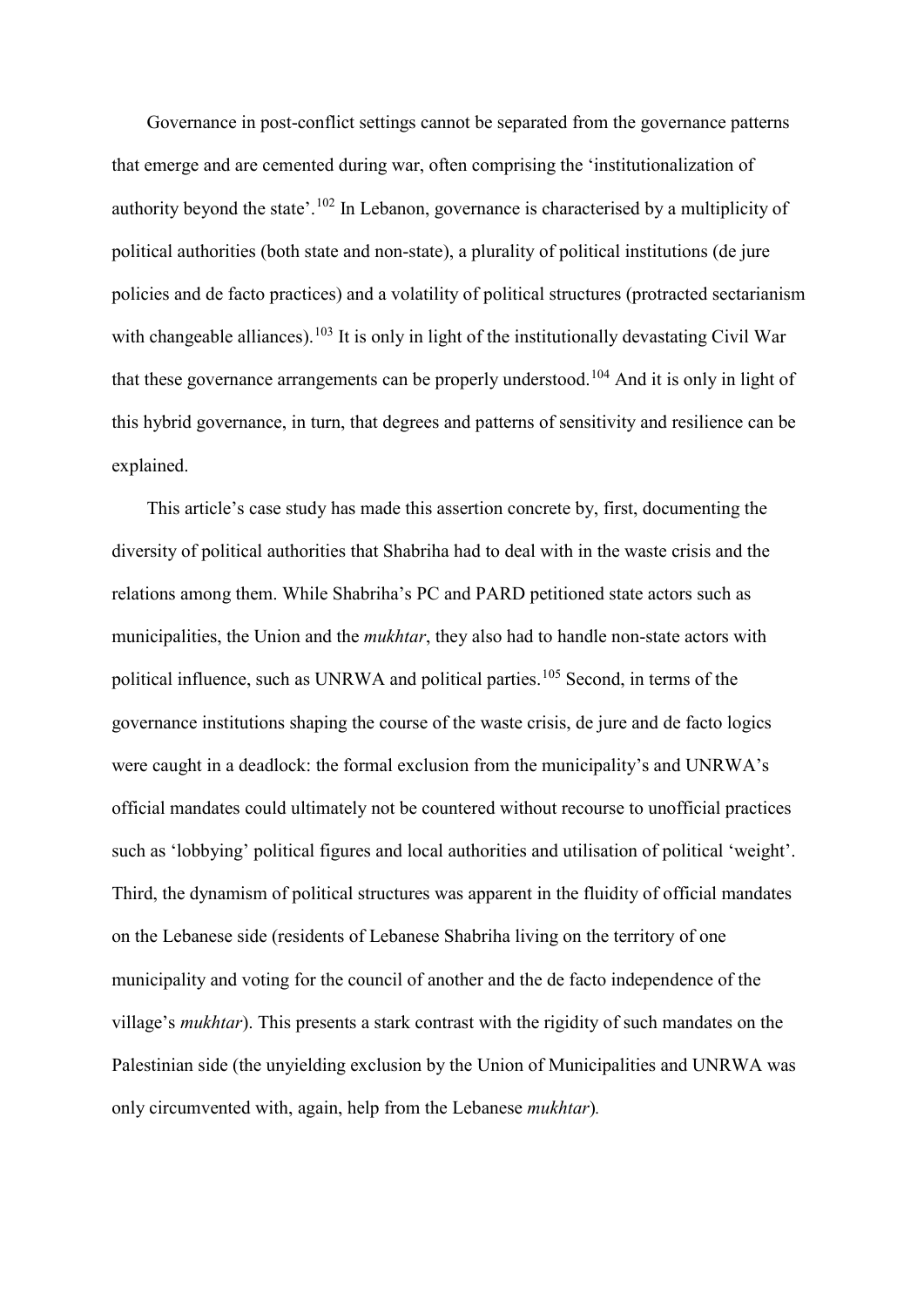# **[A Head]** *Conclusions: the consequences of a protracted lack of entitlements* **[/A Head]**

In this article, we discussed the vulnerability of the Palestinian gathering of Shabriha during a solid waste management crisis it faced in 2012. Shabriha's sensitivity towards this crisis and the resilience it could muster to deal with its environmental risks were crucially shaped by a governance context produced by the legacy of violent conflict. This corroborates Podder's assertion that the 'informalisation of decision-making' can be one of the most pertinent longer-term consequences of war.<sup>[106](#page-21-0)</sup> The article demonstrated that while Shabriha's coping strategies were limited to informal, indirect and politicised modes, they were nevertheless there. This illustrates the social capital inherent in Lebanon's strong and multiple 'civil societies'.<sup>[107](#page-21-1)</sup> By the grace of the *mukhtar's* institutional and political facilitation, Shabriha's PC and PARD were able to cut an implicit deal with the Union of Municipalities of Sur that the recycling factory would accept all waste collected by PARD, from Lebanese *and* Palestinian Shabriha. While later than the Lebanese villages and the official Palestinian camps, eventually Shabriha also solved its waste crisis. As such, it could be concluded, all is well that ends well.

However, while the waste crisis demonstrates Shabriha's immediate resilience, it also forebodes a further entrenchment of its sensitivity. Shabriha is a telling example of the fact that resilience can emerge despite exclusion from formal governance structures concerning contingency planning, disaster management, emergency response and government support. Yet, in the longer run, this resilience risks reinforcing rather than overcoming existing vulnerabilities, as outlined in figure 2 below. The very fact that Shabriha's indirect, informal and politicised coping strategies were, in the end, 'successful' sets a strong precedent. The assumption of the PC of Shabriha that these are the strategies that work will be confirmed, just as the local authorities and UNRWA will be comforted by the knowledge that, when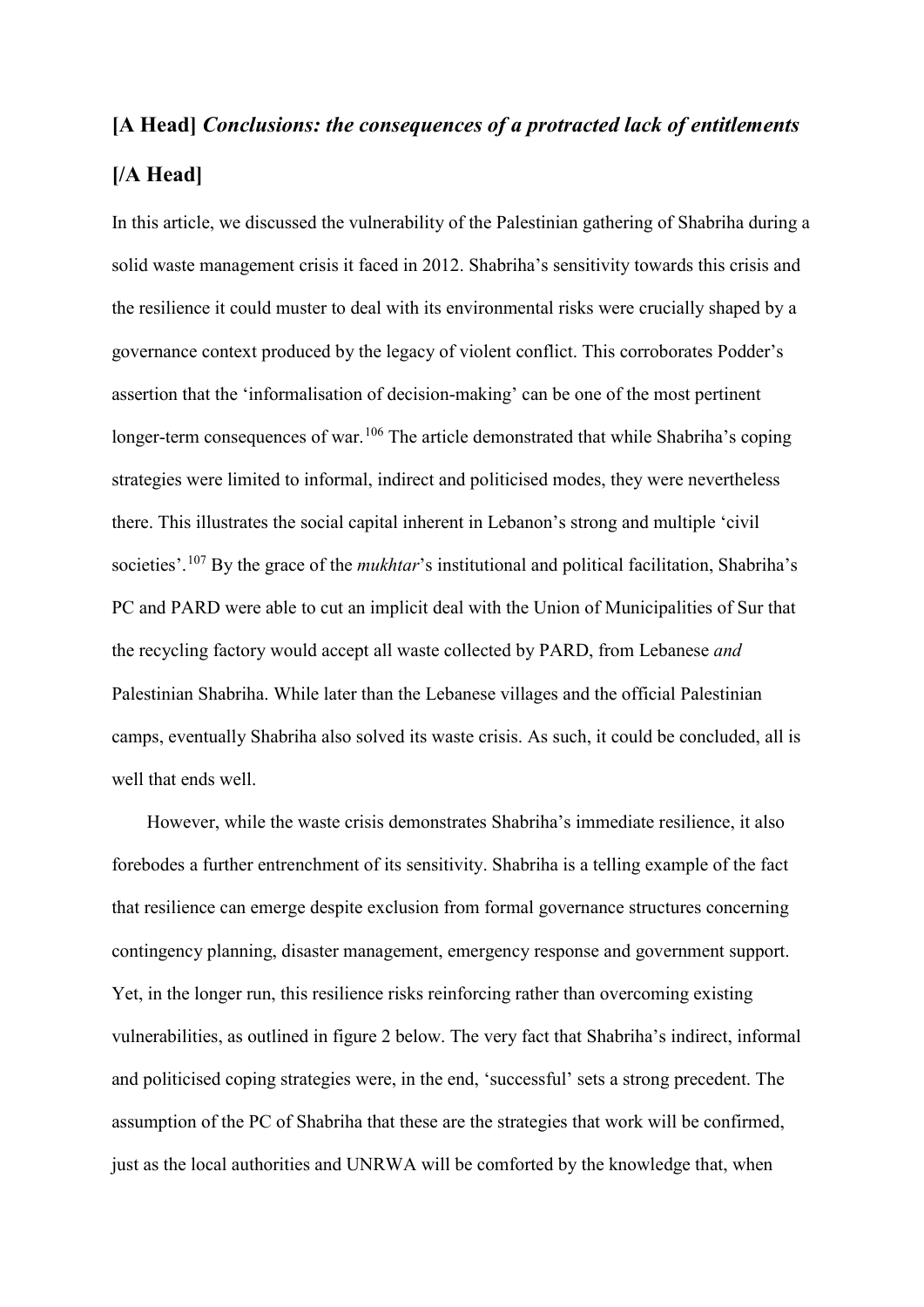push comes to shove, the Palestinians can indeed do without them. For both, such precedents might diminish the need to arrange inclusion of the Palestinians from the gatherings in formal service provision mandates, recognise a direct Palestinian counterpart and move towards a rights-based approach to service delivery. This is problematic because the 'state avoidance' heralded in such precedents is, for the disenfranchised Palestinian communities, especially those outside the camps, a symptom of deprivation rather than a form of freedom.<sup>[108](#page-21-2)</sup>

### [f] figure 2 here [/f]

Resilience is often based on de facto precedents rather than de jure policies. This means that coping strategies rooted in indirect, informal and politicised rationales ultimately make the Palestinian gatherings even more sensitive to environmental and social risks. Resilience is not merely context specific, but (partially) path dependent as well.<sup>[109](#page-21-3)</sup> The sensitivity to current crises depends on the forms of resilience that surfaced in previous ones. Respondents were quite convinced that the solution they had reached would not help them if another waste crisis was to occur—something they saw as a matter of 'when' rather than 'if'. A communal leader called the agreement reached with the Union a 'partial solution', because: 'Each factory opened will be saturated after a few years and the problem will start again. Just look at the mountain of waste in Saida'.[110](#page-21-4) PARD's driver said: 'There is no special contract; there is just the agreement with the Union of Municipalities'.<sup>[111](#page-21-5)</sup> When asked what would happen if the Union changed its mind, he answered: 'This is unknowable; it might or might not happen'.<sup>[112](#page-21-6)</sup> A PARD spokesperson agreed that in the future: 'Some municipalities will allow PARD to dump the gatherings' waste, others won't; in any case there is no comprehensive solution'.<sup>[113](#page-21-7)</sup>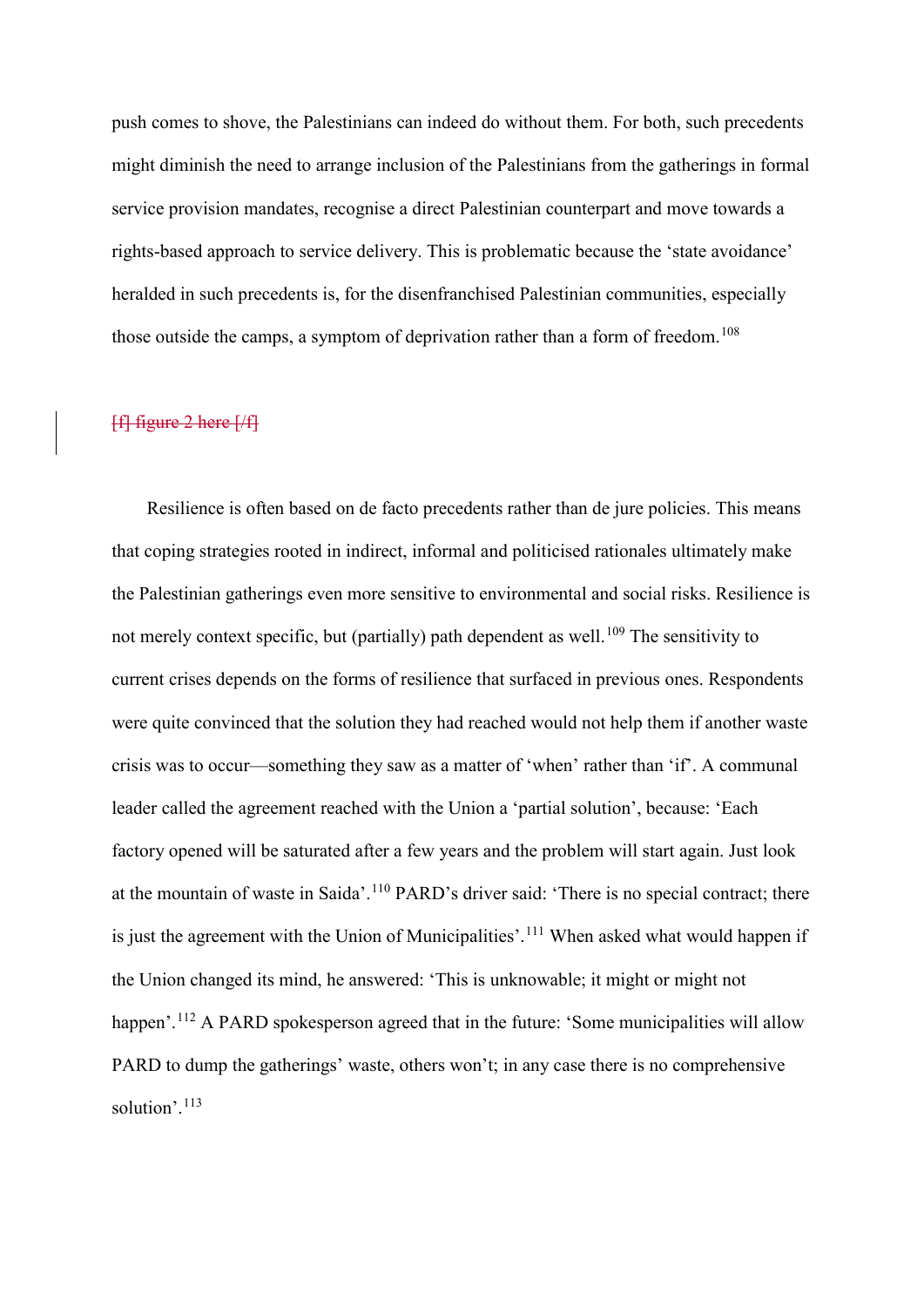This institutionalisation of vulnerability through informal, indirect and politicised precedents resonates closely with the entitlements approach to vulnerability. The entitlement concept was developed to ground 'vulnerability analysis in theories of social change and decision-making'.<sup>[114](#page-21-8)</sup> Entitlements—here seen as collective, communal, features rather than individual assets<sup>[115](#page-21-9)</sup>—can be understood as the legal and customary rights to exercise command over 'necessities of life', for instance solid waste management.<sup>[116](#page-21-10)</sup> In their 'architecture of entitlements' model, Adger and Kelly position vulnerability in 'the wider political economy'.<sup>[117](#page-21-11)</sup> They do so by demanding attention to, first, the distribution of entitlements at the community level, but also, second, the 'institutional context within which entitlements are formed, contested and distributed over time and among groups'.<sup>[118](#page-21-12)</sup> This underlines the ways in which the consequences and anticipation of violent conflict have resulted in a situation where the Palestinian communities in the gatherings are not entitled to formal representation. This also meant they were excluded from the deals brokered for either the Lebanese villages or the Palestinian camps. The concept of entitlement shows that it is not the existence or even availability of resources that determines vulnerability, but 'the extent to which individuals, groups or communities are "entitled" to make use of these resources'.<sup>[119](#page-21-13)</sup> Shabriha's vulnerability did not follow from the fact that solutions to the waste crisis were unavailable, but from the fact that these solutions were not accessible for the particular population of Shabriha, because they were, based on the existing UNRWA and municipality mandates, not entitled to them.

Entitlement theory, furthermore, highlights the importance of incorporating 'the system's restructuring after the responses taken' into our analysis.<sup>[120](#page-21-14)</sup> It thereby sheds light on the paradox that short-term resilience might in the long run aggravate sensitivity. In the case of the waste crisis in Shabriha, a narrow focus on the crisis as such would suggest an improvement in the gathering's situation: from no dumping place to a dumping place.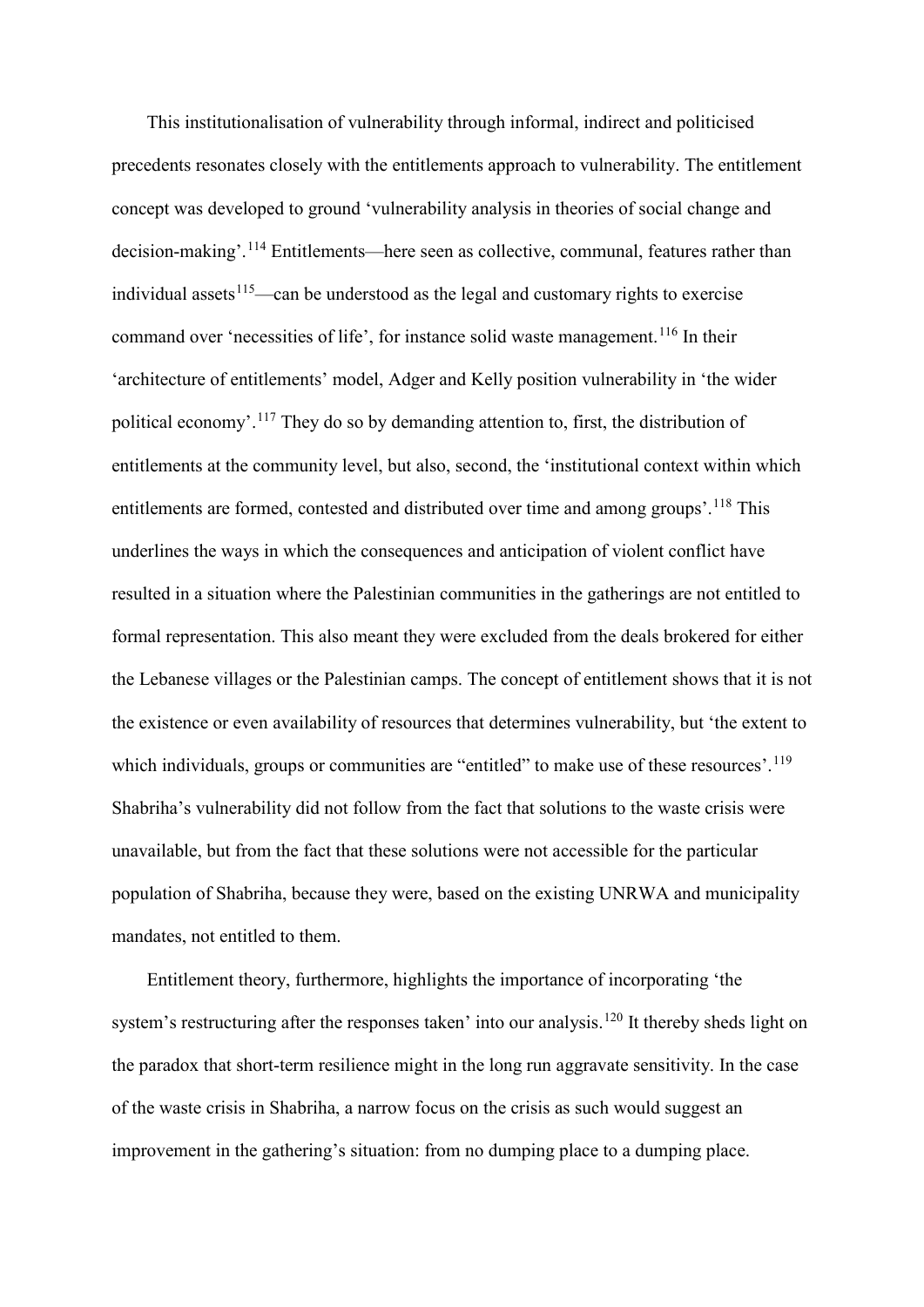However, widening the scope of the analysis beyond the specific crisis reveals that a more negative, and more systemic, restructuring has also taken place: from formal access to the original waste dump in Ras al-Ain (where anyone who paid had access) to informal access to the new factory in Ain al-Baal (where access was only granted by 'selling' Shabriha's 'Palestinian' waste as 'Lebanese').

As Adger notes, 'vulnerable people and places are often excluded from decision-making and from access to power and resources', which means that structural readjustments following the waste crisis discussed here are not likely to benefit Shabriha's Palestinians.<sup>[121](#page-21-15)</sup> Indeed, 'social units are not passive'.<sup>[122](#page-21-16)</sup> But 'adaptive actions often reduce the vulnerability of those best placed to take advantage of governance institutions, rather than reduce the vulnerability of the marginalized, or the undervalued parts of the social-ecological system'.<sup>[123](#page-21-17)</sup> This ties in with conceptualisations of hybrid governance. It echoes Lund's observation that 'plurality of institutions may open alternative avenues for some—also for poorer people—but the more affluent, the better connected, and the more knowledgeable tend to have the upper hands in such contexts'.<sup>[124](#page-21-18)</sup> Cleaver has also noted that crises might 'not just reproduce, but reinforce social divisions'.<sup>[125](#page-21-19)</sup> Therefore, while it is certainly true that vulnerability is not a static attribute of a community, it might similarly be misleading to overstate its dynamism.<sup>[126](#page-22-0)</sup>

The very welcome shift—in the social and political sciences at large and in refugee studies in particular—from seeing marginalised groups predominantly as victims to regarding them as active political agents of change needs to take these dynamics into consideration.<sup>[127](#page-22-1)</sup> In instances such as Shabriha's waste crisis, the entitlement perspective shows how vulnerability, rooted as it is in institutional structures and governance arrangements, can often be remarkably protracted, even to the extent that short-term resilience strategies further cement long-term sensitivities. We thus agree with Adger and Kelly that while 'short-term extreme events' could trigger systematic adaptation, 'social, resource and entitlement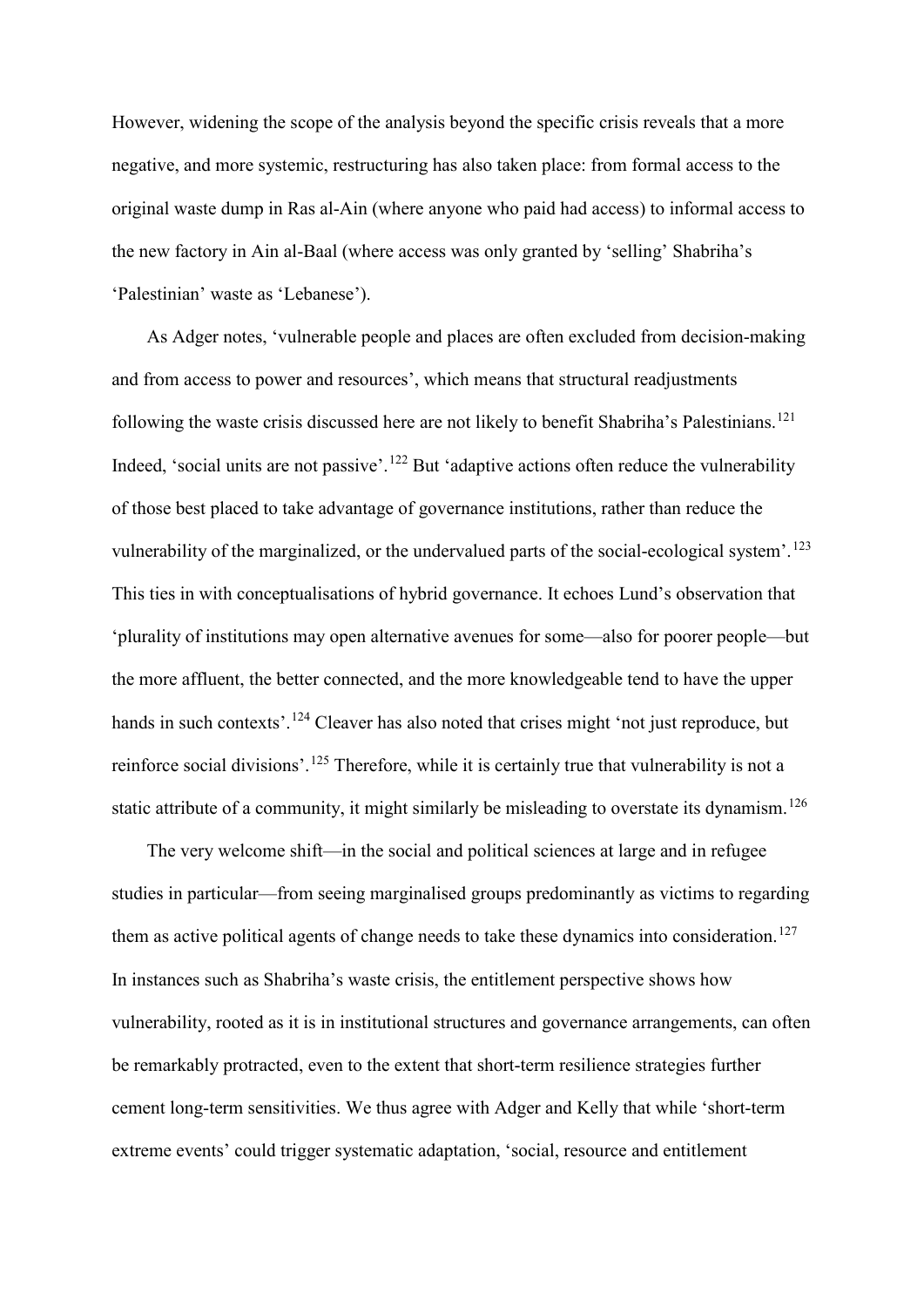inequalities are rarely overturned in the course of adaptation'.[128](#page-22-2) Crises might constitute triggers for immediate change, but this change is often temporary, obscuring a more durable lack of entitlements. Public goods dilemmas such as those posed by the waste crisis are therefore ultimately about more than pragmatic service delivery. They are acutely political episodes touching on political aspirations and institutional norms.<sup>[129](#page-22-3)</sup> As such, they necessitate 'not only humanitarian but also political solutions'. [130](#page-22-4) In the end, 'improving Palestinian life and legitimising Palestinian governance' is a necessary, if not sufficient, condition for 'Lebanon to succeed in promoting security and stability'. [131](#page-22-5)

### **[A Head]** *Acknowledgements* **[/A Head]**

We are grateful to two anonymous reviewers for their helpful feedback on previous versions of this article and to the Hendrik Muller Fonds and the Lutfia Rabbani Foundation for awarding fieldwork grants. We thank Nora's research partner Asma for her invaluable commitment and friendship during fieldwork. Most of all, we are immensely thankful to all Palestinian and Lebanese people who helped throughout the research and to PARD, which has greatly aided our research. This work was supported by the Hendrik Muller Fonds under a Fieldwork Grant and the Lutfia Rabbani Foundation under a Travel Scholarship Grant.

### **[A Head]** *Endnotes* **[/A Head]**

-

<sup>1</sup> Boege et al., 'Hybrid Political Orders'; Hagmann and Péclard, 'Negotiating Statehood'; Engberg-Pedersen et al., 'Fragile Situations'; Ramadan, 'The Guests' Guests'. See also Lund, 'Twilight Institutions'; 'Cleaver, 'Institutional Bricolage'; Podder, 'Mainstreaming the Non-State'; Bacik, *Hybrid Sovereignty*; Fregonese, 'Beyond the "Weak State"'.

<sup>2</sup> Allan, *Refugees of the Revolution*.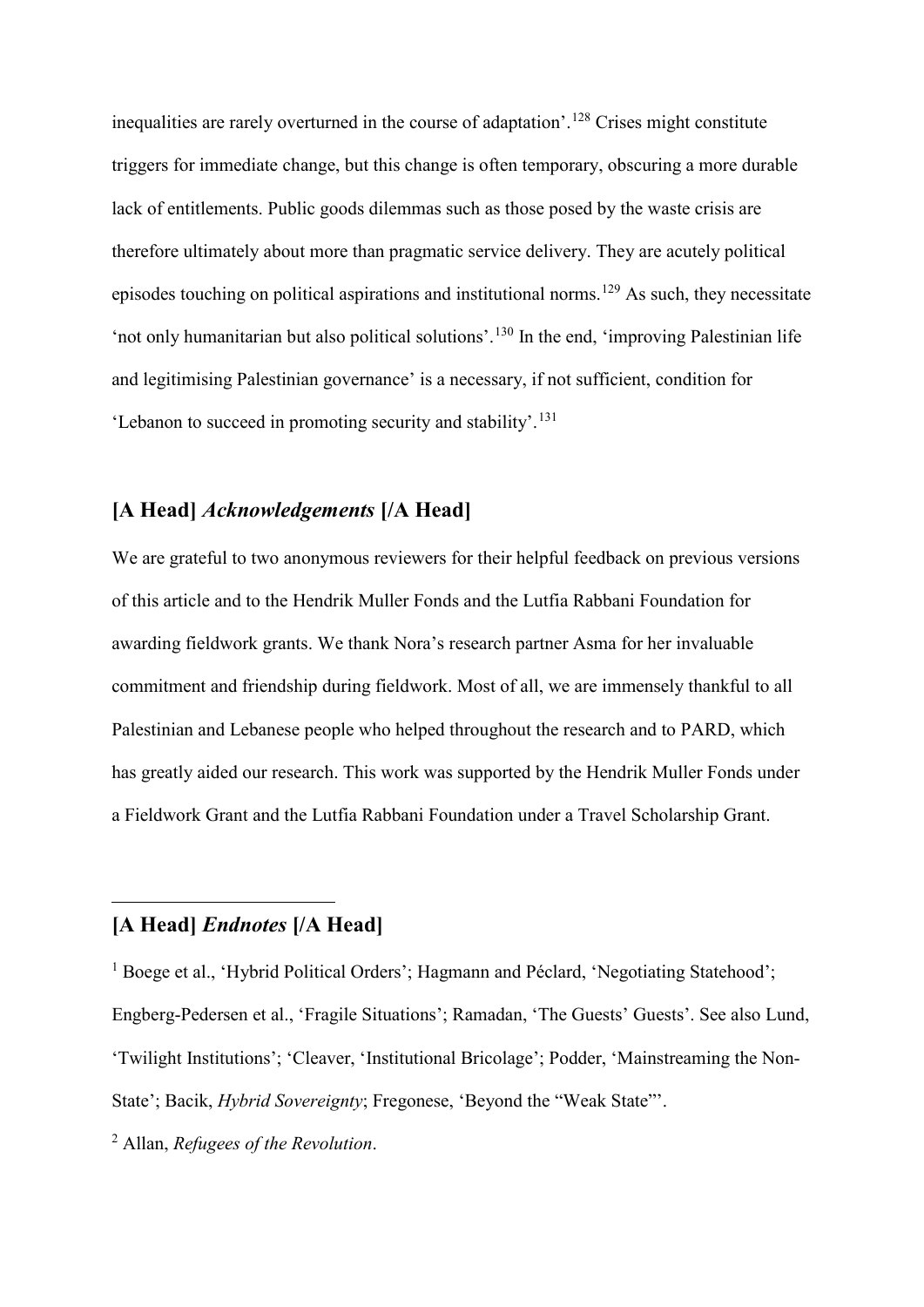3 Loescher et al., 'Protracted Refugee Situations', 492; Loescher and Milner, 'Protracted Refugee Situations', 4.

<sup>4</sup> Loescher et al., 'Protracted Refugee Situations'; Raffonelli, 'With Palestine'.

<sup>5</sup> Loescher and Milner, 'Protracted Refugee Situations', 12–13.

 $6$  Long and Hanafi, 'Human (In)security', 681.

<sup>7</sup> Loescher and Milner, 'Protracted Refugee Situations', 12–13. See also Brynen, 'Building a Better Relationship'.

<sup>8</sup> Stel, 'Governance between Isolation and Integration'; Stel, 'Lebanese-Palestinian Governance Interaction'.

 $9$  Participants were sampled theoretically, targeting individuals representing relevant governance actors, and via 'snowballing'. Interviews were conducted with the help of a translator. While not all data directly touched upon the waste crisis, as this was just one out of five vignettes, all interviews contributed to the analysis presented in this article by enhancing contextual understanding.

<sup>10</sup> Van der Molen and Stel, 'Conflict and Environment'; Le Billon, 'The Political Ecology'; Collier, 'The Political Economy'.

<sup>11</sup> Podder, 'Mainstreaming the Non-State', 216.

<sup>12</sup> The Nahr al-Bared clashes refer to the fighting between militants related to Fatah al-Islam that had installed themselves in the Palestinian camp of Nahr el-Bared in North Lebanon and the LAF and the subsequent destruction of almost the entire camp. Apart from its obvious humanitarian impact, the fighting also had important political repercussions as it indicated the end of the Lebanese state's post-Civil War non-interference policy towards the Palestinian camps (see Ramadan, 'Destroying Nahr el-Bared' for an excellent analysis of the events). <sup>13</sup> Karamé, 'Reintegration'; Atzili, 'State Weakness'.

<sup>14</sup> Turner et al., 'A Framework for Vulnerability', 8074.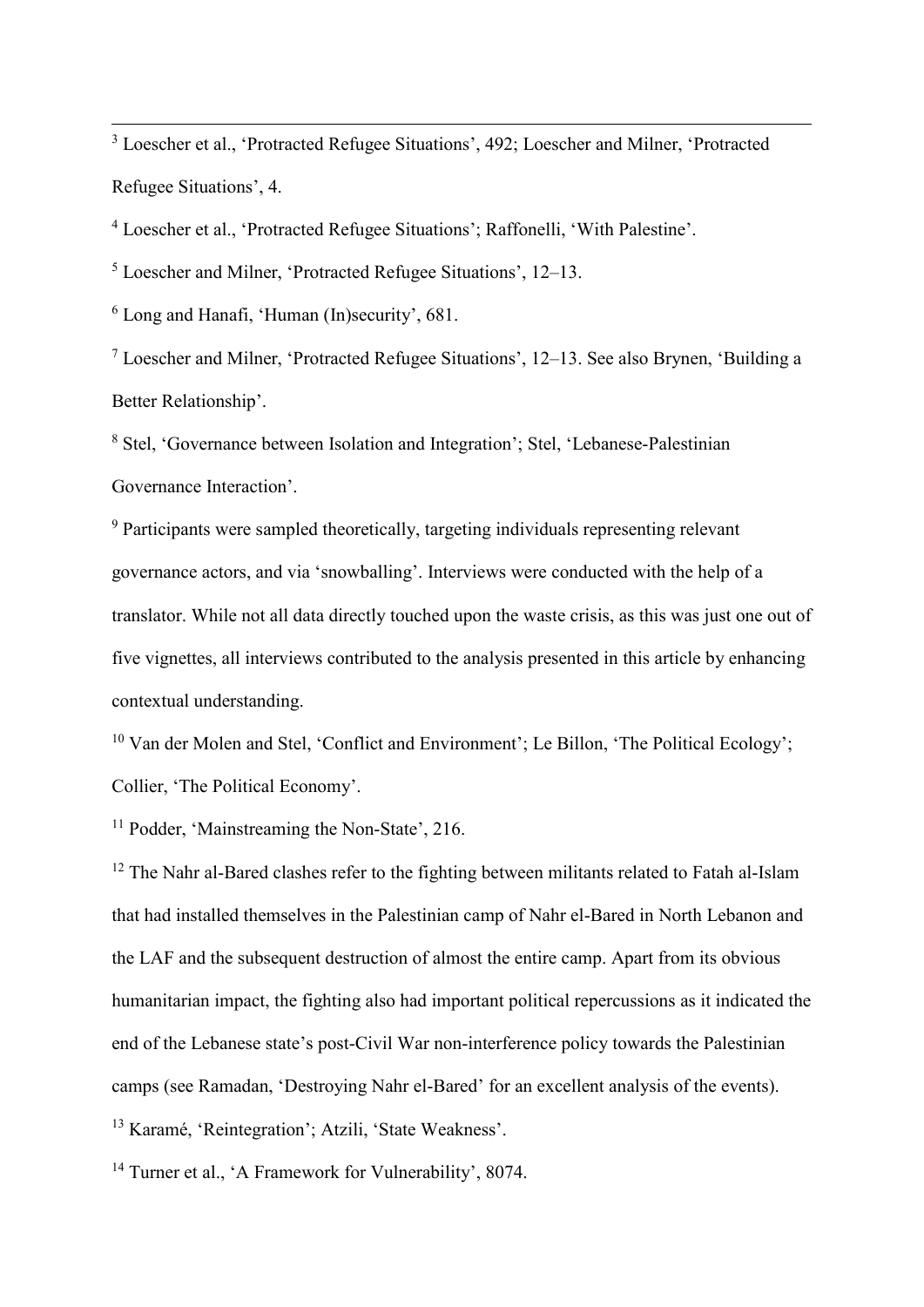<sup>15</sup> Adger, 'Vulnerability'; Turner et al., 'A Framework for Vulnerability'.

 $16$  Ibid.

<sup>17</sup> Bevir, 'Governance as Theory'; Hoffmann and Kirk, 'Public Authority'; Kooiman, *Governing as Governance*.

<sup>18</sup> Hoffmann and Kirk, 'Public Authority'. See also Stel, 'Governance between Isolation and Integration'.

<sup>19</sup> Khalidi and Riskedahl, 'The Lived Reality', 1.

<sup>20</sup> Chabaan et al., *Socio-Economic Survey*; Al-Natour, 'The Legal Status'; Suleiman,

'Marginalized Community'.

<sup>21</sup> Hanafi, 'Governing the Palestinian Refugee Camps'.

<sup>22</sup> Knudsen and Hanafi, *Palestinian Refugees.*

<sup>23</sup> Long and Hanafi, 'Human (In)security', 676; Czajka, 'Discursive Constructions'. The debate about why the Lebanese state has not retaken control over the camps after its abrogation of the Cairo Agreement is far from settled. Yet, authoritative scholars agree that an explanation for the currently ambiguous situation should be sought in the interests of the Lebanese state. As it is, the Lebanese state has the potentiality of establishing sovereignty when it deems fit while at the same time avoiding the reality of bearing responsibility for security and welfare in the camps (see Martin, 'The "Where" of Sovereign Power', 181–182; and Ramadan, 'Destroying Nahr el-Bared', 158).

<sup>24</sup> DRC, *Needs Assessment of Palestinian Refugees*, 4–5.

<sup>25</sup> PARD, 'Annual Report', 7; PU and NRC, 'Needs Assessment in the Palestinian Gatherings'; Ugland, *Difficult Past, Uncertain Future.*

<sup>26</sup> DRC, *Needs Assessment of Palestinian Refugees*, 4–5; PU and NRC, 'Needs Assessment in the Palestinian Gatherings', 18.

<sup>27</sup> DRC, *Needs Assessment of Palestinian Refugees*, 15; PARD, 'Annual Report', 9.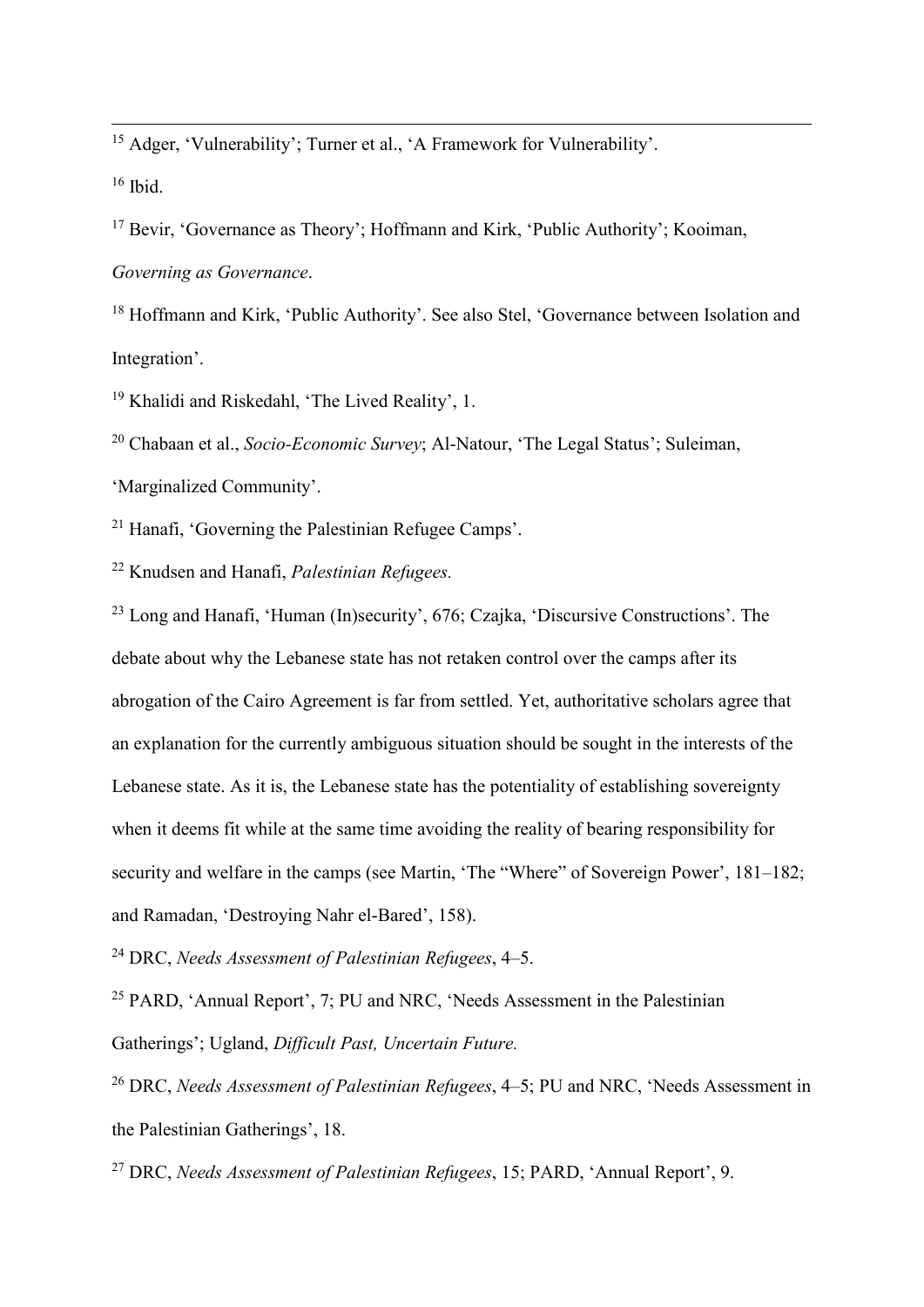28 UNDP and UN-HABITAT, 'Towards Sustainable Solutions'.

<sup>29</sup> PARD, 'Annual Report', 14.

<sup>30</sup> UNDP and UN-HABITAT, 'Towards Sustainable Solutions'.

<sup>31</sup> Bashir Barrage, 'Ras al-Ain Dump Blamed for Contaminating Drinking Water'. *The Daily Star*, 25 October 2003; Jadam, 'Solid Waste', 280; Nathanael Massey, 'Out of Sight... But

Lebanon's Dumps Won't Stay Hidden Forever'. *The Daily Star*, 2 November 2009;

Mohammed Zaatari, 'Waste Crisis in Sidon and Tyre Intensifies'. *The Daily Star*, 18 March 2011.

<sup>32</sup> McCormack, 'Strengthening Local Governance'; Jadam, 'Solid Waste', 276; USAID,

'Sustainable Environmental Practices'; YMCA, 'SEPP Program'. Interview with waste

entrepreneur, Sur, 6 July 2013; interview with owner waste dumpsite, Sur, 1 July 2013;

interview with UNRWA sanitation officer, Sur, 25 June 2013; interview with PARD garbage truck driver, Shabriha, 28 July 2013.

<sup>33</sup> Barrage, 'Ras al-Ain Dump'; Zaatari, 'Waste Crisis in Sidon'.

<sup>34</sup> Kobaissi et al., 'Further Curing of Lebanese Compost', 200. Interview with the head of the Union of PCs in Sur, Bourj el-Shemali camp, Sur, 7 May 2013.

<sup>35</sup> Barrage, 'Ras al-Ain Dump'.

<sup>36</sup> Massey, 'Out of Sight'.

<sup>37</sup> Tassabehji, 'Lebanon's "Wasted" Opportunity'.

<sup>38</sup> Interview, Sur, 6 July 2013.

 $39$  Ibid.

<sup>40</sup> Interview, Shabriha, 17 May 2013.

<sup>41</sup> Massey, 'Out of Sight'.

<sup>42</sup> Interview, Sur, 25 June 2013.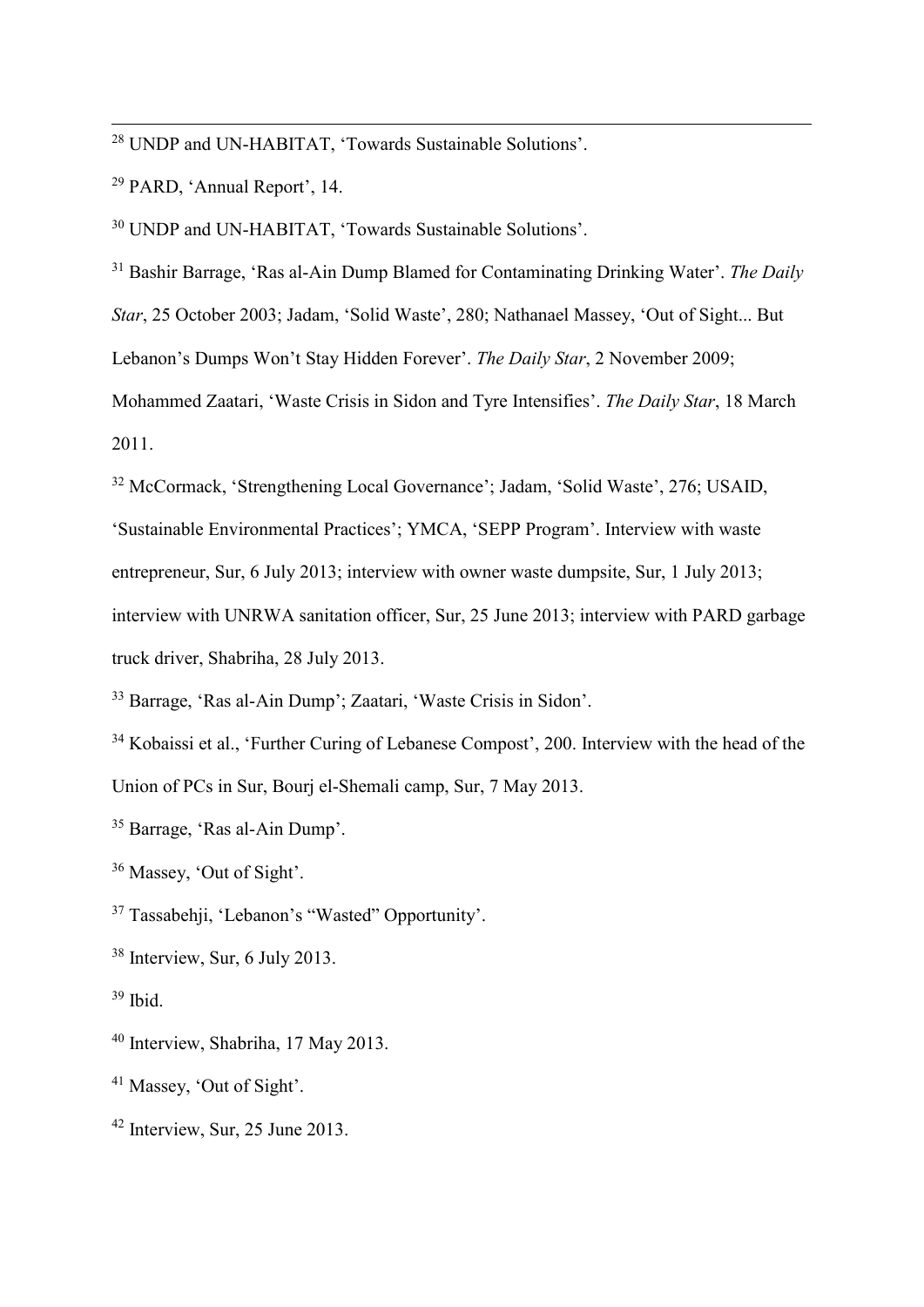<sup>43</sup> Interview with a representative of a Palestinian NGO, Al Bass camp, Sur, 18 June 2013; interview with PARD garbage truck driver, Shabriha, 28 July 2013; interview with communal leader, Shabriha, 19 July 2013.

<sup>44</sup> Interview, Sur, 6 July 2013.

<sup>45</sup> Interview, Beirut, 4 June 2013.

<sup>46</sup> Interview with district governor, Sur, 29 April 2013.

<sup>47</sup> UN-HABITAT and UNDP, *Investigating Grey Areas,* 30.

<sup>48</sup> Interview with the head of the Union of PCs in Sur, Bourj el-Shemali camp, Sur, 7 May 2013; interview with director and vice director of UNRWA's camp improvement and infrastructure programme, Beirut, 29 March 2013.

<sup>49</sup> Unpublished documents in Arabic obtained from the head of the Union of PCs in Sur in Bourj el-Shemali camp, Sur on 7 May 2013 (translated by a research assistant).

<sup>50</sup> LPDC, 'Access to Basic Urban Services'.

<sup>51</sup> Interview with waste entrepreneur, Sur, 6 July 2013.

 $52$  Interview with UNRWA sanitation officer, Sur, 25 June 2013; interview with the head of

the Union of PCs of Sur, Bourj el-Shemali camp, Sur, 7 May 2013; interview with PARD

driver, Shabriha, 27 April 2013; interview with communal leader, Shabriha, 8 June 2013.

<sup>53</sup> Interview with UNRWA sanitation officer, Sur, 25 June 2013; interview with UNRWA

regional co-ordinator, Sur, 15 May 2013.

<sup>54</sup> Interview, Bourj el-Shemali camp, Sur, 7 May 2013.

<sup>55</sup> Interview with waste entrepreneur, Sur, 6 July 2013.

- <sup>56</sup> Interview, Sur, 25 June 2013.
- <sup>57</sup> Turner et al., 'A Framework for Vulnerability', 8075.
- <sup>58</sup> Interview with the owner of a waste dumpsite, Sur, 1 July 2013.
- <sup>59</sup> Interview with communal leader, Shabriha, 8 June 2013.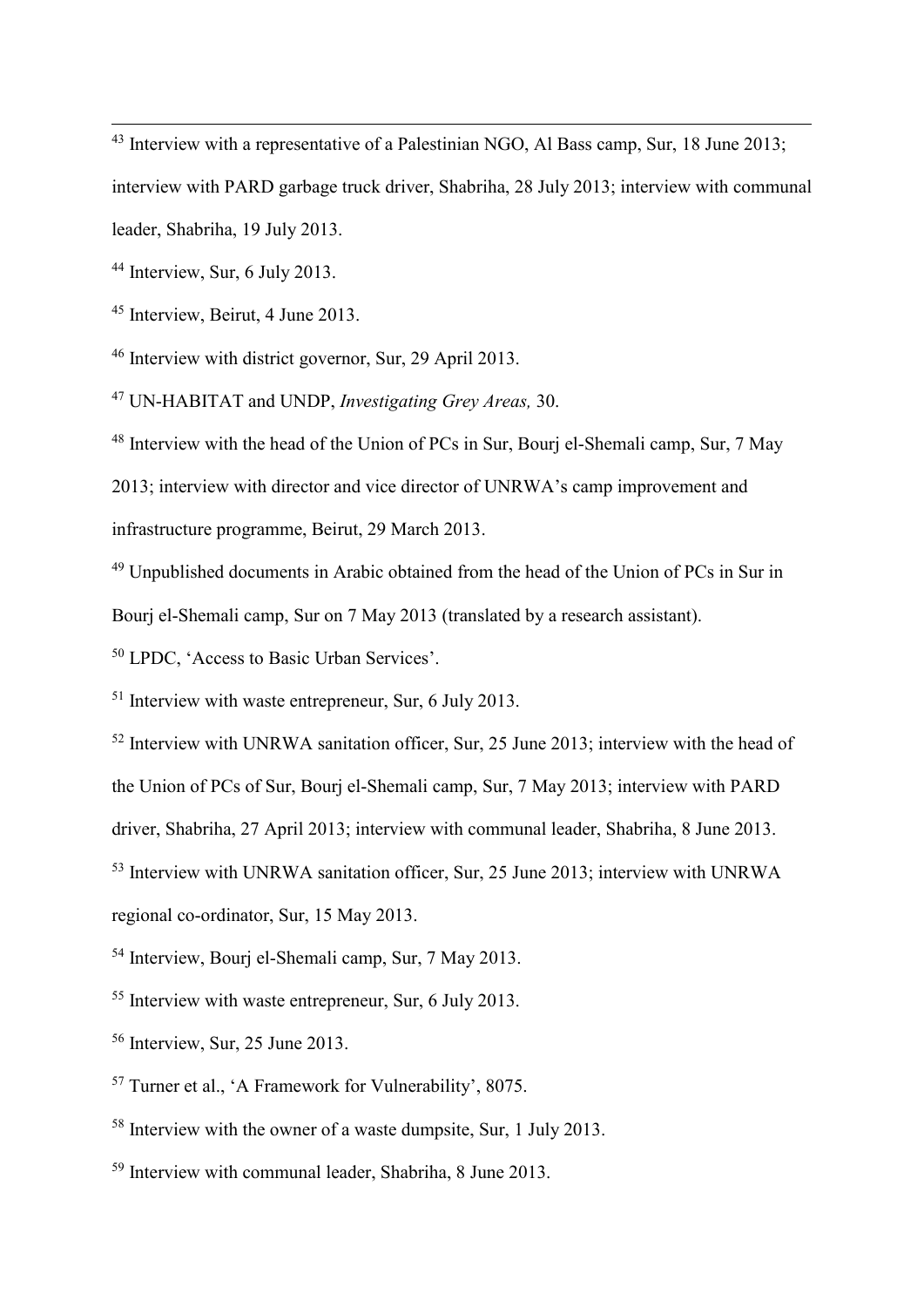Interview with PARD garbage truck driver, Shabriha, 27 April 2013; interview with communal leader, Shabriha, 19 July 2013; interview with the PC secretary, Shabriha, 2 April 2013; interview with communal leader, Shabriha, 18 May 2013.

Interviews with the PC secretary, Shabriha, 2 April and 16 July 2013.

- Interview, Shabriha, 5 April 2013.
- Stel, 'The Children of the State?'.

Interview with the mayor of Abasive, Abasive, 10 June 2013; interview with the vice-

mayor of Abasiye, Abasiye, 1 July 2013; interview with a member of the PC from Jal al-

Bahar, Sur, 1 April 2013.

Interview with communal leader, Shabriha, 8 June 2013.

- Stel, 'The Children of the State?'.
- Interview, Lebanese Shabriha, 3 April 2013.
- Interview, Sur, 25 June 2013.
- Interview, Sur, 6 July 2013.
- Jadam, 'Solid Waste', 276.
- USAID, 'Sustainable Environmental Practices', 20.

Interview with PARD garbage truck driver, Shabriha, 27 April 2013; interview with PARD

representative, Beirut, 28 May 2013; interview with communal leader, Shabriha, 8 June 2013;

interview with a PC member, Shabriha, 26 July 2013.

Interview with the *mukhtar*, Lebanese Shabriha, 23 July 2013.

- Interview with PARD garbage truck driver, Shabriha, 28 July 2013.
- Interview, Saida, 8 May 2013.

 Interview with the *mukhtar*, Lebanese Shabriha, 3 April 2013; interview with waste entrepreneur, Sur, 6 July 2013.

Interview with UNRWA's regional co-ordinator for Sur, Sur, 15 May 2013.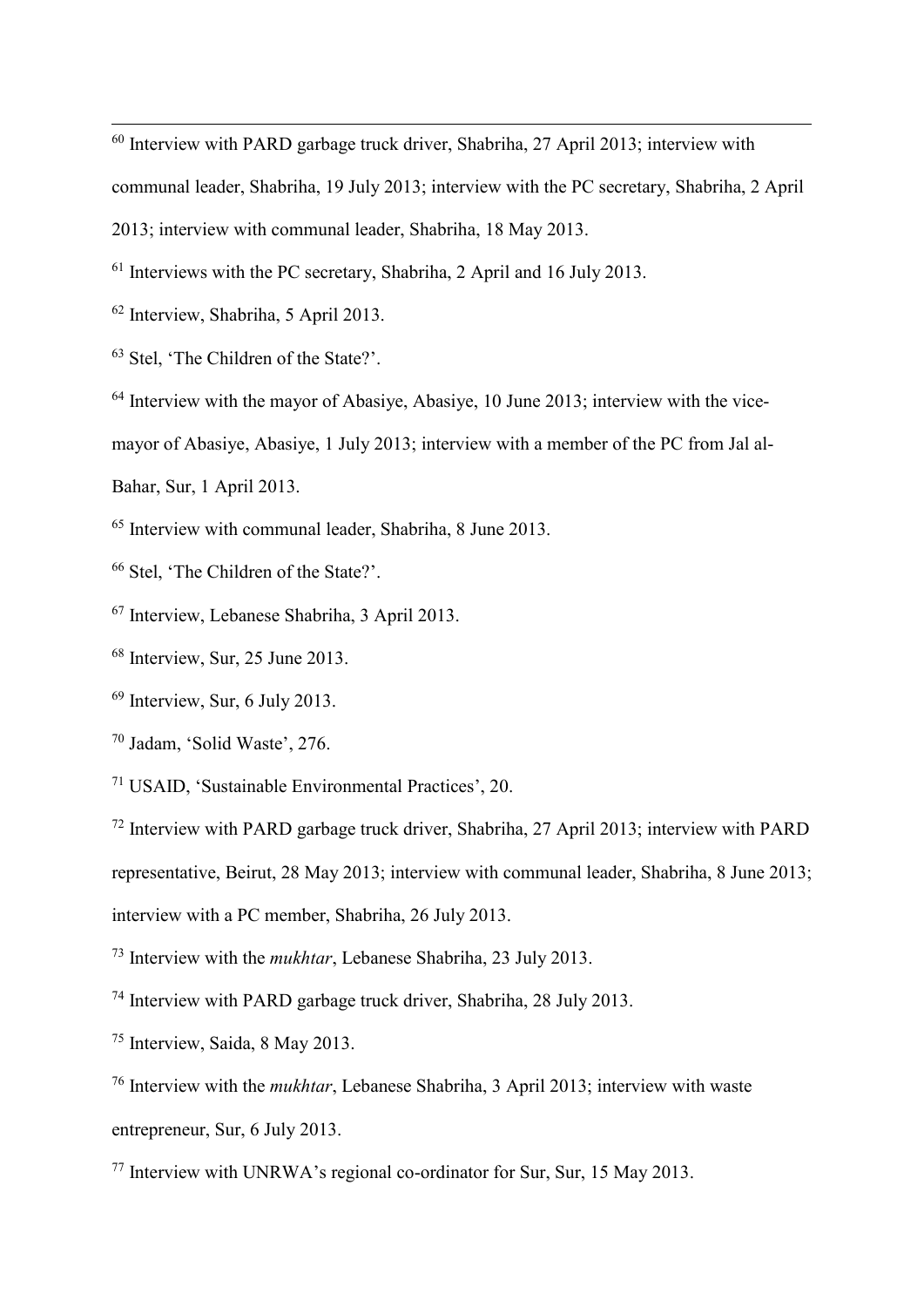78 Loescher et al., 'Protracted Refugee Situations', 492.

<sup>79</sup> Leenders, *Spoils of Truce.*

<sup>80</sup> McCormack, 'Strengthening Local Governance', 189. See also El-Mikawi and Melim-McCloud, *Lebanon. Local Governance.*

<sup>81</sup> Tassabehji, 'Lebanon's "Wasted" Opportunity'.

<sup>82</sup> Long and Hanafi, 'Human (In)security', 686.

<sup>83</sup> Doraï, 'From Camp Dwellers', 13; Sfeir 'Palestinians in Lebanon'; interview with NGO representative, Sur, 13 May 2013; interview with resident, Shabriha, 22 May 2013; interview with the *mukhtar*, Abasiye, 25 April 2013; interview with a youth leader, Shabriha, 1 May 2013; interview with the PC secretary, Shabriha, 16 July 2013.

<sup>84</sup> Czajka, 'Discursive Constructions'; Haddad, 'The Origins of Popular Opposition';

Karamé, 'Reintegration'.

<sup>85</sup> Fisk, *Pity the Nation*; Hirst, *Beware of Small States.*

<sup>86</sup> Beydoun, 'The South Lebanon Border Zone'.

<sup>87</sup> Meier, 'The Palestinian Fadâ'i'; Beydoun, 'The South Lebanon Border Zone'. The relation between South Lebanon's Palestinian and Lebanese communities is complex (to the extent that it is beyond the scope of the current article). It knows periods of great solidarity in addition to the more antagonistic components emphasised in our analysis (see Beydoun, 'The South Lebanon Border Zone'; and Stel, 'Children of the State?').

<sup>88</sup> Karamé, 'Reintegration', 497–498.

<sup>89</sup> Maila, 'The Document of National Understanding', 159.

<sup>90</sup> Kaufman, 'Between Palestine and Lebanon', 695.

<sup>91</sup> El-Khazen, 'Permanent Settlement of Palestinians'; Meier, 'Al Tawteen'.

<sup>92</sup> Loescher et al., 'Protracted Refugee Situations', 494. See also Richter-Devroe, 'Like Something Sacred'.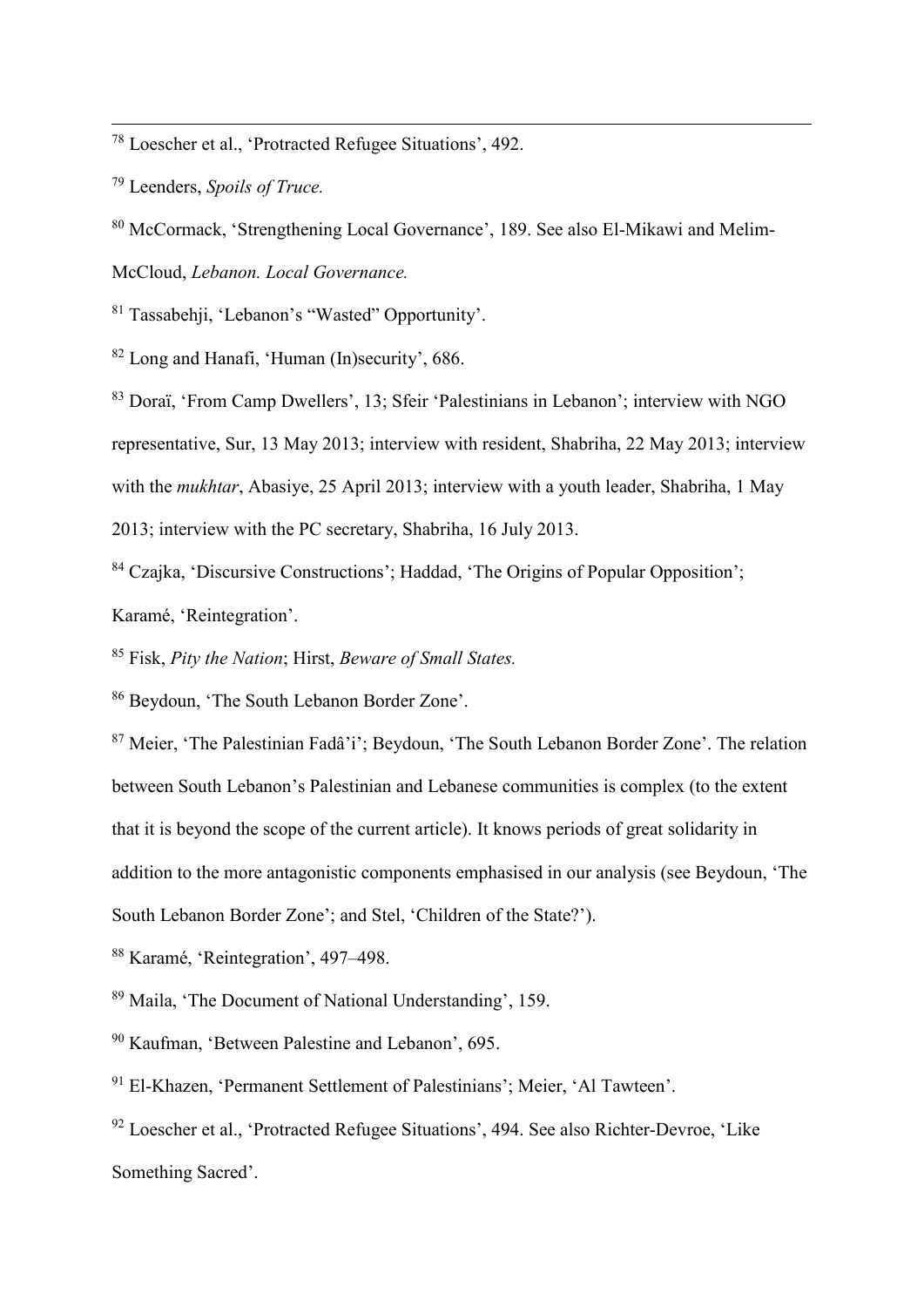93 Knudsen, 'Nahr al-Bared'; Raffonelli, 'With Palestine'.

<sup>94</sup> Long and Hanafi, 'Human (In)security'; Czajka, 'Discursive Constructions'.

<sup>95</sup> Loescher and Milner, 'Protracted Refugee Situations', 12–13.

<sup>96</sup> Long and Hanafi, 'Human (In)security', 678.

<sup>97</sup> There is no legal reason for Lebanese authorities to avoid accessing or servicing the gatherings (they are, after all, located on Lebanese land and were never part of the stipulations put forward by the Cairo Agreement). Lebanese authorities can, and indeed do, enter the gatherings. Police and army officials have been reported to occasionally patrol in the gatherings and utility providers related to *Électricité du Liban* also work there sometimes. Yet, it would be misleading to conceive of the presence of the Lebanese state in Palestinian gatherings as similar to that in Lebanese villages. This relative absence of Lebanese state representatives in the gatherings is a matter of abandonment by the Lebanese state as much as sovereignty or autonomy on the side of the Palestinian authorities (see the discussion on this with regard to the official camps in note 24).

<sup>98</sup> Long and Hanafi, 'Human (In)security', 677.

<sup>99</sup> Ibid., 680.

<sup>100</sup> McCormack, 'Strengthening Local Governance', 188.

<sup>101</sup> Loescher et al., 'Protracted Refugee Situations', 494.

<sup>102</sup> Podder, 'Mainstreaming the Non-State', 218. See also Richards, *No Peace, No War.*

<sup>103</sup> Van der Molen and Stel, 'Conflict and Environment', 6.

<sup>104</sup> See Mac Ginty, 'Reconstructing Post-War Lebanon' for a relevant illustration.

<sup>105</sup> The status of Lebanon's political parties and their connection to, or independence from, the Lebanese state is complex (Fregonese, 'Beyond the "Weak State"'). In the case study central to this article, however, representatives of political parties acted as delegates of these individual parties (that have their own administrative, financial and institutional infrastructure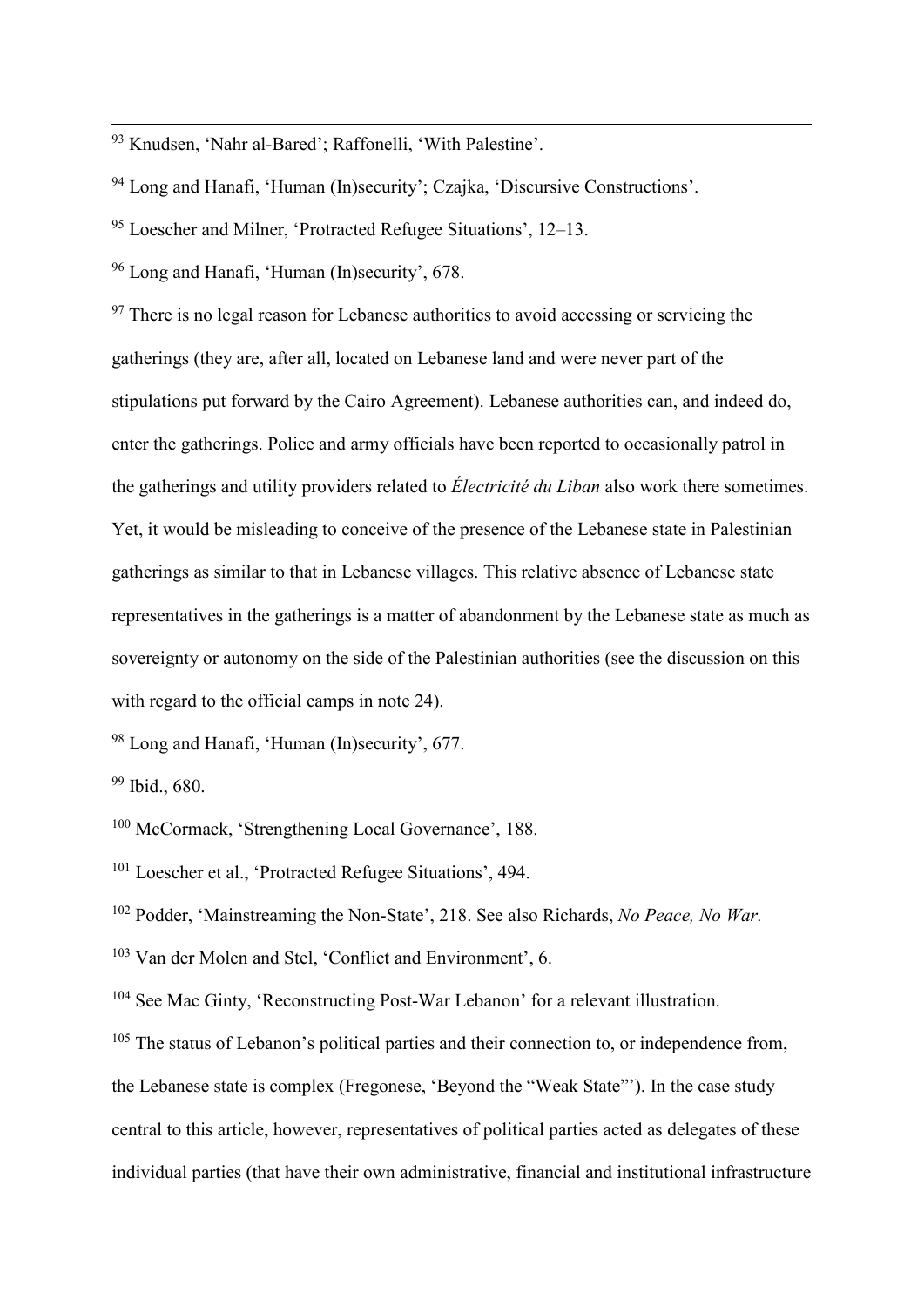independent from the state bureaucracy) more than as spokespersons of the government,

parliament or municipalities in which these parties also take part. As such, we categorise

them as non-state actors in this particular case.

- <sup>106</sup> Podder, 'Mainstreaming the Non-State', 235.
- <sup>107</sup> Mac Ginty, 'Reconstructing Post-War Lebanon', 465.
- <sup>108</sup> Ibid., 478. See also Stel, 'Children of the State?'.
- <sup>109</sup> Turner et al., 'A Framework for Vulnerability', 8076.
- <sup>110</sup> Interview, Shabriha, 18 May 2013.
- <sup>111</sup> Interview with PARD waste driver, Shabriha, 27 April 2013.

 $112$  Ibid.

-

- <sup>113</sup> Interview with PARD representative, Beirut, 13 September 2012.
- <sup>114</sup> Adger, 'Vulnerability', 269. See also Adger and Kelly, 'Social Vulnerability'.
- <sup>115</sup> Adger and Kelly, 'Social Vulnerability', 258.
- <sup>116</sup> Turner et al., 'A Framework for Vulnerability', 8075.
- <sup>117</sup> Adger and Kelly, 'Social Vulnerability', 256.
- $118$  Ibid.
- $119$  Ibid.
- <sup>120</sup> Turner et al., 'A Framework for Vulnerability', 8075.
- <sup>121</sup> Adger, 'Vulnerability', 276.
- <sup>122</sup> Turner et al., 'A Framework for Vulnerability', 8075.

 $123$  Ibid.

- <sup>124</sup> Lund, 'Twilight Institutions', 700.
- <sup>125</sup> Cleaver, 'Institutional Bricolage', 30. See also Adger, 'Vulnerability', 277. This is especially pertinent considering that it is often formal institutions that 'determine the nature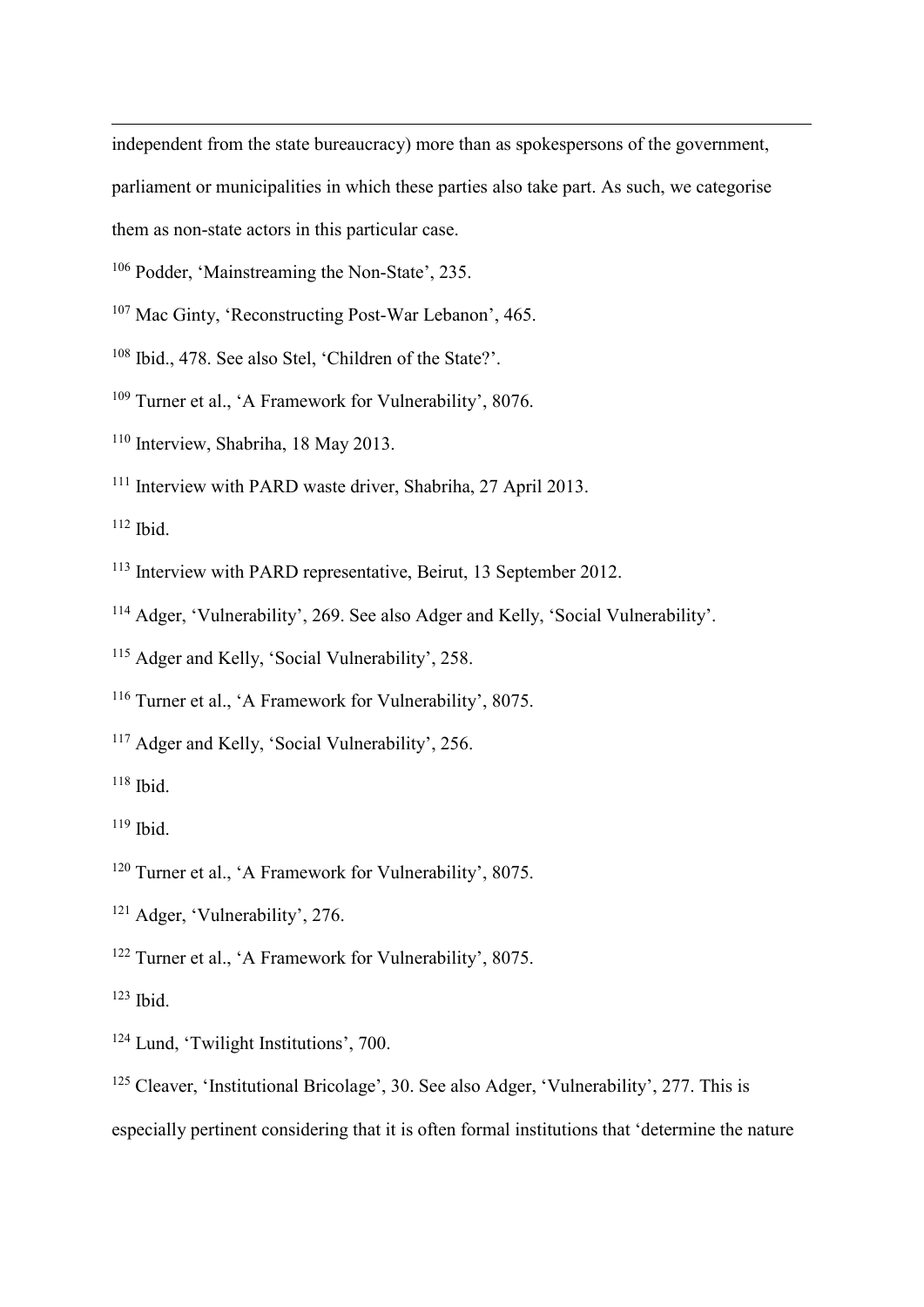of adaptation through the policy-learning process' (Adger and Kelly, 'Social Vulnerability', 258).

- <sup>126</sup> Adger and Kelly, 'Social Vulnerability', 259.
- <sup>127</sup> Richter-Devroe, 'Like Something Sacred', 95.

<sup>128</sup> Ibid., 257–258.

-

- <sup>129</sup> Mac Ginty, 'Reconstructing Post-War Lebanon', 479.
- <sup>130</sup> Loescher et al., 'Protracted Refugee Situations', 7.
- <sup>131</sup> Long and Hanafi, 'Human (In)security', 690.

### **[A Head]** *References* **[/A Head]**

Adger, W. Neil, 2006. 'Vulnerability'. *Global Environmental Change* 16, 268–281.

- Adger, W.N. and P.M. Kelly, 1999. 'Social Vulnerability to Climate Change and the Architecture of Entitlements'. *Mitigation and Adaptation Strategies for Global Change* 4, 253–266.
- Allan, Diana, 2013. *Refugees of the Revolution. Experiences of Palestinian Exile.* Stanford University Press, Redwood City.
- Al-Natour, Suheil, 1997. 'The Legal Status of Palestinians in Lebanon'. *Journal of Refugee Studies* 10(3), 360–377.
- Atzili, Boaz, 2010. 'State Weakness and "Vacuum of Power" in Lebanon'. *Studies in Conflict and Terrorism* 33(8), 757–782.
- Bacik, Gokhan, 2008. *Hybrid Sovereignty in the Arab Middle East.* Palgrave MacMillan, New York.
- Bevir, Mark, 2010. 'Governance as Theory, Practice and Dilemma'. In *The SAGE Handbook of Governance*, ed. M. Bevir. Sage, London, 1–16.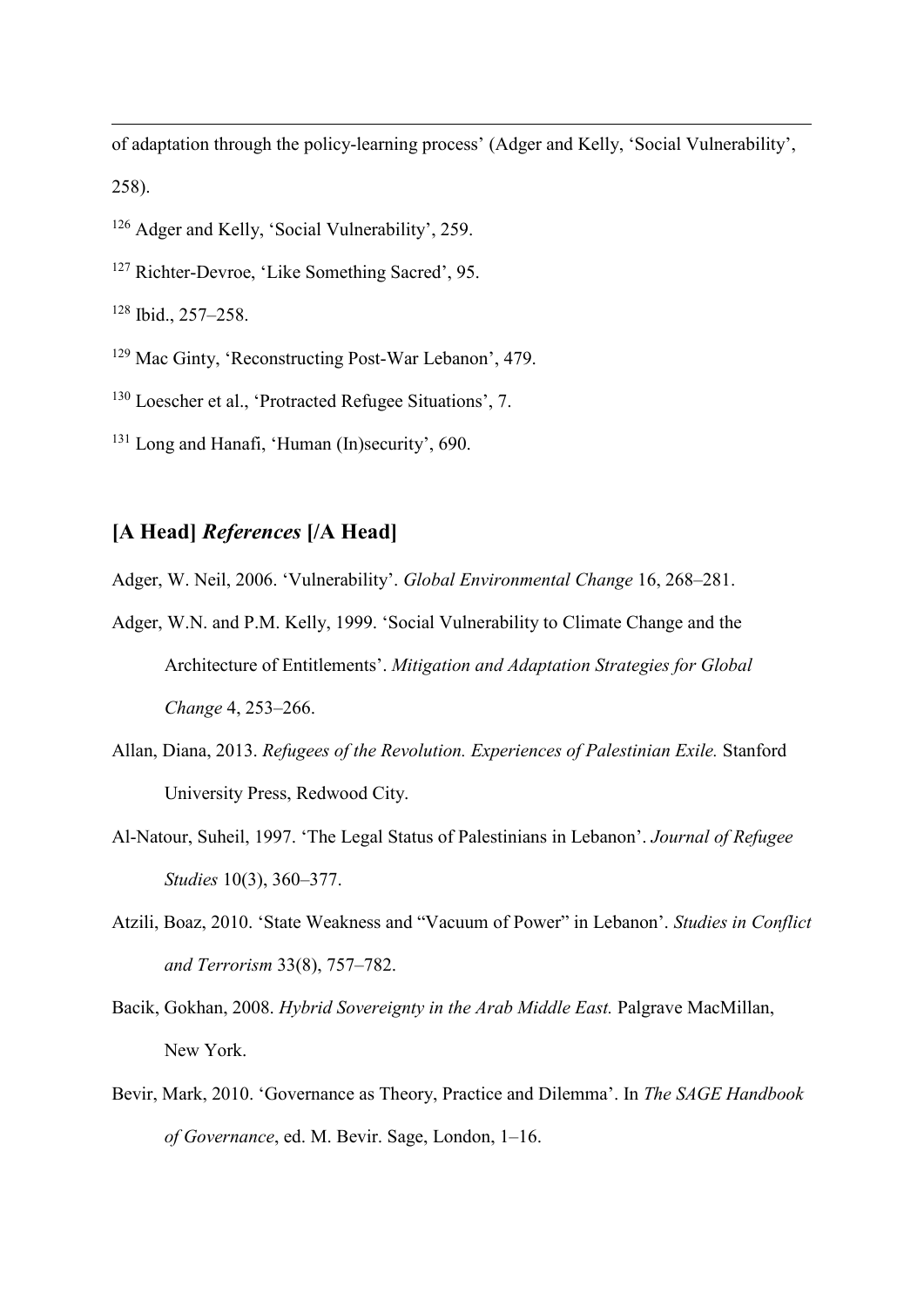Beydoun, Ahmad, 1992. 'The South Lebanon Border Zone: A Local Perspective'. *Journal of Palestine Studies* 21(3), 35–53.

- Boege, V., A. Brown and K.P. Clements, 2009. 'Hybrid Political Orders, Not Fragile States'. *Peace Review: A Journal of Social Justice* 21, 13–21.
- Brynen, Rex, 2009. 'Building a Better Relationship. Palestinians, Lebanon and the Role of the International Community'. Ottawa: The International Development Research Centre.
- Chabaan, J., H. Ghattas, R. Habib, S. Hanafi, N. Sahyoun, N. Salti, K. Seyfert and N. Naamani, 2010. *Socio-Economic Survey of Palestinian Refugees in Lebanon*. American University of Beirut and UNRWA, Beirut.
- Cleaver, Frances, 2001. 'Institutional Bricolage, Conflict and Cooperation in Usanga, Tanzania'. *Institute for Development Studies Bulletin* 32(4), 26–35.
- Collier, Paul, 2010. 'The Political Economy of Natural Resources'. *Social Research* 77(4), 1105–1132.
- Czajka, Agnes, 2012. 'Discursive Constructions of Palestinian Refugees in Lebanon'. *Comparative Studies of South Asia, Africa and the Middle East* 32(1), 238–254.
- Danish Refugee Council (DRC), 2005. *Needs Assessment of Palestinian Refugees in Gatherings in Lebanon*. DRC, Beirut.
- Doraï, Mohamad K., 2010. 'From Camp Dwellers to Urban Refugees? Urbanization and Marginalization of Refugee Camps in Lebanon'. In *Manifestations of Identity. The Lived Reality of Palestinian Refugees in Lebanon*, ed. M. Khalidi. Institute for Palestine Studies and *Institut francais du Proche-Orient*, Beirut, 75–93.
- El-Khazen, Farid, 1999. 'Permanent Settlement of Palestinians in Lebanon: A Recipe for Conflict'. *Journal of Refugee Studies* 10, 275–293.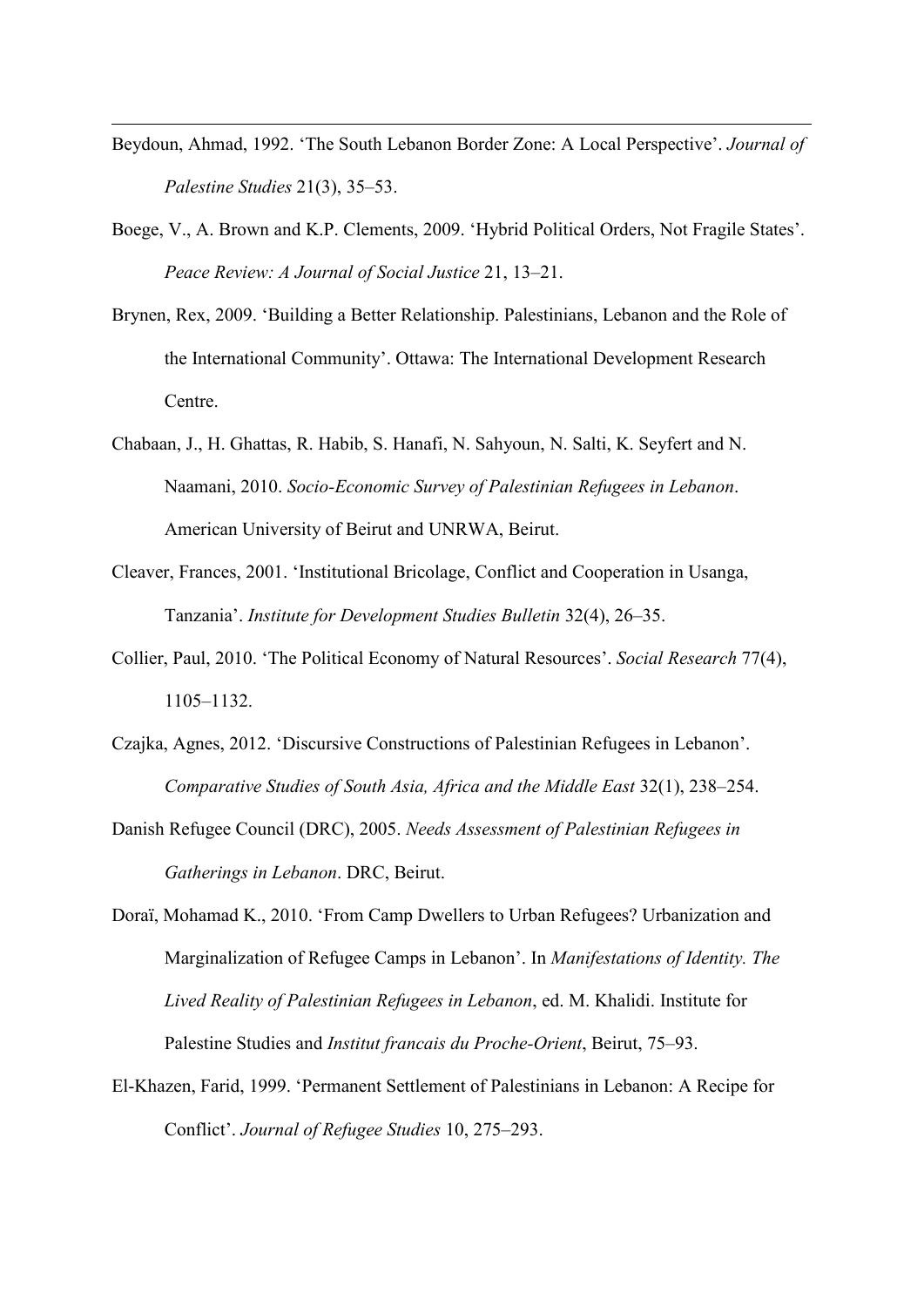El-Mikawy, N. and C. Melim-McLoud, 2010. *Lebanon. Local Governance in Complex Environments.* UNDP, New York.

- Engberg-Pedersen, L., L. Andersen and F. Stepputat, 2008. 'Fragile Situations: Current Debates and Central Dilemmas'. Copenhagen: Danish Institute for International Studies, report no. 2008/9.
- Fisk, Robert, 1990. *Pity the Nation. The Abduction of Lebanon.* Oxford University Press, Oxford.
- Fregonese, Sara, 2012. 'Beyond the "Weak State": Hybrid Sovereignties in Beirut'. *Environment and Planning D: Society and Space* 30, 655–674.
- Haddad, Simon, 2004. 'The Origins of Popular Opposition against Palestinian Resettlement in Lebanon'. *International Migration Review* 38, 470–492.
- Hagmann, T. and D. Péclard, 2010. 'Negotiating Statehood: Dynamics of Power and Domination in Africa'. *Development and Change* 41(4), 539–562.
- Hanafi, Sari, 2011. 'Governing the Palestinian Refugee Camps in Lebanon and Syria'. In *Palestinian Refugees. Identity, Space and Place in the Levant*, eds. A. Knudsen and S. Hanafi. Routledge, New York, 29–49.
- Hirst, David, 2010. *Beware of Small States. Lebanon, Battleground of the Middle East.* Faber and Faber, London.
- Hoffmann, K. and T. Kirk, 2013. 'Public Authority and the Provision of Public Goods in Conflict-Affected and Transitioning Regions'. Paper for the Justice and Security Research Program, London.
- Jadam, Joy, 2010. 'Solid Waste'. In *State and Trends of the Lebanese Environment*, ed. Ministry of Environment. Republic of Lebanon, Beirut, 264–297.
- Karamé, Kari, 2009. 'Reintegration and the Relevance of Social Relations: The Case of Lebanon'. *Conflict, Security & Development* 9(4), 495–514.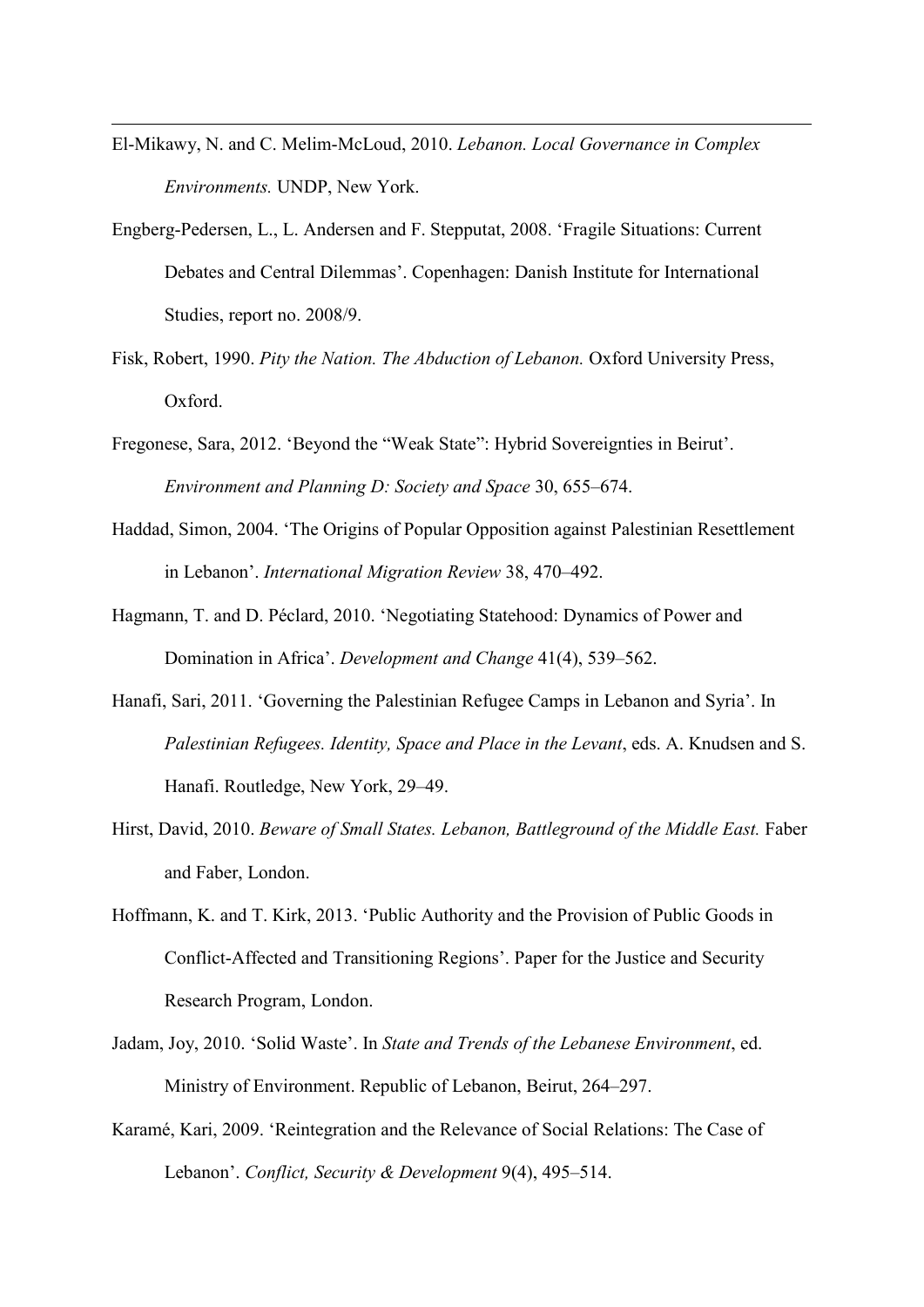Kaufman, Asher, 2006. 'Between Palestine and Lebanon: Seven Shi'i Villages as a Case Study of Boundaries, Identities and Conflict'. *Middle East Journal* 60(4), 685–706.

-

- Khalidi, M.A. and D. Riskedahl, 2010. 'The Lived Reality of Palestinian Refugees in Lebanon'. In *Manifestations of Identity. The Lived Reality of Palestinian Refugees in Lebanon*, ed. M.A. Khalidi. Institute for Palestine Studies and Institut franais du Proche-Orient, Beirut, 1–12.
- Knudsen, Are, 2011. 'Nahr al-Bared. The Political Fallout of a Refugee Disaster'. In *Palestinian Refugees. Identity, Space and Place in the Levant*, eds. A. Knudsen and S. Hanafi. Routledge, New York, 97–110.
- Knudsen, A. and S. Hanafi (eds.), 2011. *Palestinian Refugees. Identity, Space and Place in the Levant*. Routledge, New York.
- Kobaissi, A.N., K.S. Al-Souki, H.J. Kanbar and A.A. Kanso, 2013. 'Further Curing of Lebanese Compost: Improving Quality and Stability'. *International Journal of Scientific & Technology Research* 2(5), 199–209.

Kooiman, Jan, 2003. *Governing as Governance.* Sage, London.

- Lebanese-Palestinian Dialogue Committee (LPDC), 2012. 'Access to Basic Urban Services in the Adjacent Areas of Palestinian Refugee Camps in Lebanon. Draft Version for Discussion'. UNDP, Beirut (unpublished).
- Le Billon, Philippe, 2001. 'The Political Ecology of War: Natural Resources and Armed Conflicts'. *Political Geography* 20(5), 561–584.
- Leenders, Reinoud, 2012. *Spoils of Truce. Corruption and State-Building in Postwar Lebanon.* Cornell University Press, Ithaca.
- Loescher, G. and J. Milner, 2004. 'Protracted Refugee Situations and State and Regional Insecurity'. *Conflict, Security & Development* 4(1), 3–20.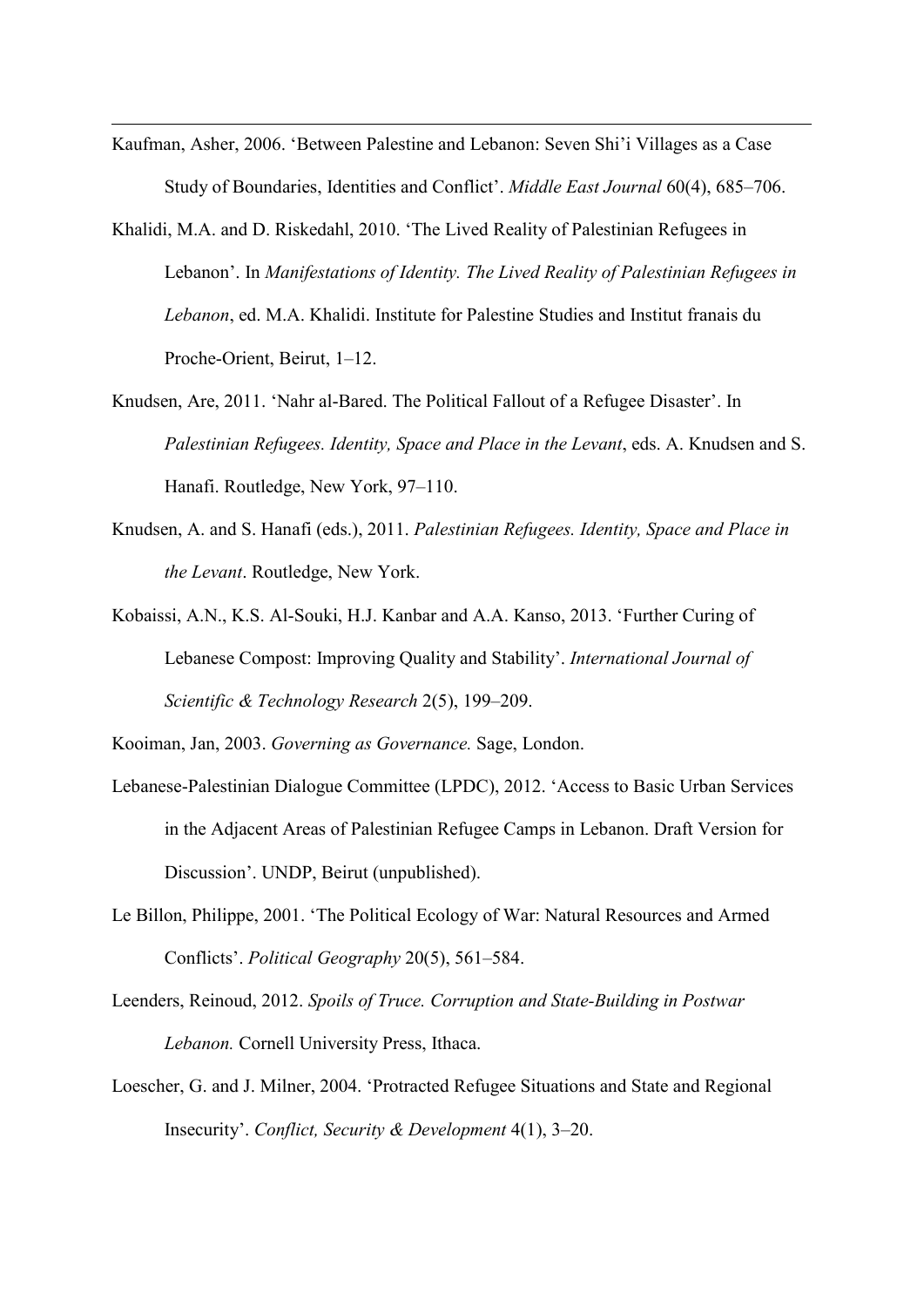Loescher, G., J. Milner, E. Newman and G. Troeller, 2007. 'Protracted Refugee Situations and the Regional Dynamics of Peacebuilding'. *Conflict, Security & Development* 7(3), 491–501.

- Long, T. and S. Hanafi, 2010. 'Human (In)security: Palestinian Perceptions of Security in and around the Refugee Camps in Lebanon'. *Conflict, Security & Development* 10(5), 673–692.
- Lund, Christian, 2006. 'Twilight Institutions: Public Authority and Local Politics in Africa'. *Development and Change* 37(4), 685–705.
- Mac Ginty, Roger, 2007. 'Reconstructing Post-war Lebanon: A Challenge to the Liberal Peace?'. *Conflict Security & Development* 7(3), 457–482.
- Maila, Joseph, 1992. 'The Document of National Understanding: A Commentary'. The Centre for Lebanese Studies, Oxford.
- Martin, Diana, 2011. 'The "Where" of Sovereign Power and Exception. Palestinian Life and Refugee Camps in Lebanon'. PhD Diss., Durham University.
- McCormack, Andrew, 2012. 'Strengthening Local Governance through Effective Waste Management: The "Sustainable Environmental Practices and Policies" Program in South Lebanon and the Bekaa Valley'. *Consilience: The Journal of Sustainable Development* 8(1), 188–199.
- Meier, Daniel, 2010. '"Al Tawteen": The Implantation Problem as an Idiom of the Palestinian Presence in Post-Civil War Lebanon'. *Arab Studies Quarterly* 32, 145– 162.
- Meier, Daniel, 2014. 'The Palestinian Fadâ'i as an Icon of Transnational Struggle: The South Lebanese Experience'. *British Journal of Middle Eastern Studies* 41(3), 323–324.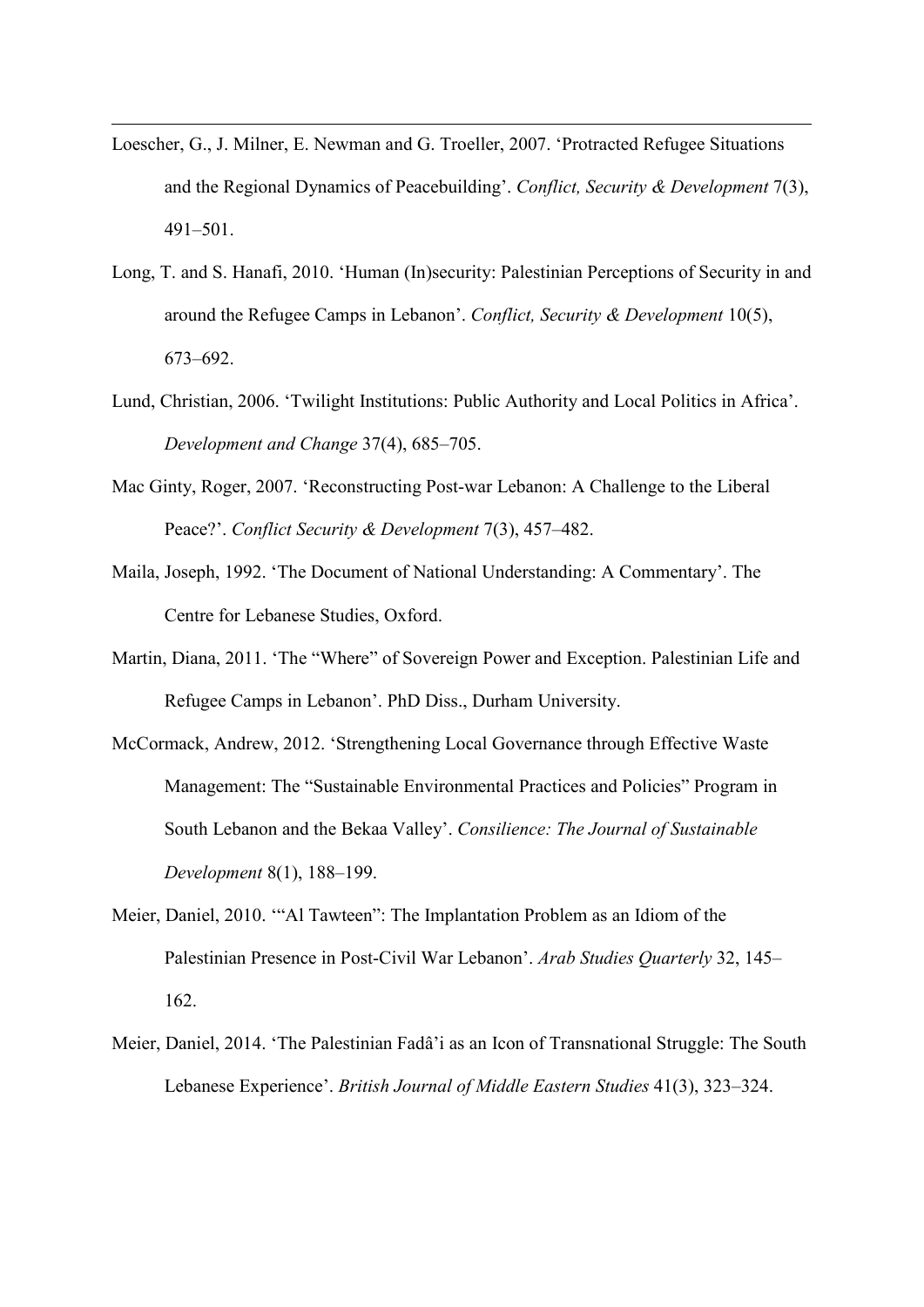Podder, Sukanya, 2014. 'Mainstreaming the Non-State in Bottom-Up State-Building: Linkages between Rebel Governance and Post-Conflict Legitimacy'. *Conflict, Security & Development* 14(2), 213–243.

- Popular Aid for Relief and Development (PARD), 2011. 'Annual Report'. Available at: http://www.pard-lb.org/en/publications/reports/annual-report-2011 [Accessed 3 December 2014].
- Première Urgence (PU) and Norwegian Refugee Council (NRC), 2009. 'Needs Assessment in the Palestinian Gatherings of Lebanon—Housing, Water and Sanitation'. Available at: http://reliefweb.int/report/lebanon/needs-assessment-palestinian-gatheringslebanon-housing-water-and-sanitation [Accessed 3 December 2014].
- Raffonelli, Lisa, 2004. 'With Palestine, Against the Palestinians. The Warehousing of Palestinian Refugees in Lebanon'. Arlington: United States Committee for Refugees and Immigrants World Refugee Survey, 66–73.
- Ramadan, Adam, 2008. 'The Guests' Guests: Palestinian refugees, Lebanese Civilians, and the War of 2006'. *Antipode* 40(4), 658–677.
- Ramadan, Adam, 2009. 'Destroying Nahr el-Bared: Sovereignty and Urbicide in the Space of Exception'. *Political Geography* 28(3), 153–163.
- Richards, Paul, 2005*. No Peace, No War. An Anthropology of Contemporary Armed Conflicts.* James Curry, Oxford.
- Richter-Devroe, Sophie, 2013. '"Like Something Sacred": Palestinian Refugees' Narratives on the Right of Return'. *Refugee Survey Quarterly* 32(2), 92–115.
- Sfeir, Jihane, 2010. 'Palestinians in Lebanon: The Birth of the Enemy Within'. In *Manifestations of Identity. The Lived Reality of Palestinian Refugees in Lebanon*, ed. M. Khalidi. Institute for Palestine Studies and *Institut francais du Proche-Orient*, Beirut, 13–35.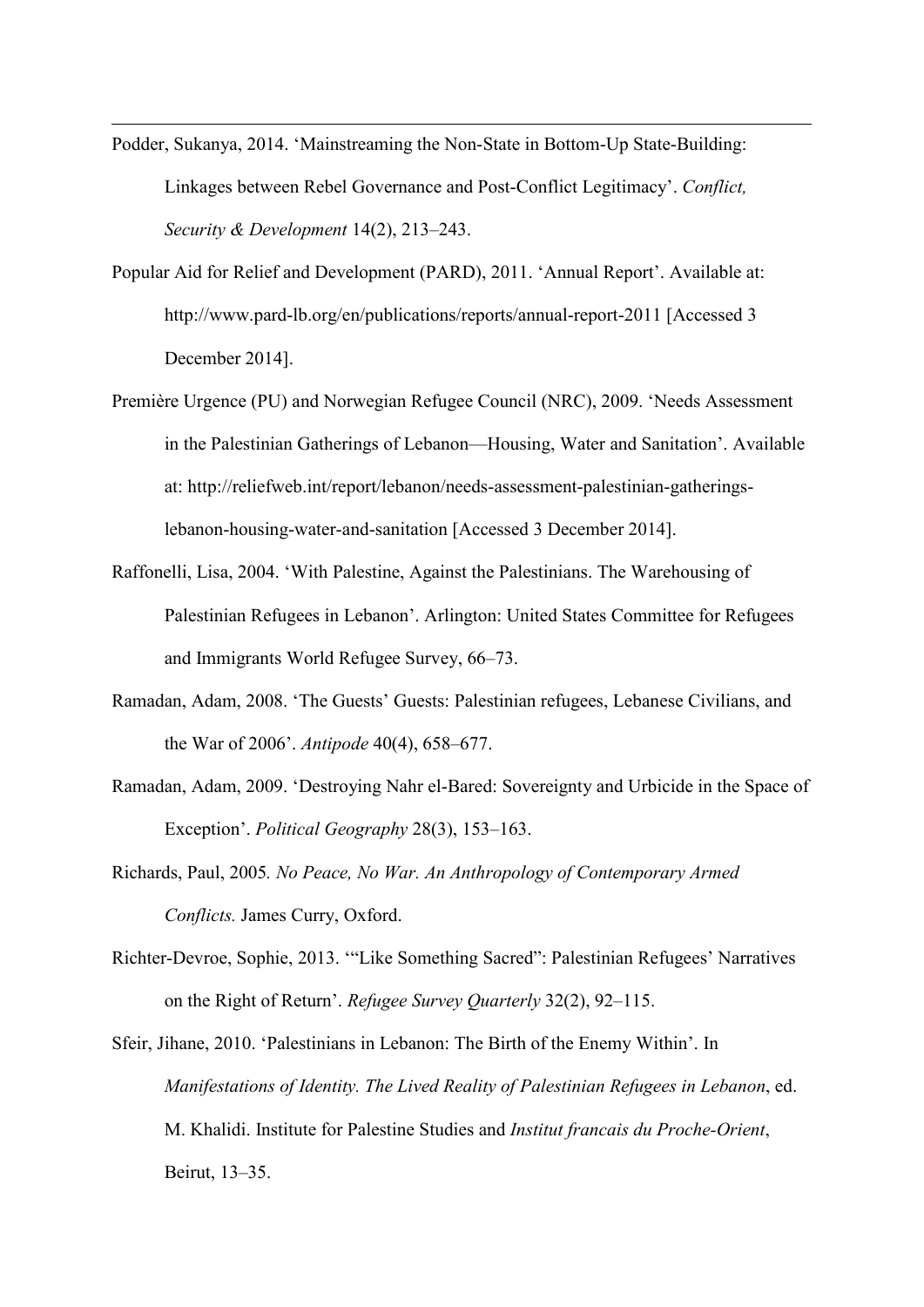Suleiman, Jaber, 2006. 'Marginalized Community: The Case of the Palestinian Refugees in Lebanon'. Brighton: Development Research Centre on Migration, Globalisation and Poverty.

- Stel, Nora, 2014. 'Governance between Isolation and Integration. A Study on the Interaction between Lebanese State Institutions and Palestinian Authorities in Shabriha Gathering, South Lebanon'. Issam Fares Institute working paper, no. 22. American University of Beirut, Beirut.
- Stel, Nora, 2015. 'Lebanese-Palestinian Governance Interaction in the Palestinian Gathering of Shabriha, South Lebanon—A Tentative Extension of the "Mediated State" from Africa to the Mediterranean'. *Mediterranean Politics* 20(1), 76–96.
- Stel, Nora, 2015. '"The Children of the State?" How Palestinians from the Seven Villages Negotiate Sect, Party and State in Lebanon'. *British Journal of Middle Eastern Studies* doi: 10.1080/13530194.2015.1028521.
- Tassabehji, Rola, 2011. 'Lebanon's 'Wasted' Opportunity in Landfill Management'. Available at: http://www.greenprophet.com/2011/03/lebanons-wasted-opportunity-inlandfill-management/ [Accessed on 3 December 2014].
- Turner, B.L., R.E. Kasperson, P.A. Matson, J.J. McCarthy, R.W. Correll, L. Christensen, N. Eckley, J.X. Kasperson, A. Luers, M.L. Martello, C. Polsky, A. Pulsipher and A. Schiller, 2003. 'A Framework for Vulnerability Analysis in Sustainability Science'. *Proceedings of the National Academy of Sciences* 100(14), 8074–8079.
- Ugland, Ole (ed.), 2003. *Difficult Past, Uncertain Future. Living Conditions among Palestinian Refugees in Camps and Gatherings in Lebanon.* Norwegian People's Aid and partners, Oslo.
- United Nations Development Programme (UNDP) and United Nations Human Settlements Programme (UN-HABITAT), 2013. 'Towards Sustainable Solutions to Improve and